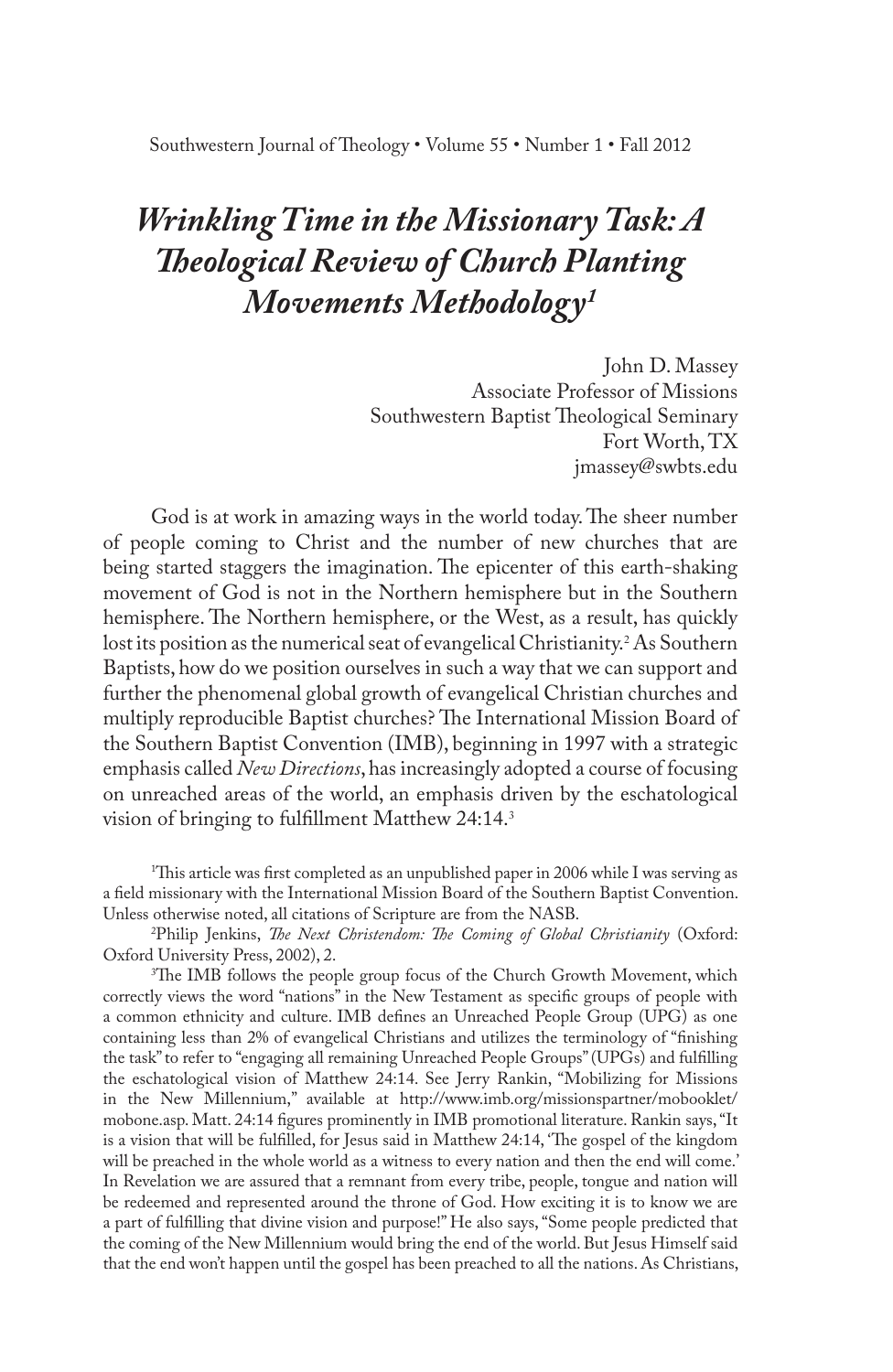In 1997 the IMB undertook a strategic shift in *New Directions* to realign itself with a changing world in order to engage all Unreached People Groups (UPGs) in the most efficient and expeditious manner possible with the belief that global evangelization is possible in the present generation.4 The IMB chose to employ the Church Planting Movements (CPM) methodology, primarily expressed by David Garrison in his book, *Church Planting Movements: How God is Redeeming a Lost World*, to lead Southern Baptists to "finish the task."<sup>5</sup> Garrison currently serves as Global Strategist for Evangelical Advance for the IMB. CPM methodology has enjoyed global influence through CPM training facilitated by IMB personnel worldwide to nationals and missionaries from other mission organizations.

The period encompassing CPM strategy implementation has built upon previous missiological emphases and has led to certain positive results. I will highlight some of them before offering my critique. First, the emphasis on reaching Unreached People Groups (influenced by Ralph Winter) reminds the church to guard against becoming complacent and comfortable in the harvest; the church can and should take the gospel to the ends of the earth. The UPG focus has resulted in unprecedented gains in IMB research and the production of people group profiles. As a result, Southern Baptist churches have become more aware of their world and the spiritual needs within it, as well as more informed, focused and deliberate in their missiological efforts. Second, CPM strategy desires to avoid creating patterns of unhealthy dependence on the missionary in local contexts. Third, centers of theological education should diversify their modes of delivery

we still have an unfinished task ahead of us—to take the good news of salvation to every person on earth. As we enter the 21st century, God is opening all kinds of doors for Southern Baptists to join Him on mission overseas." See "KOM-Y2K—The New Millennium," Vol. 3, Episode 3; available at http://www.kidsonmission.org/pdfs/KOMVCVol3.pdf. In another place, he comments, "Our own task of Empowering Kingdom Growth was unmistakable when Jesus prophesied in Matthew 24:14 that the Gospel of the Kingdom would be preached in the whole world as a witness to every nation before the end would come. He anticipated the day when every knee would bow and every tongue confess that Jesus is Lord, to the glory of God the Father. So, if we are to be Kingdom people or Kingdom churches, it means we will be involved in making Jesus Christ known among the nations. Our passion will be to see God glorified, not just in our own lives and what we do, but also among all peoples, even to the ends of the earth. A Kingdom perspective is not self-centered but outward-focused." See Jerry Rankin, "Kingdom Growth to the ends of the earth," available at http://www. empoweringkingdomgrowth.net/ekg.asp?page=105.

4 David Garrison, *Church Planting Movements*, available from http://www.imb.org/ CPM/Chapter9.htm; internet; accessed 14 March 2006. Garrison writes, "A growing number of Christians today are observing signs that we may be entering the homestretch. God is pouring out His spirit among the nations (see Acts 2:17). Those who interpret these Church Planting Movements as signs of His divine intervention in history are re-examining their lives and redoubling their efforts. . . Simply put, if this is of God, we want to be a part of it. Entering the homestretch, we find our pulse quickening, our pace strengthening and our resolve heightened." Garrison's first CPM work was published in booklet format and is available at the IMB website, http://www.imb.org/CPM/default.htm. 5

David Garrison, *Church Planting Movements: How God is Redeeming a Lost World* (Midlothian, VA: WIGTake Resources, 2004).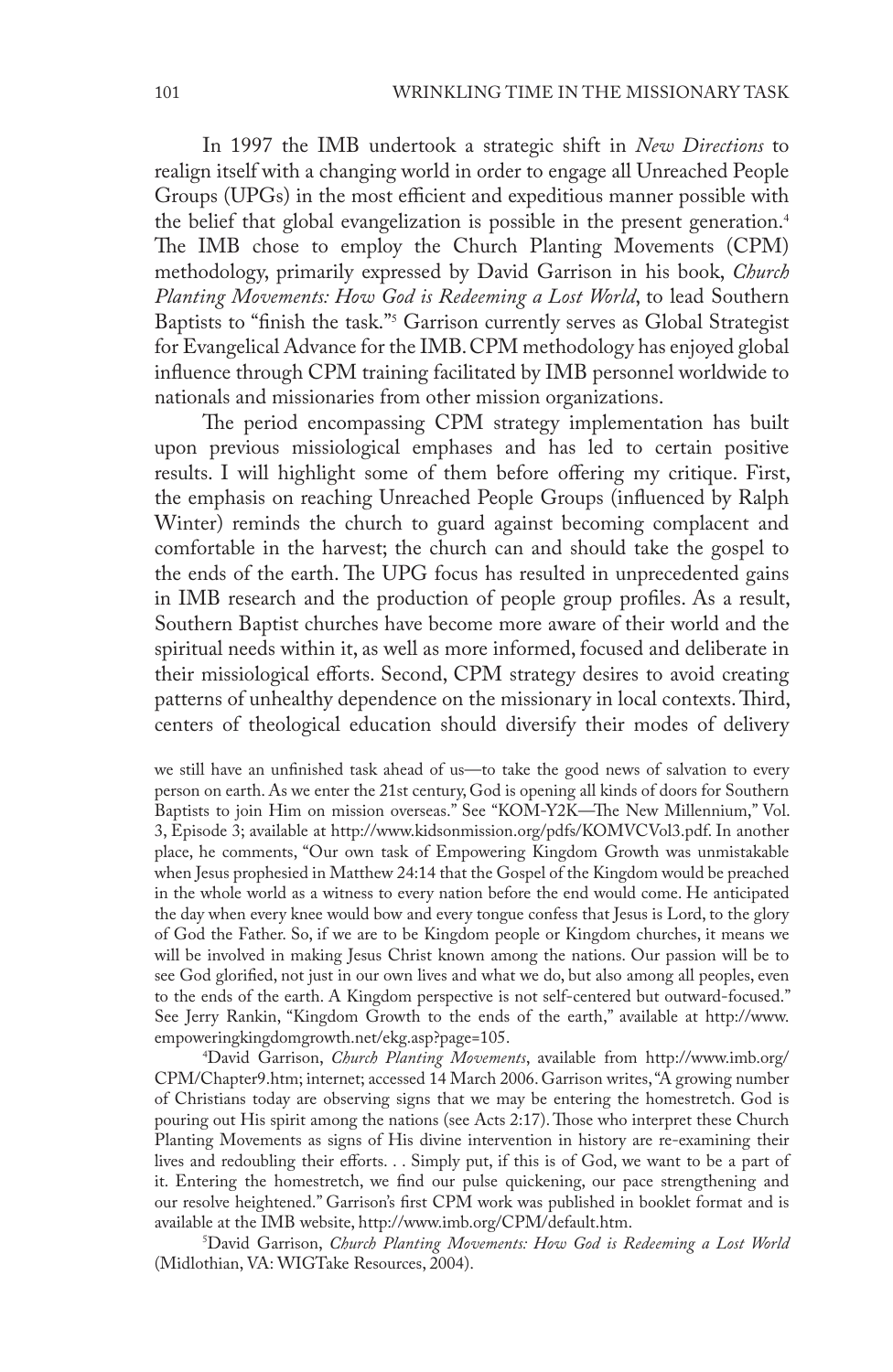when such change is more conducive to equipping leaders who are far from places of residential training. Fourth, this visionary period has led to a greater emphasis on mobilizing all believers and churches for missions and church planting, both Southern Baptists and global national partners. Fifth, models for missionary ministry need to be flexible enough to allow for engaging groups in restricted access countries or regions where the missionary may not be able to live. This flexibility has continued from the previous Cooperative Services International (CSI) division of the IMB. Sixth, according to CPM strategy missionaries need to be intentional, visionary, and creative to accomplish ministry objectives. Seventh, the UPG focus has led churches in the West to become more aware of the plight of the persecuted church in non-western lands and the unique challenges to church planting among them.

I write with a concern for the theological and biblical foundations for mission strategy and, more specifically, the theological and methodical implications of Church Planting Movements principles as set forth by Garrison and incorporated by the IMB. The following article, therefore, is a theological critique of the principles set forth in David Garrison's book with special reference to his concept of *wrinkling time* in missionary work, which he believes will expedite and facilitate rapid Church Planting Movements. The concept of wrinkling time is inherently connected to the goal of facilitating the establishment of rapidly reproducing house churches. It is the means by which rapid multiplication is accomplished and, therefore, best summarizes and expresses the strategic paradigm of CPM missiology (the phrase, wrinkling time, only appears a few times).

I will refer to wrinkling time and the strategy of arriving at rapid reproduction synonymously. I seek to demonstrate how speed is the core value of CPM missiology and explore the theological and methodological implications it has for the nature of the missionary task, evangelistic method, church planting, the nature of the church and its leaders, the nature of leadership development, and the recruitment of a new missionary force. The scope of the paper includes at times offering assessment on how CPM principles as set forth in Garrison's work have evolved through implementation in the IMB. I will periodically offer evaluation, therefore, that goes beyond what is expressly expounded in the CPM book. I also look at the reversal of a missiological determination among Southern Baptists to avoid a "Standard-solution, one size fits all" strategy for a "Unique-solution" which takes into consideration cultural, political, and theological differences.<sup>6</sup>

6 David J. Hesselgrave, *Paradigms in Conflict: 10 Key Questions in Christian Missions Today* (Grand Rapids: Kregel, 2005), 234-36. Hesselgrave refers to the effort at finding a missiological standard solution as "skeleton key" or "golden key" approaches to missionary methods and strategy. He muses, "People who are really serious about missions tend to be given to the notion that there must be some method somewhere that, if found and used, will enable us to complete the task of world evangelization." He names a number of such post-World War II attempts to find *the* standard solution, all of which eventually passed off the scene and out of memory. He states, "Many of the strategies were and are viable and helpful.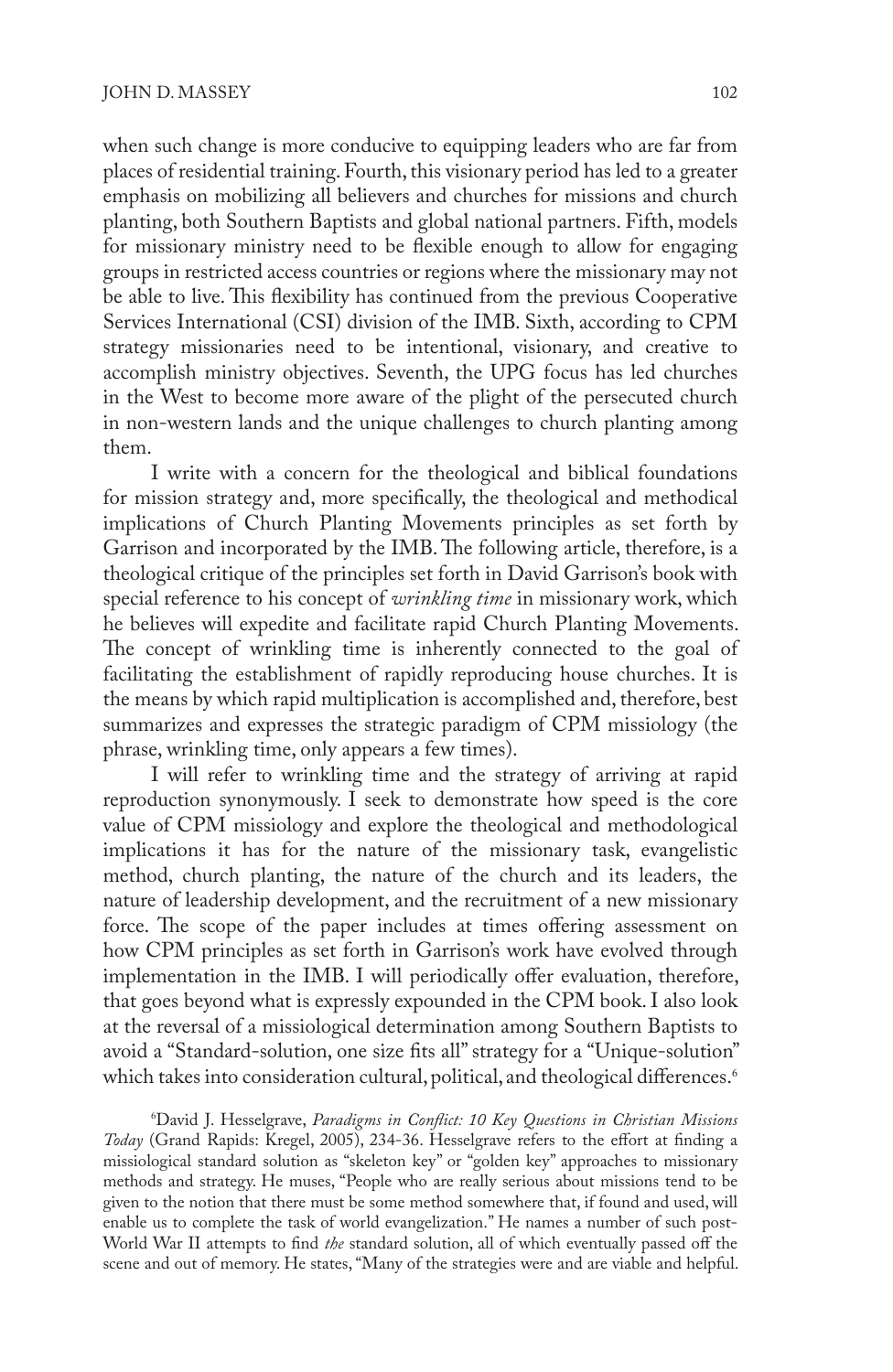The vision of CPM missiology for the global proliferation of new house churches forms an underlying component of CPM missiology but is not completely novel. In large part it parallels Wolfgang Simson's work, *Houses that Change the World: The Return of House Churches*, locating it within the stream of the House/Simple Church Movement in the West, which calls for a Third Reformation in the Church, that is, a return to house church as the only authentic organic expression of the body of Christ in the world.<sup>7</sup> This article cannot fully explore the similarities to Simson, but it should be noted at the beginning that Garrison's approach shares a kinship and ethos with a broader movement to redefine ecclesiology and "reform" evangelicalism globally through a return to the small house church model, led not by pastors but "lay leaders," as the primary means to restore the New Testament church and achieve global evangelization.<sup>8</sup>

The implementation of CPM missiology is set against the backdrop of an eschatological belief that God desires the church to "finish the task" of global evangelism in the current generation.<sup>9</sup> The eschatological component

But none has provided the comprehensive solution to abiding challenges. If these fads have damaged the Great Commission mission, it is because the hype diverted attention from less glitzy but more substantive efforts. Such keys are still being manufactured. Each should be subjected to more evaluation than was sometimes given in the past. It is doubtful that there is any 'key' to world evangelization that was not known long before we arrived on the scene." Hesselgrave later lists Church Planting Movements as expressed by David Garrison, as one of the post World War II missiological winds that needs evaluation. After posing questions about the nature and implications of CPM strategy, he concludes, "Before we devote money and personnel to such a strategy, it requires extended study and protracted prayer." 7

Wolfgang Simson, *Houses that Change the World: The Return of the House Churches*  (Emmelsbull, Germany: C&P Publishing, 1999). Due to sparse footnoting in Garrison's book the reader cannot find direct references to many sources that Garrison cites in his bibliography, including Simson's work, to which Garrison's thought bears similarities. I have highlighted several conceptual connections with Simson, but many others exist. Garrison, *Church Planting Movements*, 155-168. Garrison mentions positive examples of movements bearing CPM characteristics. He cites Larry Kreider and *DOVE Christian Fellowship*, a house church network built upon the pattern expressed in Simson's work, *Houses that Change the World*. He also cites Neil and Dana Cole and *Church Multiplication Associates*, which includes 9 house church networks.

<sup>84</sup>House Church," http://en.wikipedia.org/wiki/House\_church; internet; accessed 9 March 2006. Though not a professionally researched resource, it is interesting to note that Wikipedia, the free internet encyclopedia, now lists the Southern Baptist Convention as one of the major denominations "beginning to officially support efforts at developing networks of house churches." Under Curtis Sergeant's tenure as director of the IMB's Missionary Learning Center, which is responsible for new missionary orientation, Simson's book was, at least for a time, required reading for new missionaries.

9 Hesselgrave, *Paradigms in Conflict*, 279-313. Quoting Todd M. Johnson of the World Evangelization Research Center, Hesselgrave cites twenty slogans offered by various organizations since 1900, reflecting their confidence that "closure" can be achieved in global evangelization within their respective generations. He credits the influence of Dispensational Premillennialism with the connection between the Second Coming of Christ and "closure" strategies for world evangelization. Hesselgrave, though himself a Premillennialist, opts to ground missiology on the biblical injunctions to obedience and faithfulness to the Great Commission rather than on "countdowns" to the Second Coming.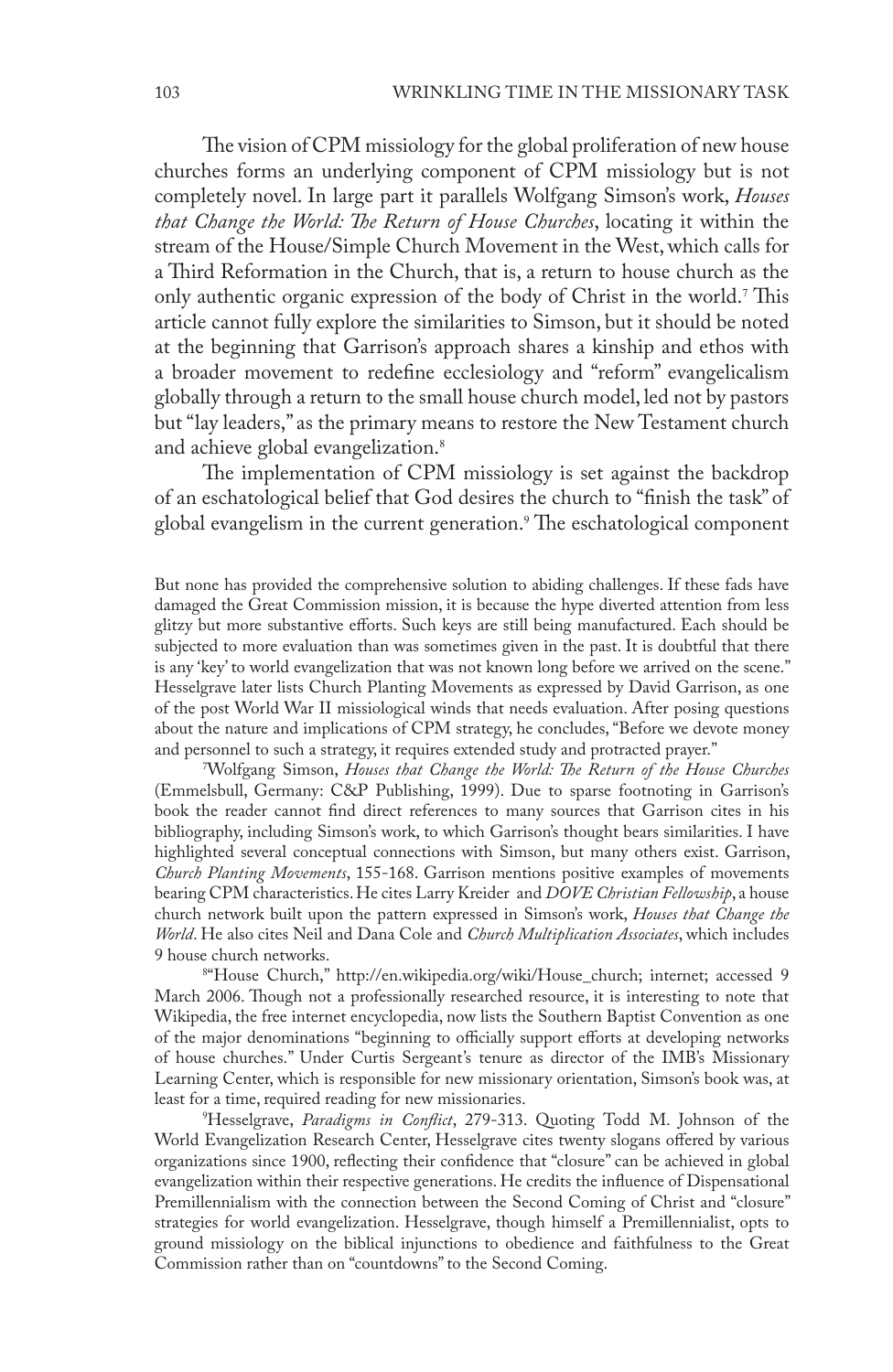addressed here goes beyond what is expressly stated in Garrison's book but is important to note for evaluating how CPM is uniquely suited for a UPG focus to fulfill an eschatological vision. Mission leaders use Matt 24:14 as the rallying cry, "And this gospel of the kingdom shall be preached in the whole world (inhabited earth) for a witness to all the nations, and then the end shall come."<sup>10</sup> Interpreting this passage as the task of missions today has been a driving force for missions among some denominations since the nineteenth century. CPM methodology follows in their path. In this approach, the word for nations (*ethnos*) is correctly interpreted as *people group*, that which possesses a distinguishing identifiable ethnicity and culture. When all people groups have "access to the gospel" or have been "engaged," the "end shall come." The triumphalistic tone is closely akin to postmillennialism and dominion theology and pervades CPM strategy, challenging belief in the imminent return of Christ and offering an estimation of human ability in the culmination of redemptive history.<sup>11</sup>

At the implementation stage, the urgency of the hour then becomes

 $10$ <sup>T</sup>rennis Henderson, "Rankin utilizes 2 time zones to share mission message in Ky.," Baptist Press, Aug 15, 2001; available at http://www.bpnews.net/bpnews.asp?ID=11520. Henderson reports on Jerry Rankin's address to two Kentucky Baptist churches. He notes, "Sounding a theme that frequently punctuates his mission messages, Rankin said, 'I tell our missionaries I believe we're sending them out to be the last generation of missionaries.' Citing Matthew 24:14 – 'And this gospel of the kingdom shall be preached in all the world for a witness unto all nations; and then shall the end come' -- Rankin said, 'When I read those words, my heart beats with excitement. Those words are being fulfilled.' Though 'I don't get caught up in end-time eschatology,' he added, 'the fact is the gospel has penetrated every nation of the world. . . . God is opening the doors. God is moving in providence and power,' Rankin said. 'God's Spirit is moving to fulfill the Great Commission.' Highlighting Southern Baptists' role in reaching the world with the gospel, he told the crowd, 'If we're going to be faithful and obedient to what God would have us do, we must have a vision for evangelizing the nations.'" Rankin admits to using Matt 24:14 repeatedly in his preaching. He even denies that IMB mission efforts are connected with the second coming. But he goes on to argue, "The signs of Christ's coming will continue to be prolific, creating speculation, but Jesus made it clear that global evangelization will precede the end." He says, "Some interpret Matthew 24:14 in eschatological terms of fulfillment in the millennial reign of Christ, rather than as a result of our mission efforts. Nevertheless, if it is the Father's desire to be exalted among the nations and His ultimate purpose is for every tribe, people, tongue and nation to be represented among the redeemed around His throne, then we should strive with all diligence to fulfill our Lord's command and make disciples of all nations." See also Jerry Rankin, "Does Missions have anything to do with end times?" *The Commission*, 13 August 2001; available at http:// www.tconline.org/firstperson/rankinfile/503127.html. Rankin also comments, "Global events are constantly providing opportunities to penetrate new areas with the gospel. Previously Unreached People Groups are systematically being engaged with a Christian witness. Each year the evangelistic harvest, as reflected in baptisms and new churches, seems to increase exponentially. These developments create speculation regarding the possibility of completing our Great Commission task in terms of making disciples among every nation and people group." See Jerry Rankin, "What will it take?" *To The Ends of the Earth*, Vol. 2, No. 3 (2005), 7.

11Cf. Garrison, *Church Planting Movements*, 29: "In Church Planting Movements, the glory of the Lord is spreading from person to person, people group to people group like a swelling river as it begins to spill out over its banks until it covers all *the earth as the waters cover the sea*."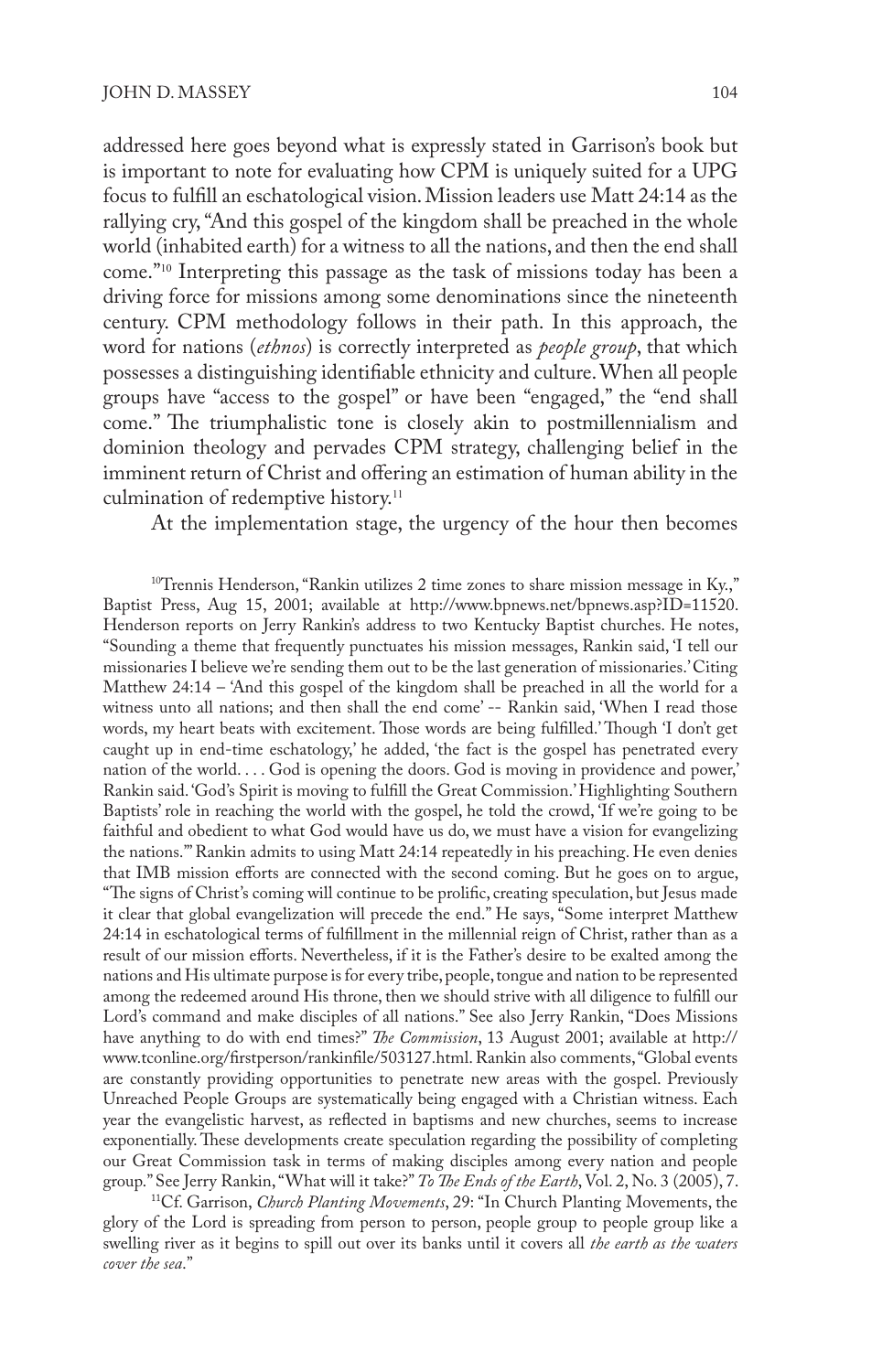doing "whatever it takes" to ensure the implementation of an expeditious strategy to plant a witness among all UPGs. As a result, the resources of the churches through their mission organization must not be tied up in time consuming endeavors, like extensive church development or in-depth work with existing conventions. Urgency is rightly emphasized as the proper disposition for the church on mission. But does the eschatological vision arising from Matt 24:14 serve as a prescription to the church, which warrants leaving behind the slower and more arduous tasks of broad-based theological and biblical education (formal or informal), directly making disciples and planting churches that have the DNA of doctrinal soundness, longevity, and reproducibility? Can churches through their mission structures hasten the coming of the day of the Lord through its engagement of all UPGs?<sup>12</sup> If so, what percentage in each UPG needs to be reached to arrive at the critical number?

The period of CPM implementation has emphasized "finishing the task," leading to some positive outcomes. It has pressed churches to reach beyond prior efforts and to utilize all available resources to communicate the gospel to the far corners of the earth. The church's mandate involves global engagement to the ends of the earth. Does the New Testament, however, define the mission of the church in terms of "finishing the task" or being *faithful* to the task? Jesus commands the latter and not the former, as finishing the task relates to His unique mission. Jesus' disciples in Acts 1:6 were concerned about the immediate inauguration of the kingdom. Jesus replied in Acts 1:7-8, "It is not for you to know times or epochs which the Father has fixed by His own authority; but you shall receive power when the Holy Spirit has come upon you; and you shall be my witnesses both in Jerusalem, and in all Judea and Samaria, and even to the remotest part of the earth." The message of Jesus to his disciples was to expect His coming at any time, so that when He comes again He will find His people faithful to the task of taking the gospel to the ends of the earth and multiplying the gifts He has given to the church in the lives of others (cf. Matt 24:42-51; 25:1- 13, 14-30; Luke 12:35-40, 41-48). The belief that finishing the task within a given time frame (hastening the coming of the Lord) places the value of speed at the core of the missiological enterprise, short-circuiting key aspects of the missionary task for the sake of rapid reproduction.

## **Wrinkling the Missionary Task**

Garrison laments,

12See Manda Gibson, "Can we finish the task?" *To the Ends of the Earth*, 2, no. 3 (2005). The entire edition is devoted to demonstrating how Southern Baptists can finish the task of the Great Commission. Writers confidently state that by 2010 it can be done: "Before Jesus ascended to heaven, He gave His followers an assignment: to make disciples of all people groups. Christians have been working on the mission ever since, and completing it is finally within our grasp."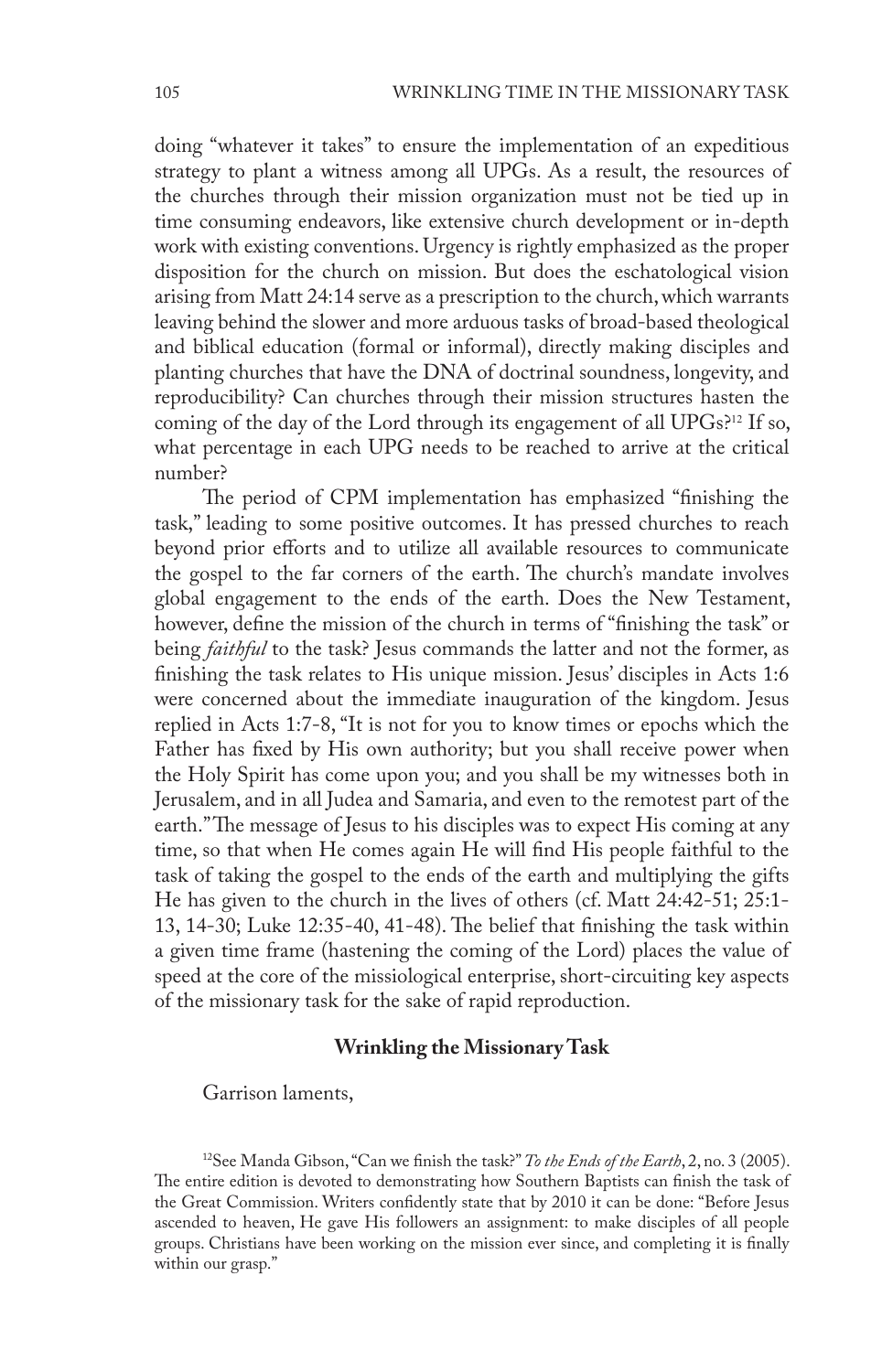Missionaries naturally think in sequential steps. First, you learn the language, then you develop relationships with people, then you share a witness, then you win and disciple converts, then you draw them into the congregation, then you raise leaders, then you start all over again. The sequence is perfectly logical but can take years to unfold. And like falling dominoes, the whole process comes to a halt if one plank doesn't fall.<sup>13</sup>

Garrison immediately establishes his aversion to time in the missionary task and seeks to circumvent the "logical" order in exchange for a more expeditious approach. He suggests that missionaries adopt the concept of *wrinkling time* the Christian science-fiction writer, Madeline L'Engle, espouses in her book, *A Wrinkle in Time*. He poses the same question to missionaries that L'Engle poses in her book, "What is the shortest distance between two points?" Garrison says, "Those mired in sequentialism will naturally respond, "A straight line." He suggests that missionaries follow L'Engle's approach of wrinkling time. He asserts,

Strategy Coordinators engaged in Church Planting Movements have learned to wrinkle time—combining multiple steps into a single model. They don't wait for the completion of step 1 before they are already tackling steps 2 through 20. They learn how to wrinkle these steps together and find them all unfolding in ways that mutually reinforce one another.<sup>14</sup>

A missionary can engage in evangelism, he says, before the language is learned, and can begin modeling house church right away so that "By the time house church participants have all become believers these new converts already understand how churches function, and have even begun to catch a vision for reaching their entire community."<sup>15</sup> The most telling aspect of his approach to *wrinkling* time comes when he comments,

Some missionaries insist on taking the time to "lay a good foundation" with a small group, rather than sowing the gospel widely and expediting a Church Planting Movement. Time is not the precondition for a good foundation; sound doctrine and sound practice are. In fact, slow sowing and slow harvesting communicate to the hearer that the message isn't urgent so why bother responding to it?<sup>16</sup>

Wrinkling time is used somewhat euphemistically for the CPM strategy of arriving at rapid multiplication. CPM missiology identifies speed as a

13Garrison, *Church Planting Movements*, 243-44. 14Ibid., 244. 15Ibid., 244. 16Ibid., 244.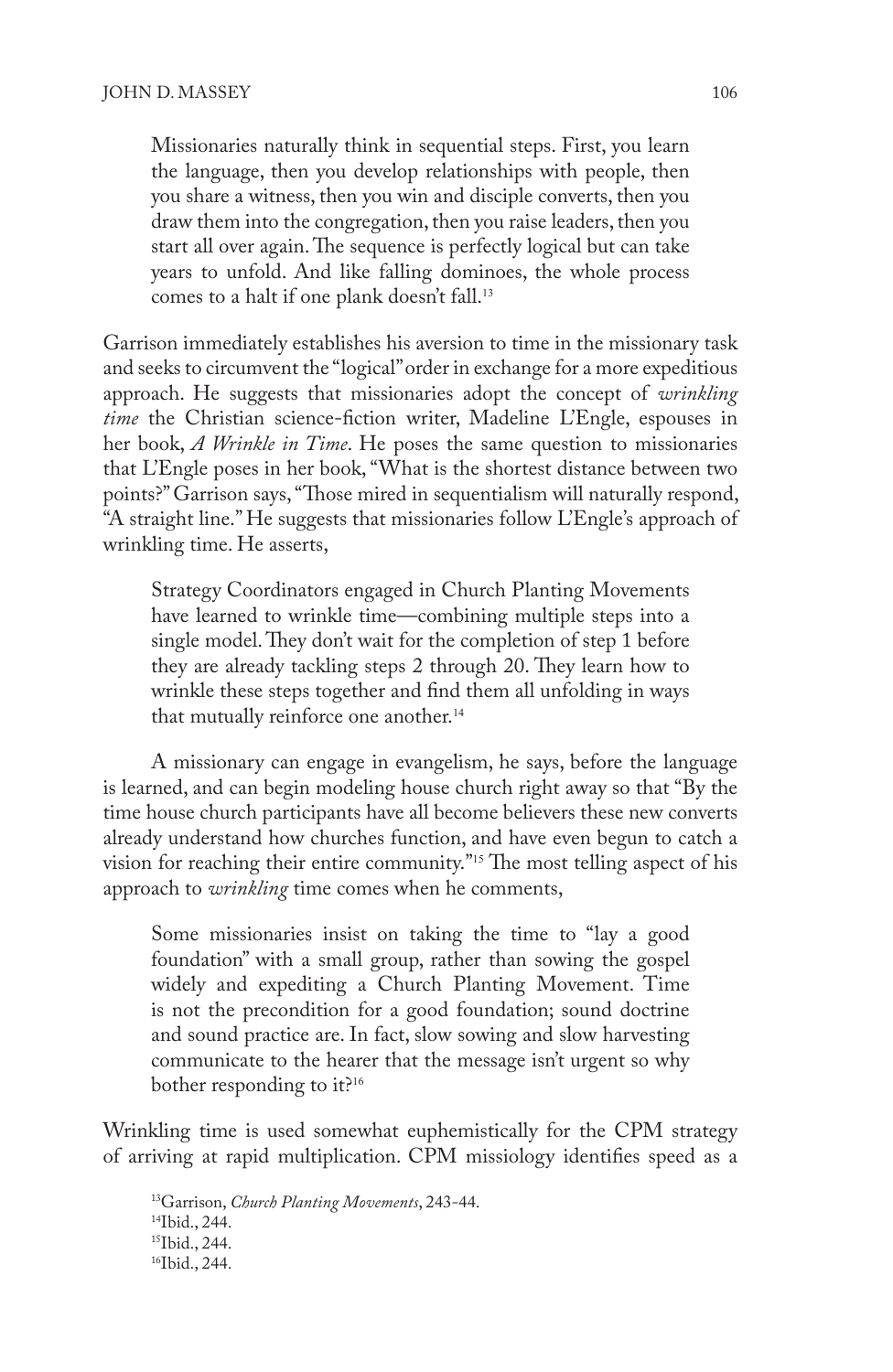critical characteristic of existing CPMs and values it in potential new ones. Garrison partly wants churches to break out of tradition-bound approaches to church planting that restrict lay-based church planting in favor of ordained-pastor-based church planting. The implementation of CPM strategy and its emphasis on rapid reproduction is framed within the broader organizational eschatological vision of global evangelization. As a result, at the implementation level the value of rapidity redefines every aspect of missiology from the nature of the missionary task, the role of the missionary, evangelistic method, discipleship, church formation, church leadership, leadership development, to missionary preparation and recruitment. Garrison's definition of Church Planting Movements incorporates the principle of velocity. He says, "A Church Planting Movement is a *rapid multiplication of indigenous churches planting churches that sweeps through a people group or population segment*."<sup>17</sup> Wrinkling time in the missionary task, therefore, recurs as a dominant theme in CPM missiology, which is designed to shorten the time needed to generate results, that is, the rapid reproduction of small lay-led house churches and the resulting evangelization of all UPGs.

CPM principles are visionary and creative. They also express a desire to adopt missiological methods informed by basic New Testament principles, but does rapidity as a missiological principle have clear biblical roots? Garrison cites the following texts in support of rapid reproduction: Mark 1:18; Mark 1:20; Mark 2:2; Acts 2:47; 14:21-23; 16:5; and 19:20.<sup>18</sup> The passages in Acts that refer to the growth of the church, however, are descriptive and are not outlining a strategy for initiating Church Planting Movements. They show part of Luke's purpose to describe the progress of the gospel across cultural and social barriers. The use of the texts in Mark is also dubious, as these have no relation to offering a principle for initiating Church Planting Movements or starting rapidly reproducing house churches. While the New Testament and church history record great movements yielding many converts and churches, the use of these proof-texts falls far short of offering biblical precedent for the principle of rapidity as a key tenet of missiological practice.

At the practical level the value of rapid reproduction can function as a pragmatic Procrustean bed, reshaping those aspects in the missionary task that do not fit the needs of speed and forward movement. The inherent danger of an emphasis on rapidity is a truncation of the basic Pauline pattern of evangelism that results in sustainable churches, the appointing of gifted spiritually mature and proven leaders, training of leaders, and continued strategic involvement in church development. The emphasis on rapidity also stands in contrast to Jesus's pattern of leadership development; he took three years to build and train his team of apostles. These necessary steps should not be short-circuited. Practitioners should take care that short-term gains do not take precedence over long-term sustainability.

17Ibid., 21. 18Ibid., 337-38.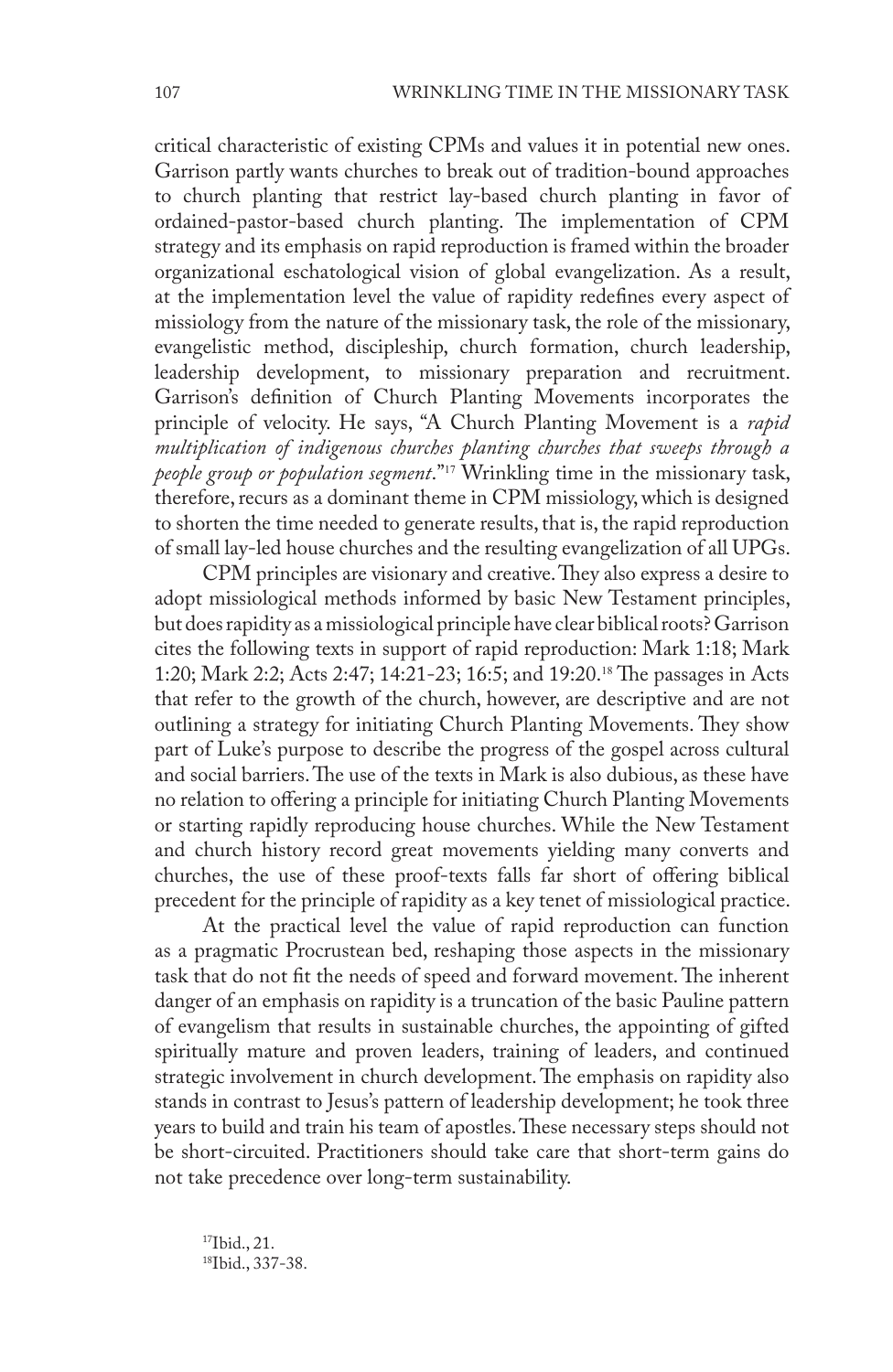Can sound doctrine and practice be established without laying a proper foundation, which takes time? To press Garrison's analogy of farming, even nature itself establishes the necessary principles of preparing the soil, planting, watering, and nurturing the seed once it has sprouted in order for it to bear fruit. Good farming and gardening are processes that require as much attention at the beginning as at the end. CPM strategy urges missionaries to translate practically Paul and Jesus' sense of urgency in missions by developing ambitious three to five year plans with completion dates, asking the question, "What's it going to take to see a Church Planting Movement (this year or in the next three to five years)?" He then asserts, "By building deadlines and target dates into their planning they keep a sense of urgency that is sensitive to the millions who will die each year without Christ. As they learn to wrinkle time, sequentialism disappears into the wrinkles."19 Garrison rightly highlights the need for missionaries to have a plan and a bold vision. Urgency, however, does not demand cutting corners in the missionary task. Jesus and Paul were quite sequential in their ministry. Both operated with a sense of great urgency and passion in their respective callings, but they never sacrificed quality for speed, nor did they set artificial time limits on God. Garrison's goal is admirable, but the means to achieve it is problematic.

Jesus did not take the shortest route possible in training his disciples. He could have sent them out immediately when he first called them to start planting and leading new churches.<sup>20</sup> He first, however, communicated to them the basic elements of a sound theology through word and deed. Every miracle he performed instructed His disciples about His identity and mission, along with the identities of the Father and the Holy Spirit, the nature of the church and their mission to disciple the nations. The teaching He gave them would later enable them to carry out their apostolic ministries with the proper theological foundation and confidence, empowered by the Holy Spirit. The phenomenal rapid spread of the gospel in Acts did not happen until the Lord first trained the disciples and imparted unto them a firmly established sense of calling and mission. The rapid spread of the gospel also occurred due to the presence of the synagogue in major cities, which offered access to the Old Testament for Jews and God-fearing Gentiles, serving a form of "pre-evangelism" making conditions conducive for explosive growth.

Paul's approach to the missionary task also contained sequential

#### 19Garrison, *Church Planting Movements*, 245.

20Even Paul and Apollos needed further training and a more complete knowledge of the "Way" to maximize their ministry effectiveness. In Acts 18:24-28, Luke describes Apollos as one "mighty in the Scripture," "fervent in spirit," and "eloquent." Priscilla and Aquila, however, knew he needed further instruction to achieve more effectiveness in his evangelistic ministry to the Jews and in his edification ministry to the church. They "expounded unto him the way of God more accurately." Though Paul received his commission as an apostle at conversion (Acts 9:15), he soon after went to Arabia, Damascus, and then three years later to Jerusalem to consult with Peter before entering into the most productive phase of his apostleship (Gal 2:16-24). While Paul immediately began preaching Christ, it is generally believed that this period was partly one of preparation.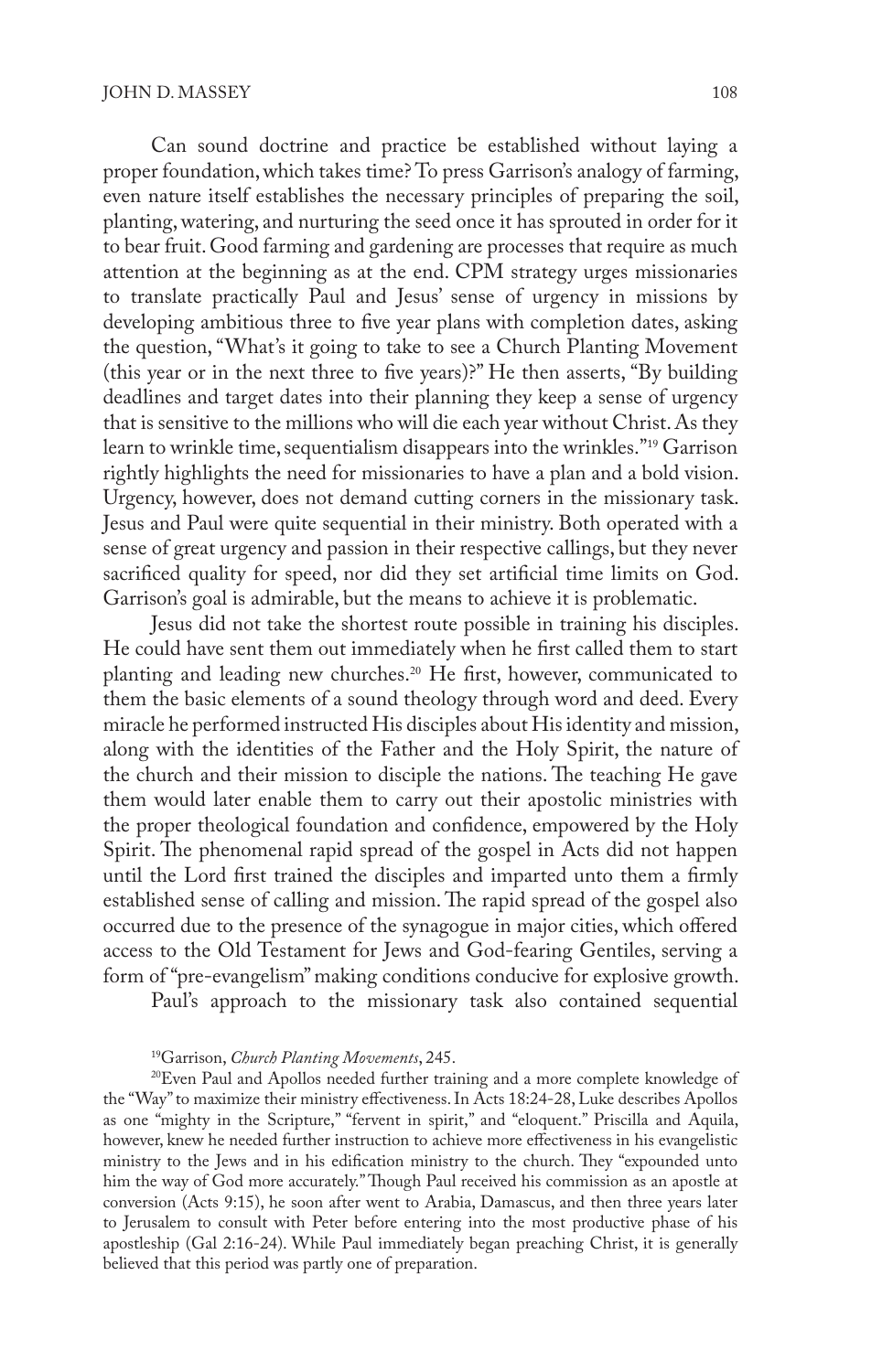elements and a concern for the long-term viability of the churches he helped to establish. He described himself as a wise master builder and acknowledged that others were needed to build on his foundation (1 Cor 3:10-11). Paul never demonstrated an interest in pragmatic short-term solutions and methodologies. One cannot find any evidence in the New Testament that Paul, the greatest of all missionaries, was concerned with cutting corners and wrinkling missionary work to produce churches more quickly. Instead, he spent the necessary time and energy to make disciples, form churches, strengthen those churches through appointing leaders, write letters to leaders and churches, and daily agonize in prayer over their growth and stability. In fact, Paul said he daily carried the burden of the churches upon him (2 Cor 11:28). He did all of this with a great sense of urgency, believing that he was living in the last days.

The reality and threat of false teaching and the constant need for training leaders and discipling churches kept Paul diligent. By the time he finished his initial work in Ephesus, he was able to say that he preached the whole counsel of God, daily admonishing each one with tears (Acts 20:17- 24). He spent two years daily teaching and proclaiming the gospel in the school of Tyrannus (Acts 19:9-10). In Acts 20:31 he reveals that he spent a total of three years ministering in Ephesus. When he finished this initial stage pastors were in place and the work set on a solid foundation (Acts 20:17). But even after the initial stage of planting these new works, Paul wrote a letter to them and sent Timothy to help them. Paul did not envision seeing a few believers come to Christ, appointing new believers to lead them, and then abandoning the work for another field. On the contrary, he felt that it was part of his apostolic calling to see the process through to the end, a task that consumed his life. To the churches of Galatia, who were struggling with those preaching another gospel, Paul says in Gal 4:19, "My children, with whom I am again in labor until Christ is formed in you." Paul's passion was to see churches grow in the knowledge of Christ and His Word and become active, able, and willing participants in the Great Commission.

God has worked progressively and sequentially throughout salvation history. His revelation was progressive until the time of Christ (Heb 1:1), using His law as the revelation of His holy will to prepare Israel and the world for the coming of Messiah. Only until the fullness of time had come did Christ appear born of woman under law in order that He might redeem those who were under the law (Gal 4:4-5). His work was progressive until his resurrection, when God inaugurated a new era in salvation history. Jesus utilized the construction metaphor to speak of building His church in this new era of God's redemptive purpose. He told Peter in Matt 16:18, "I also say to you that you are Peter, and upon this rock I will build My church; and the gates of Hades will not overpower it." Paul spoke of foundation laying in Eph 2:20 in reference to the church, "having been built on the foundation of the apostles of prophets, Christ Jesus Himself being the cornerstone." The church beginning in Acts has taken the gospel to the far corners of the earth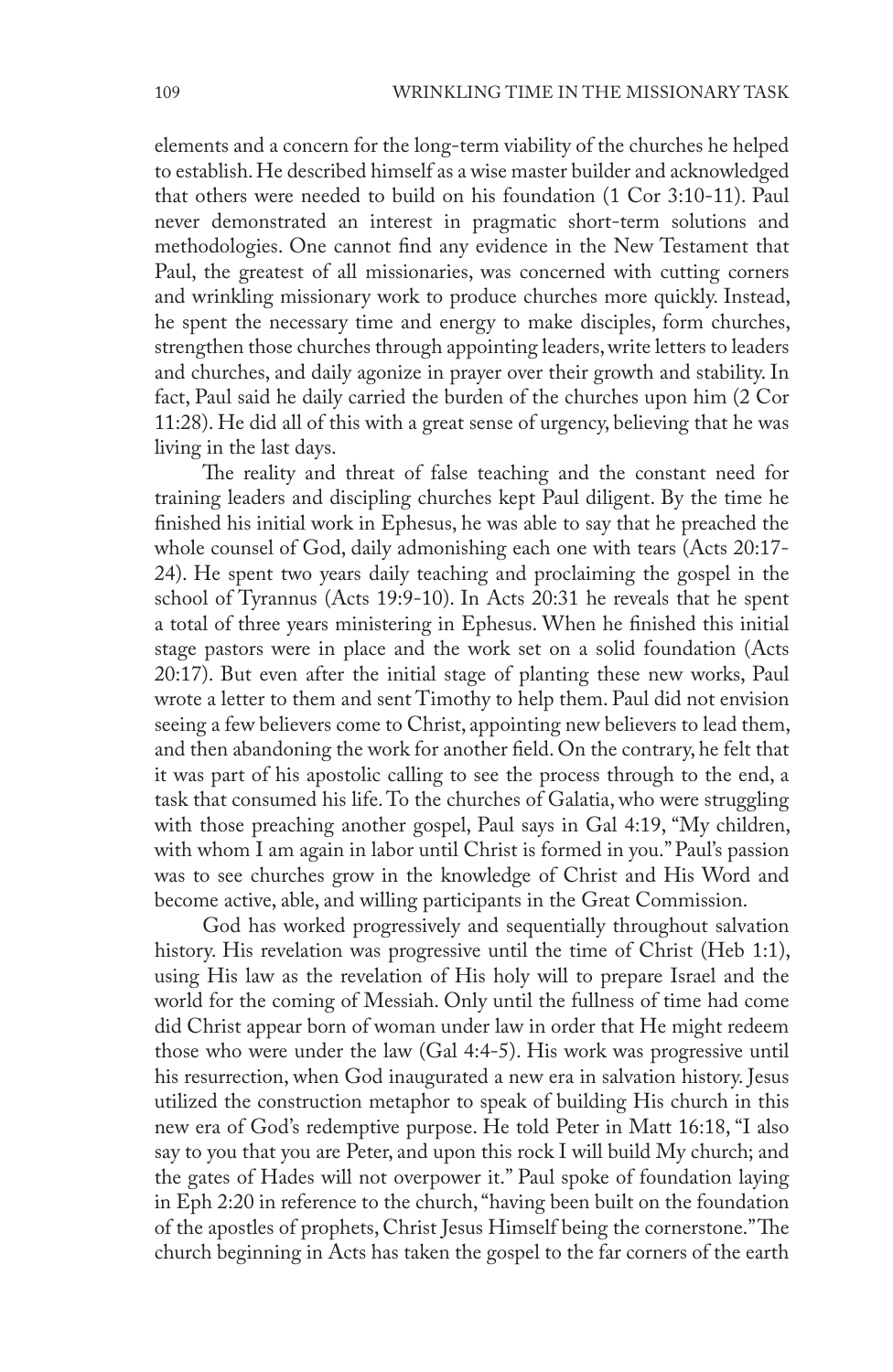in the progressive unfolding of the expansion of the Kingdom of God among the kingdom of men. God according to His sovereign purpose sends some to prepare the ground, others to sow, others to water, and yet others to harvest. Both biblical and ecclesiastical histories testify that God works progressively, incrementally building upon previous periods of providential preparations and divinely established foundations. The harvest creates exuberance, but harvests do not appear *ex nihilo*. Some degree of foundational work always precedes every harvest and might take years (and might take a relatively short period of time) before it has been properly placed (1 Cor 3:6).

Church history is also instructive regarding the sequential and timeconsuming nature of missionary work. Much of the harvest that the church is reaping today in various parts of the world is the result of earlier efforts, some extending back to the early stages of the modern missions movement in the seventeenth century. The history of Protestant missions from that time to this has been one of trial and error, agony and ecstasy, sowing, watering, and reaping. A strategy, therefore, that purports to be able to speed up kingdom work through utilizing principles that have been discovered only recently raises theological and methodological concerns and questions that warrant further examination.<sup>21</sup>

If missiologists were to evaluate William Carey and Adoniram Judson according to CPM strategy, then the two would receive failing grades. Both men expended their lives with a great sense of urgency in fulfilling God's calling, but it took years to produce their first converts. They did not shortcircuit the long, slow and arduous task of learning the language, adapting to their culture, developing relationships, making disciples, translating the Bible into the language of the people, planting churches, and training leaders. They trained leaders not in rapid multiplication principles but in principles that enabled them to know, teach, and contextually preach the Bible, develop a Christian worldview that undermined the pagan one of their own culture,

21Garrison, *Church Planting Movements*, 11-12. Garrison discusses in his book how CPM as a methodology was formed. He says that a number of Strategy Coordinators and IMB leaders met in Singapore to "reverse engineer" how God was working in alleged Church Planting Movements across the world to distill principles from their observations into a methodology. The result of this attempt at "reverse engineering" God's work was the small booklet, *Church Planting Movements*, and then later the expanded *Church Planting Movements: How God is Redeeming a Lost World*. He confidently states, "Done properly, reverse engineering can reveal volumes about the Creator's designs, desires, and method of operation." CPM missiology moves from the descriptive to the establishment of strategic principles. The inescapable implication is that if applied correctly this methodology will produce results because you are following God's laws of working. The approach at developing CPM methodology also raises questions regarding the use of a purely empirical method of discovering God's ways of working in redemption (observation and reverse engineering) and the use of Scripture alone as a sufficient guide to revealing how God works and informing missiological methods. Is the group of CPM practitioners (perhaps unknowingly) claiming a certain level of "inspiration" and authority for their method? Some clarity would be helpful. One would like to see a more vigorous search and use of Scripture in the development of CPM methodology.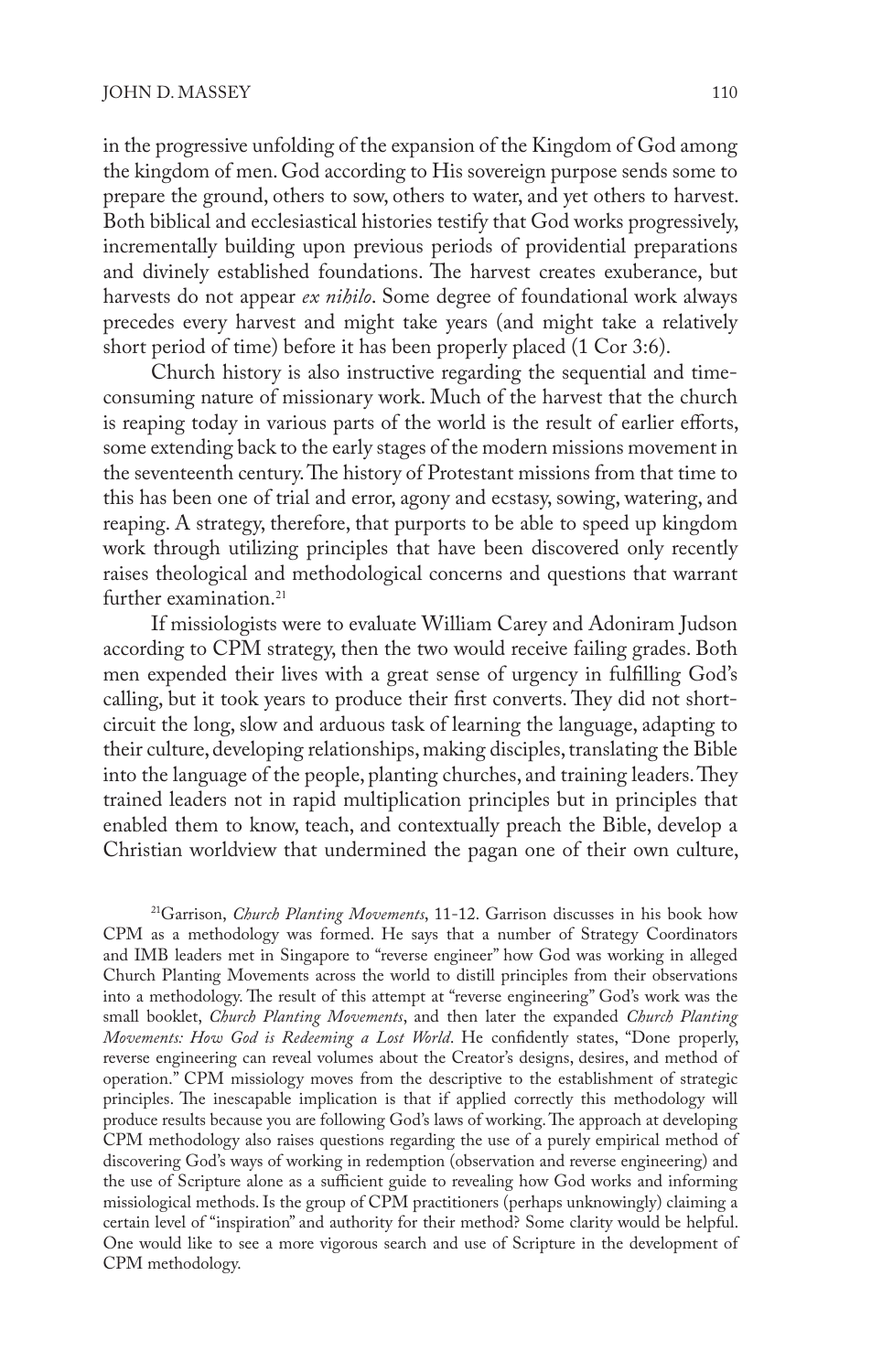and plant real churches with real leaders. Can these critical components of a holistic mission strategy ever be wrinkled? Enlarging the scope of mission strategy to incorporate each of these critical dimensions means taking the needed time, utilizing the right gifts, engaging in incarnational ministry, and above all realizing that there are no shortcuts in kingdom work.

Wrinkling time for the missionary appears to be an overly pragmatic and even impatient approach to church planting designed to achieve the maximum results over the shortest period of time in order to engage all UPGs and hasten the coming of the Kingdom of God. When driven by speed and pragmatism, even with good and lofty goals in sight, the quality and sustainability of the product will always be sacrificed. In CPM methodology, quick results take short-term precedence over long-term sustainability.

CPM missiology also draws from secular management principles to craft mission strategy. While Garrison's emphasis on being deliberate and intentional is laudable, he appears to marshal various Scripture passages to justify a pragmatic approach to initiating Church Planting Movements.<sup>22</sup> Garrison calls CPM a "God thing" but strongly implies that God cannot work among a people group until the Strategy Coordinator envisions the complete evangelization of it.<sup>23</sup> Of course, organized missions efforts necessitate planning and strategizing according to sound biblical principles. Church planting strategies must evolve and change in differing contexts. Garrison's emphasis on intentionality is commendable. But asserting that a Church Planting Movement cannot happen until missionaries develop three-to-five-year plans, beginning with the end-vision and working back to the beginning, is attempting to reduce evangelism and church planting to statistical probabilities and secular management principles. It certainly exaggerates the role of the missionary in evangelism and church planting.

Paul's passion was to proclaim the gospel of Jesus Christ in all of its fullness. He followed a pattern in his travels and in his ministry, as we have already established. He proclaimed the gospel to the Jews first and then to the Gentiles. He drew inquirers aside for follow up. He formed churches and trained leaders. He often returned to churches to strengthen them further. Even in the midst of Paul's plans and desires, however, there were sovereign

22Garrison, *Church Planting Movements*, 331-42. Abundant examples of prooftexting are located in the section, *Biblical Index*. His attempt to demonstrate from certain Scripture texts that rapid reproduction is the norm for the missionary task falls far short of basic principles of biblical interpretation and demonstrates the lack of proper biblical and theological foundation for Church Planting Movements strategy. For example under the heading, *Rapid Reproduction*, Garrison cites Mk. 1:18 as a proof text for rapidly reproducing, one assumes he means reproducing churches. Mark says, "At once they left their nets and followed Him." He also cites Mk. 1:20, "Without delay he called them, and they left their father Zebedee in the boat with the hired men and followed him."

<sup>23</sup>Garrison's approach bears more similarities to Charles Finney and his confidence in the use of right technique to generate results than with Jonathan Edwards and his confidence in the sovereignty of God working through the gospel proclaimed to bring a genuine movement of God.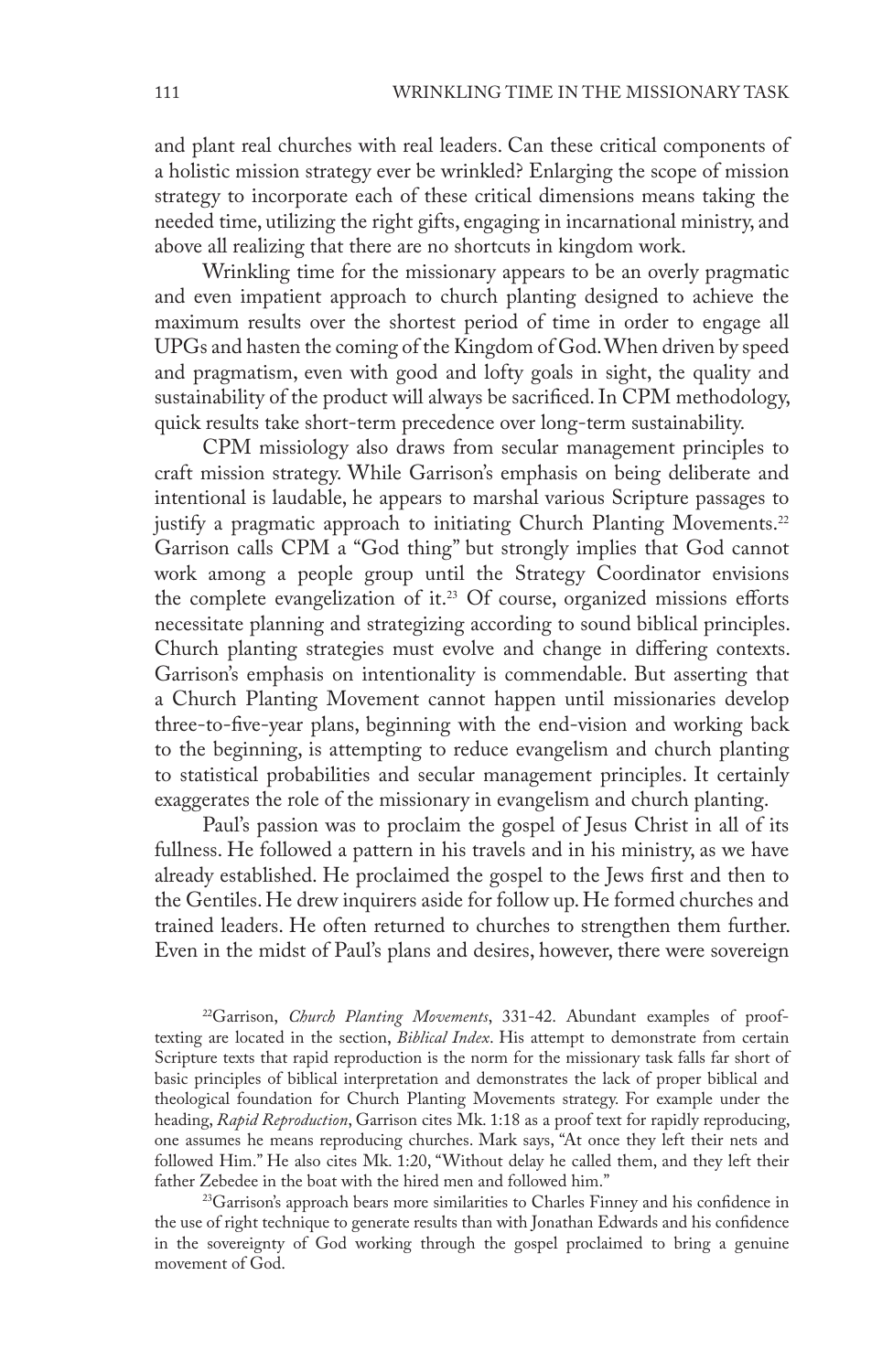redirections of his ministry, which fell outside of his own expectations and plans. Acts 16:6-10 records a telling account of how God worked in just that way. Luke records that they were "forbidden by the Holy Spirit to speak the word in Asia," even though they were attempting to go there. The Spirit of Jesus did not permit them. Instead, God gave Paul a vision in the night directing his team into Macedonia. Consequently, the gospel was opened for the first time in modern day Europe. God has called the church to be obedient to His plan and direction, which cannot be contained in any strategy or methodology. If a mission strategy becomes rigid and universalized, then no room exists for the sovereign redirections of the Holy Spirit, who would lead to places where He purposes to work through a variety of means and gifts.

For Garrison, the key element in initiating a Church Planting Movement is the missionary's vision.<sup>24</sup> He says, "Church Planting Movement practitioners often speak of their vision or end vision. This describes what they hope to see when God's vision for their people or city is fulfilled. One brother put it this way, 'If you can't see it before you see it, you're never going to see it.'" He continues, "Jesus filled his disciples with great expectations and a vision of the end fulfilled. He taught them to pray for the vision's realization, 'Your kingdom come, your will be done on earth as it is in heaven."<sup>25</sup> It is dubious to expect that a secular version of vision casting baptized in Christian language will yield the same results in kingdom work.

Moreover, the proper theological foundation for missiological methodology consists not in church efforts yielding kingdom inauguration, which is wrenched from the Model Prayer, but in the Great Commission, which is based upon Jesus Christ's authority in heaven and earth. God has already given His vision—go, baptize, disciple, and teach. Upon this basis the missionary can do and say with William Carey, "Expect great things from God; Attempt great things for God." Undue confidence, however, in the planning process and in the implementation of a specific strategy ultimately sets missionaries up for failure and frustration by placing a burden upon them that transcends the New Testament mandate of making disciples. The vision God has given in the Great Commission relates to being *faithful* to the task and not *finishing* the task. Missionaries should plan, pray, and work hard at cross-cultural ministry, ministering their gifts, and in the end leave the results in the hands of the Sovereign Lord. The weakness of CPM methodology, at least in its pure form, is the implied premise that if it is applied correctly then results *will* come. While Christians all want to see a movement of God whereby churches are reproducing churches, ultimately Christian theology demands submission to and dependence upon the sovereign working of the

24Garrison, *Church Planting Movements*, 278. Garrison says, "The best place to begin your efforts is at the end, with the vision God has given you. Evaluate all that you do in light of that vision." Garrison does not clearly state the content of the vision. At this point he leaves himself open to the charge of being mystical in his approach to "visioning." The Bible provides the Christian with the vision needed to fulfill God's purpose in global missions.

25Ibid., 200.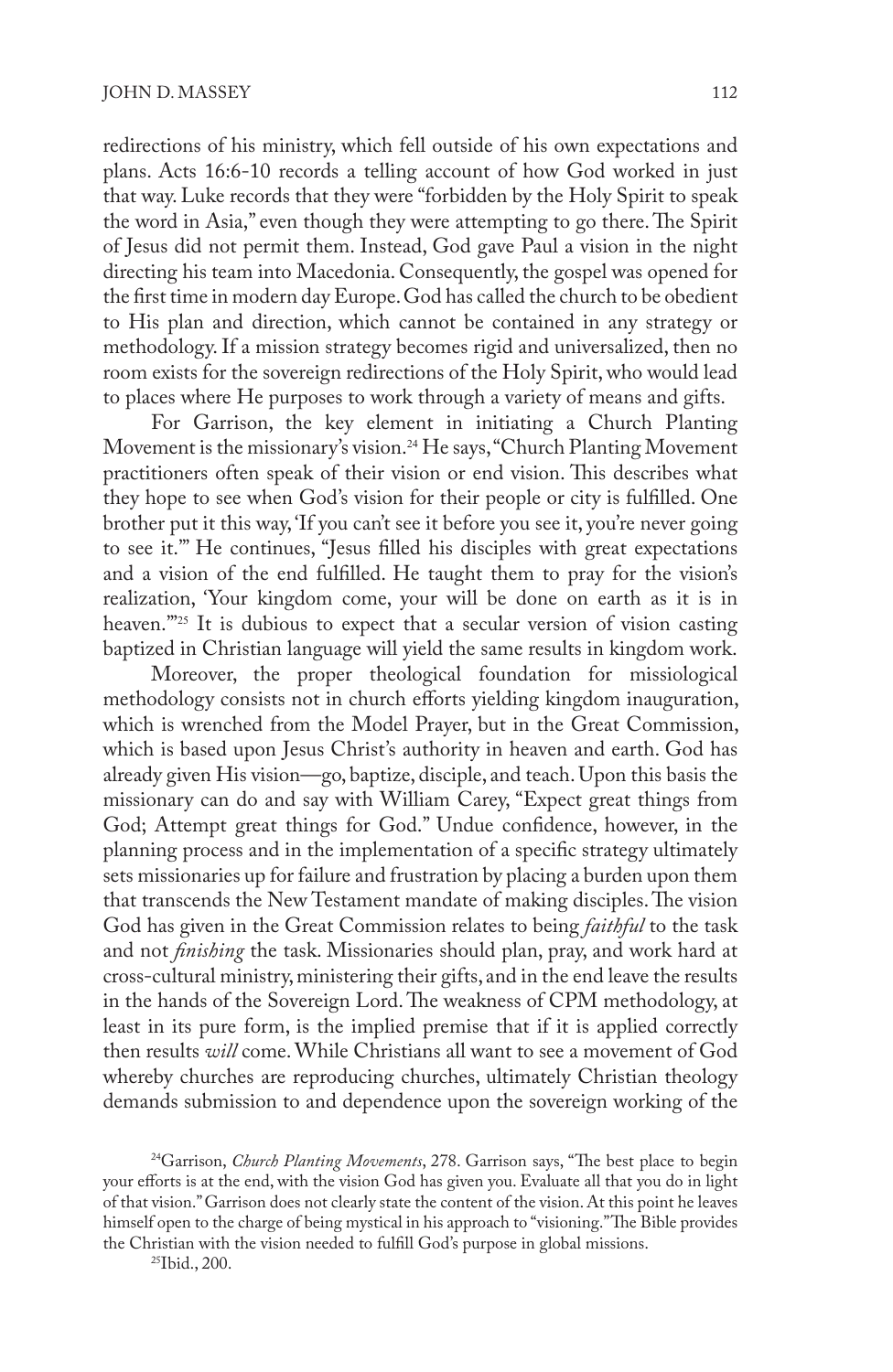Spirit to yield results in God's timing, which likely will transcend human plans and strategy.

At heart, Garrison's approach redefines the nature of the missionary task. The New Testament does not define the missionary task according to speed-based CPM principles.<sup>26</sup> While wrinkling the process sounds good as a paper theory and entices pragmatic human nature, it carries the potential of cutting corners that leaves new believers vulnerable to heretical groups that survive and prey on new believers, creating anemic dysfunctional churches with spurious leadership, and giving false hopes and expectations to missionaries as to what they should see in their ministry. To date, no longterm assessments have been done on the effectiveness and viability of CPM as a mission methodology. Short-term strategies designed to yield quick results likely will prove to be aberrations in the long-term, at best, and, at worst, a service to the cults and other spiritual parasites who prey on the spiritually immature. Wrinkling time is a creative concept in the realm of science fiction, but in the real world, anything of lasting value takes time and sustained effort to develop and nurture.

#### **Wrinkling the Role of the Missionary**

Ultimately, wrinkling time in the missionary task distorts the biblical role of the missionary and disconnects missionaries from incarnational witness. The Strategy Coordinator (SC) paradigm as the "new breed of missionary" has its roots in the non-residential missionary model employed by the old Cooperative Services International, a division of IMB formerly employed in closed countries, such as China. While this creative and flexible model was necessary in restricted access countries, open countries posed no problem, generally speaking, to missionaries living and serving among their people group. After the IMB dissolved CSI when New Directions began, the ethos and approach of CSI was adopted throughout the organization.

Consequently, the non-residential model has become *the* paradigm for missionaries in all parts of the world, to which a quick look at the IMB website's list of priority positions bears witness, even though most SC's currently live among or near the groups they are attempting to reach. That which was perceived as a workable model in closed and restricted access countries, largely composed of illiterate peoples, became universalized as a "one size fits all" strategy throughout the world, which begs the questions, Can a missionary model designed for one area of the world be successfully imported to another that possesses very different needs, cultures, and socio-

<sup>26</sup>Ibid., 219. Garrison states, "Yes, it is true that the term Church Planting Movement doesn't appear in the Bible. But having reviewed the biblical evidence, it is clear that rivers of Church Planting Movements flow through the New Testament and these rivers issue from the very life and ministry of Christ. Once you recognize this it is difficult to ever see your own church life in the same way again." Once again, the "biblical evidence" Garrison cites never rises above the level of eisegesis.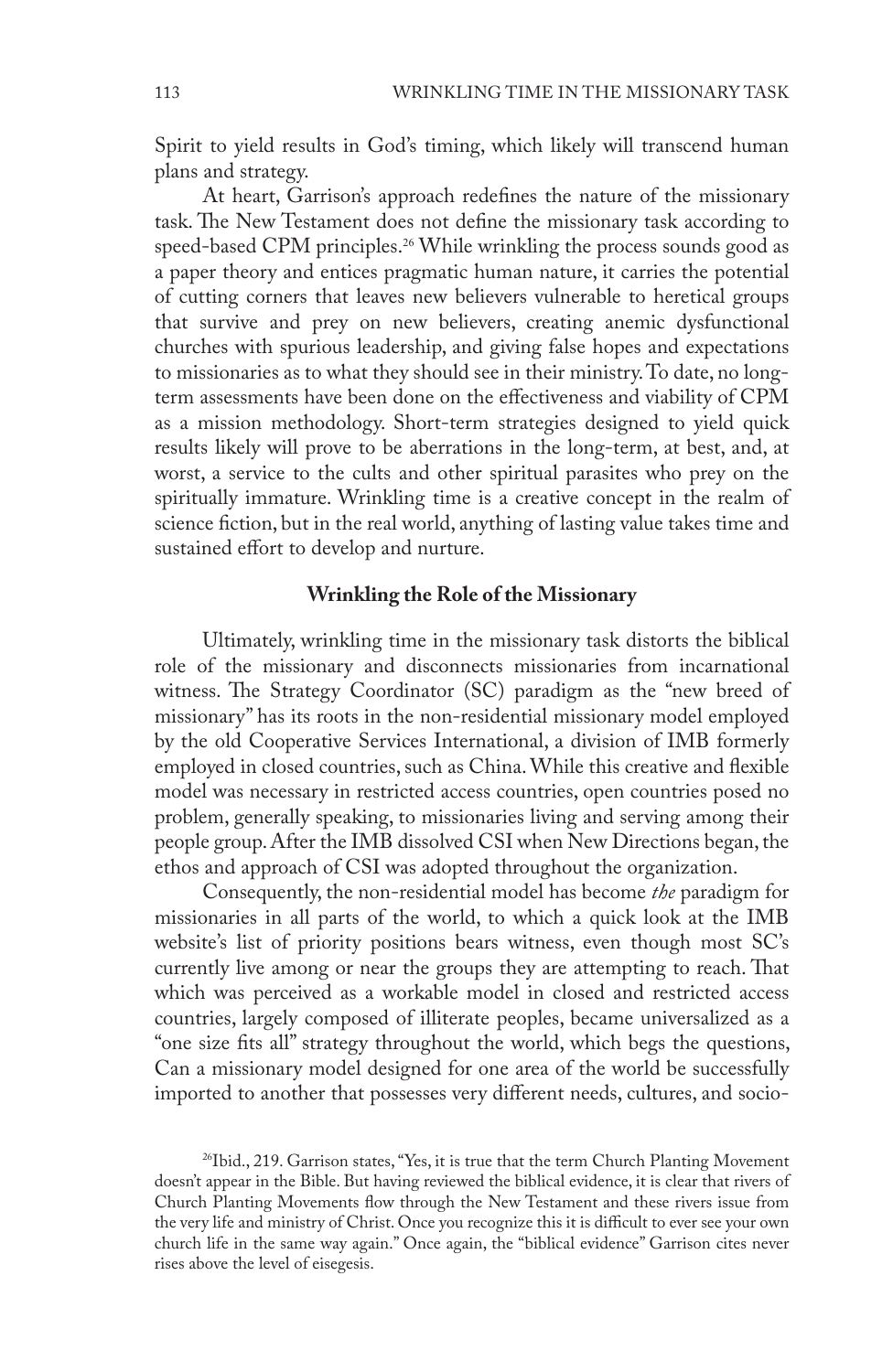economic and political realities? Due to the speed-based approach to missions, the SC has become one step removed from "hands-on" ministry in order to facilitate not just evangelism that results in churches but Church Planting Movements.<sup>27</sup> The need for speed, driven by the eschatology of CPM, places the burden upon the missionary to do more than the IMB has ever expected missionaries to do in the history of missions and even the Bible itself.<sup>28</sup>

Eschatological expectations drive CPM missiology. If missionaries are to participate in "finishing the task" in this generation, then they must do more than just minister their gifts. Since this incarnational approach yields too few results, the SC missionary (according to Garrison's paradigm) must outsource ministry to others in order to achieve the widest possible coverage among the assigned UPG. The eschatological assumption is that once all UPGs are engaged the task will be completed. The emphasis on utilizing many different resources to evangelize an area and the inherent flexibility form two strengths of the SC model, but what role does the SC have beyond the outsourcing of ministry?

Paradigms for missionaries should follow biblical models. Can the SC model of missionary be found within the New Testament, particularly in reference to Jesus' or Paul's ministry? Upon closer examination of the ministry models of both, one discovers that ministry was never solely outsourced but was incarnational. To be sure, the principle of multiplying leaders was critically important in their work and should be for the church today. The Pauline mission had a large team with varying gifts as Paul's letters reveal. If Paul were alive today, he would no doubt use all available technology to carry out his mission. He would not, however, attempt to achieve most of it solely through electronic means with little interpersonal contact.<sup>29</sup> Paul placed a

27See Jerry Rankin, "The New Breed of Missionaries," *Baptist Press*, 2 December 2005; available from http://www.bpnews.net/bpnews.asp?ID=22203. Rankin says, "Most would see their role as "catalytic"—their presence producing a reaction and movement to Christ rather than working for whatever may result from their own efforts."

28See Michael Chute, ed., "Strategy Coordinators: Key Missions Players," *The Commission* (Fall 2005), 21. Regarding the role of the SC, the *Commission* magazine says, "They lead, dream, worship, learn and plan. They're strategy coordinators, and they play a key role in reaching the whole world with the gospel. Strategy-coordinator missionaries give entire people groups and cities—from African tribes to Asian megacities—the chance to worship Jesus. They study cultures, learn languages and develop master plans for reaching every individual in their people groups with the gospel. Then they enlist other missionaries, volunteers, local Christians, and prayer partners to help carry out those plans. The goal? To see the book of Acts come alive as the gospel spreads quickly and churches multiply rapidly in church-planting movements that can only be explained as works of God. Ultimately, strategy coordinators hope to leave their work in the hands of Christians from their groups as they move on to others still in darkness." Again, a key theme is the SC missionary's role in outsourcing ministry to volunteers and his (or her) responsibility to develop plans to

<sup>29</sup>See Jerry Rankin, "The New Breed of Missionaries." In regards to evangelizing an entire people group, Rankin says, "To accomplish this, SC's are not bound by residential restrictions—in fact, they often use computers to facilitate their teams' work, mobilize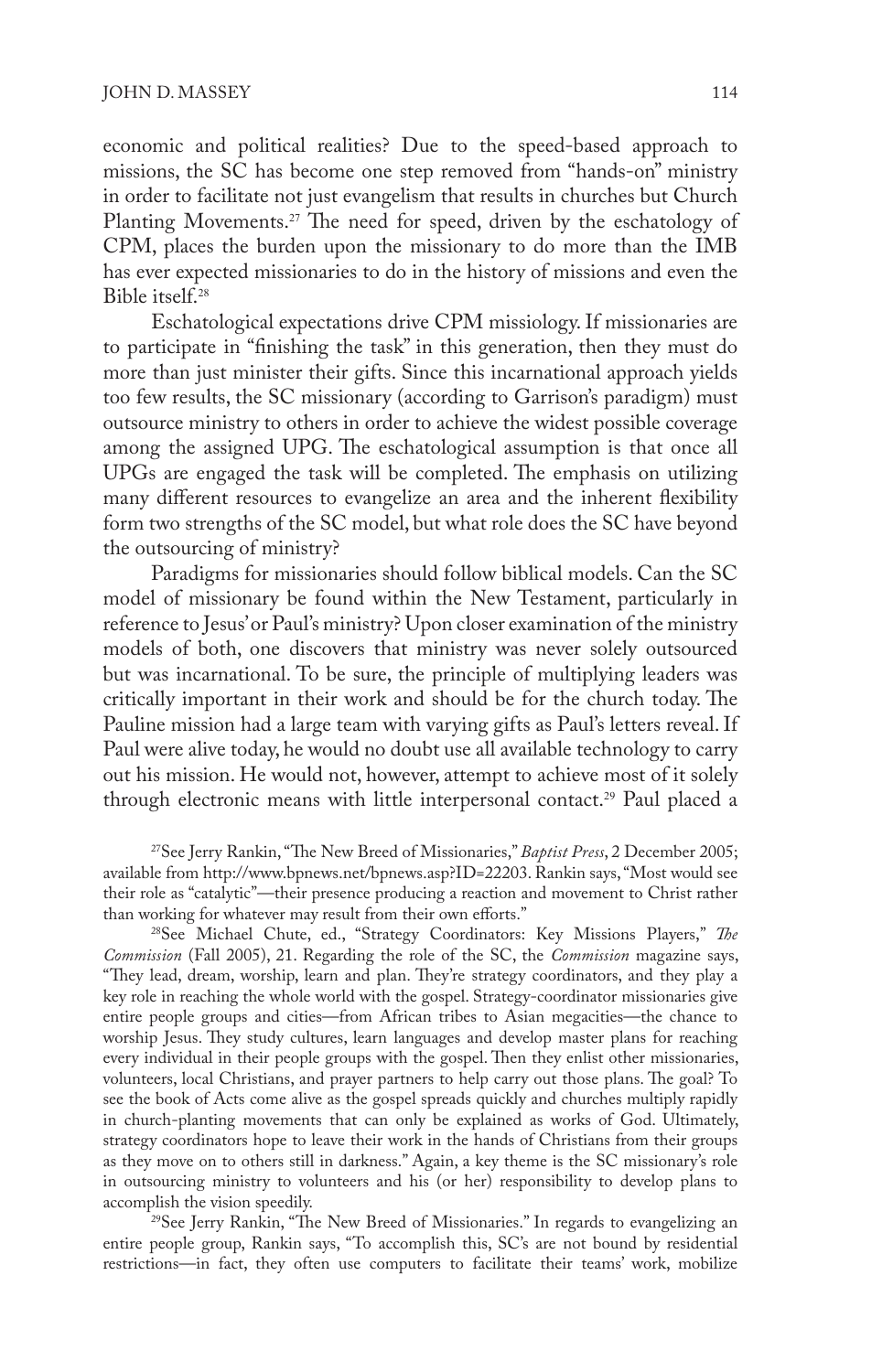premium on people, and he evaluated his ministry in terms of effectiveness in affecting transformation in the lives of people through proclaiming the gospel of Christ, modeling fidelity to Christ and His Word, discipling new believers, starting churches, training leaders, developing existing churches, and soliciting their help in taking the gospel to unreached areas.<sup>30</sup> Clearly, his approach was incarnational. He said in Phil 3:17, "Join with others in following my example, brothers, and take note of those who live according to the pattern we gave you." He never replaced incarnational ministry and witness with mobilization of volunteers. Paul says in his farewell address to the Ephesian pastors in Acts 20:18-21, 26-27 (emphasis added),

You yourselves know, from the first day that *I set foot in Asia*, how *I was with you* the whole time . . . how *I did not shrink from declaring to you* anything that was profitable, and *teaching you publicly* and from house to house, *solemnly testifying to both Jews and Greeks* of repentance toward God and faith in our Lord Jesus Christ. . . . Therefore, *I testify to you* this day that I am innocent of the blood of all men. For *I did not shrink from declaring* to you the whole purpose of God.

Paul clearly was directly involved in ministering the gospel, training leaders, and expending his life fully to declare the gospel. He did not deem it too slow for the needs of rapid reproduction but critical to fulfilling his calling as a missionary to the Gentiles.

Garrison places high value on the SC position as the optimal model for missionary work in today's world.<sup>31</sup> If the model is strictly followed, the SC becomes a manager of missionary activity, a super-apostle of sorts, delegating various aspects of ministry to volunteers from the United States and from the field. Clearly, in the IMB there has been a push toward implementing this model of missionary globally, and in those areas where it is being followed in its pure form, it has resulted in greater responsibility for the missionary (no longer just starting churches but "initiating" Church Planting Movements), reducing the role of the missionary in many ways to volunteer coordinator, and undermining direct missionary involvement in evangelism and church

resources and stay connected with a network of prayer intercessors." 30Rom 15:20 is frequently cited as rationale for focusing the bulk of resources on UPGs to the neglect of existing work. The context, however, demonstrates the passion of Paul for preaching the gospel where Christ has not been named, and his equal passion and deep involvement to develop existing work. He is writing a letter to the church at Rome to help them firmly grasp the nature of the gospel and its application to various issues they are facing. He even declares his intention to pay them a visit. He also mentions his ministry among the poverty stricken saints in Jerusalem. The chapter demonstrates the complex and varied nature of Paul's mission efforts. To cite Paul as an example of one who focused exclusively on<br>unreached areas misrepresents the concern he demonstrated for establishing existing work.

<sup>31</sup>Cf. Jerry Rankin, "The New Breed of Missionaries." Rankin conditions world evangelization on the Strategy Coordinator role. He strikes a triumphal note by saying, "One of the deterrents to reaching all peoples is the need for more SC's."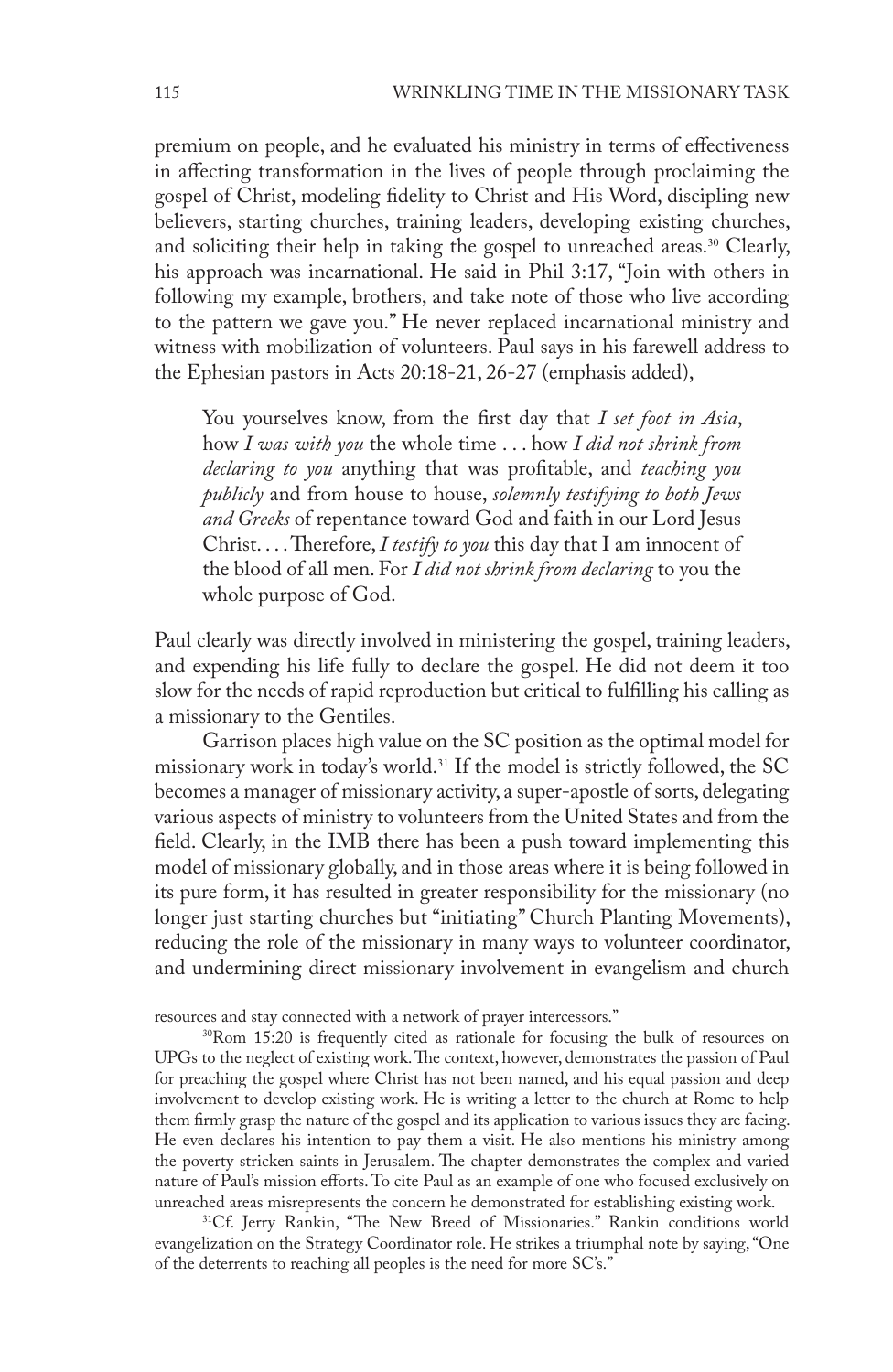planting.<sup>32</sup>

The move toward the SC model raises the question, What place do the varying gifts within the body of Christ have as vital components of the career mission force, such as gifted cross-cultural church planters, evangelists, and those gifted in teaching on the formal and informal levels? What role does the gifted missionary play, whose effectiveness is in cross-cultural communication of the gospel, planting of new churches, and the training of leaders? The New Testament necessitates the employment of a variety of gifts to accomplish the common goal of faithfulness to the Great Commission. The need for speed has relegated such gifts, however, to a nominal place, judging them to be too slow for the new demands of rapid reproduction and total evangelization of UPGs in the shortest time possible. Streamlining the missionary force to the SC model changes the landscape of missionaries from a multicolored mosaic to a one-dimension painting. In the end it severs many members of the body of Christ from career missions appointment, squeezing the sovereign gifts of the Holy Spirit into the latest paradigmatic pragmatic mold to accomplish most expeditiously the eschatological vision of global engagement and kingdom inauguration.

## **Wrinkling Evangelism and Discipleship**

Wrinkling time in missionary work not only affects the nature of the missionary task and the role of missionaries, it also affects the nature of evangelism and discipleship. Garrison writes, "Conventional wisdom in the West has often taught a reasonable yet much less effective pattern of gospel transmission. 'You must earn the right to share your faith,' goes the traditional model. 'Once you have developed a friendship and demonstrated what is special about your life. Then, you can tell them about Jesus.'" He continues, "A passionate purveyor of Church Planting Movements denounced this Western model. 'We teach that it's not about you or earning the right to share your faith. Jesus earned that right when He died on the cross for us. Then he commanded us to tell others!"<sup>33</sup>

First, Garrison is once again setting up a straw man, the traditional western model, to strengthen his argument. Abundant evangelism and incarnational witness are not mutually exclusive. Second, the value of velocity in the missionary task erodes away at the concept of incarnational witness and gives shape to a form of rapid-clip evangelism with no apparent plan for abundant follow up. Again, one can look to the example of Jesus, the ultimate embodiment of the incarnational principle. He spent 30 years among His people as the incarnational declaration of the good news. Paul was certainly passionate about sharing the gospel at every opportunity and

<sup>&</sup>lt;sup>32</sup>See ibid., where Rankin comments, "The overarching objective of the SC missionary is to see that all people in the population segment become evangelized and have reproducing churches planted among them."

<sup>33</sup>Garrison, *Church Planting Movements*, 177.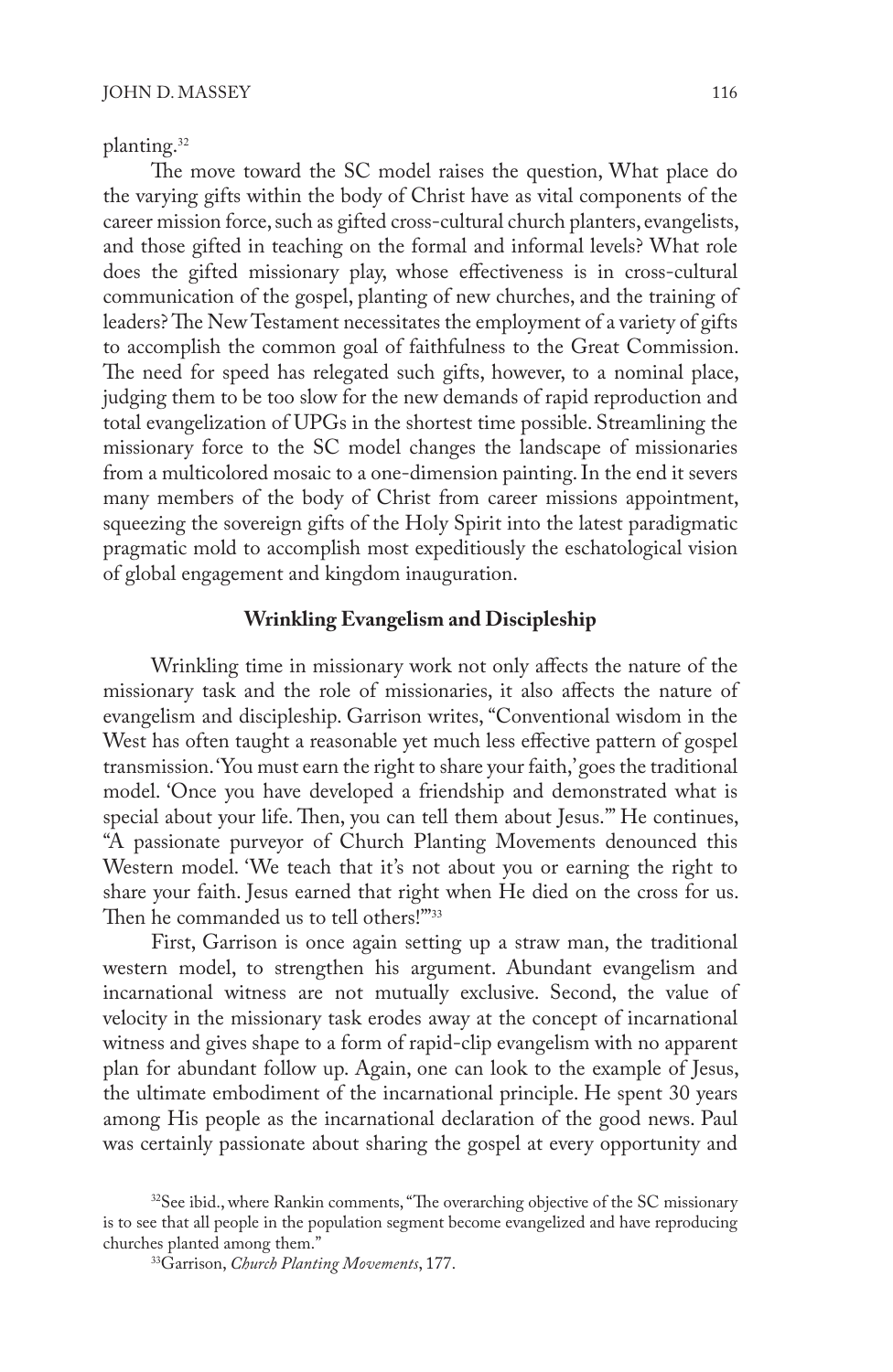asked churches to pray for him that doors of opportunity would be open for him to declare the gospel boldly. Paul also considered the manner in which he lived his life to be important in discipling others. Paul intimates in 1 Thess 1:4-6 that it was not only the gospel and the convicting power of the Holy Spirit that brought the believers to faith in Christ; it was also the integrity and example of the men who preached it to them that made a lasting impression. Paul said,

For our gospel did not come to you in word only, but also in power and in the Holy Spirit and with full conviction; just as you know what kind of men we proved to be among you for your sake. You also became imitators of us and of the Lord, having received the word in much tribulation with the joy of the Holy Spirit.

How one lives out his faith does indeed enhance the power of Christian witness. For missionaries it takes time to establish one's presence, credibility, and life witness. The rapid growth that the house churches experienced in the first three centuries of the church, when the movement began to be urban, owed to the fact that Christians bore testimony to the risen Christ through their dramatically changed lives from paganism to the Christian faith. Their effectiveness was rooted in the close proximity of their lives to their neighbors. It is ironic that this movement, which advocates a return to the house church model of being the body of Christ in the world, would denigrate the most potent historical aspect of the house church model-the incarnational authentic personal witness of believers to family and friends. If one follows Garrison's logic at this point, then he must radically alter his conception of New Testament missions and evangelism, away from an incarnational model toward one that favors the utilization of a large volunteer force on short-term assignments to accomplish evangelism and church planting.

Can evangelism ever be wrinkled? The initial success of the early church in the book of Acts was among Jews and God-fearers, those who had already been exposed to the teaching of the Old Testament and likely to some knowledge of "the Way." The Diaspora synagogues brought knowledge of the Old Testament beyond these two initial targets of apostolic gospel preaching to the far reaches the Roman Empire, preparing the way for a greater harvest among the Gentiles. Evangelism among most UPGs begins from scratch, which involves laying a similar biblical foundation through consistent Bible teaching and sharing, a process that can take time and persistency. Anyone can press for quick decisions and get immediate results. Providential preparation, however, precedes the rapid spread of the gospel.

Evangelism and discipleship are never separated in the New Testament. The Great Commission involves the instructions to make disciples of all nations and teach them all that Jesus has commanded His church. While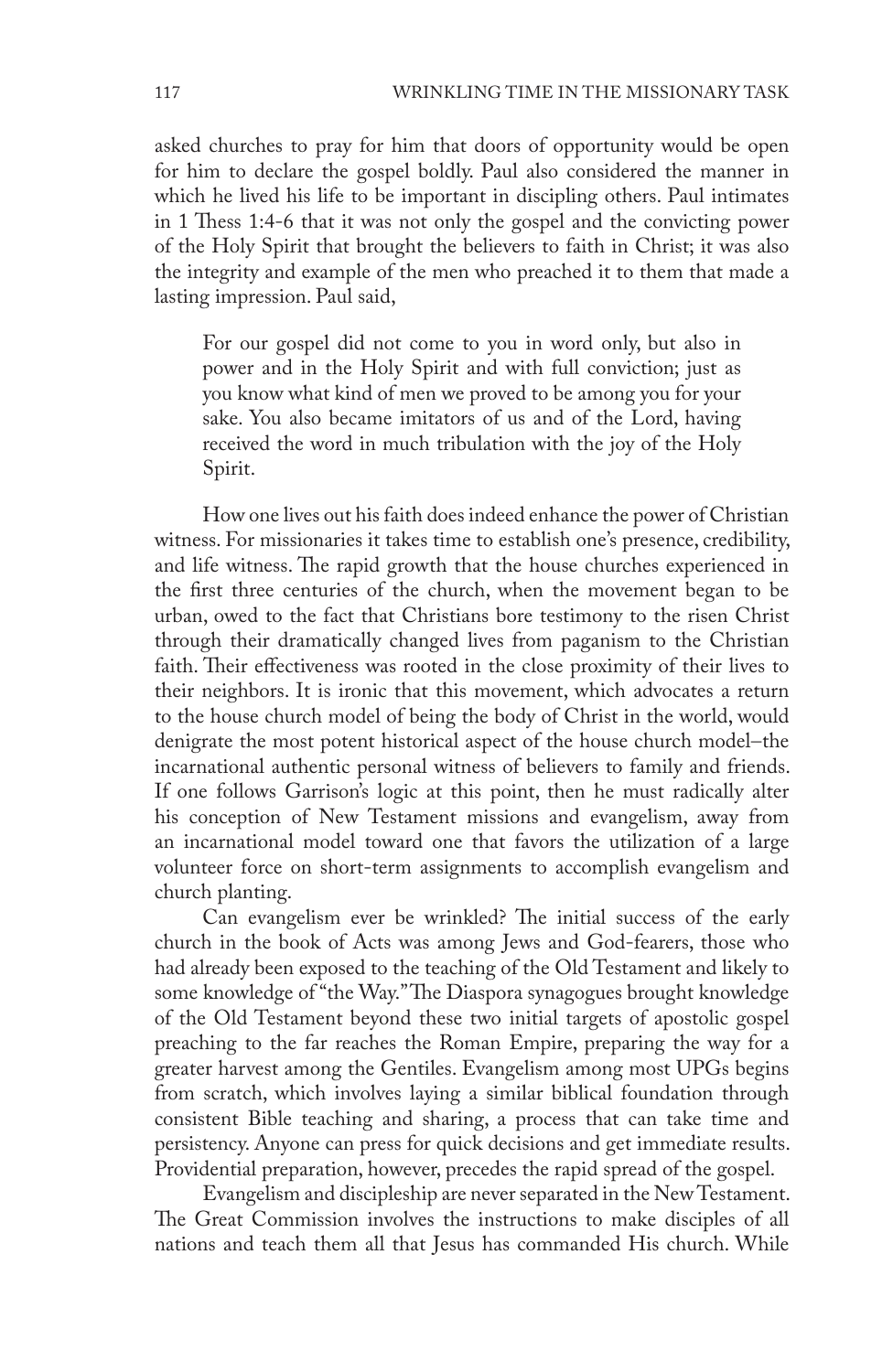the "Jesus film," tracts, and other media have their place in evangelism, they can never replace due and diligent follow up, where more instruction is given to ensure that people hear, understand and respond properly. But if movement and speed become core values, then the temptation will be to circumvent even the most basic element of the missionary task-making disciples. CPM methodology redefines the nature of discipleship in order to expedite Church Planting Movements. Garrison believes that even volunteers can build discipling relationships with nationals over the course of a short visit overseas and then by continuing communication through the Internet. He contends, "Once again, the global spread of English can help. But more important is an improved definition of discipleship. Among Church Planting Movement practitioners, discipleship is increasingly being described as *teaching others to love Jesus as much as you do*." Garrison's desire to mobilize all Christians and churches in the global mission enterprise is healthy, but clearly, his "improved definition of discipleship" distorts the one Jesus gave in the Great Commission, which states that making disciples of all nations involves, in addition to baptism, "teaching them to observe all that I have commanded you." Garrison continues,

Following the 222 [2 Tim. 2:2] principle of walking with a new believer there is no reason why anyone can't do this kind of discipleship. Walking with a new believer, listening to his testimony, praying with him, and expanding his vision for reaching a lost world—these are some of the many simple ways that you can help to disciple a new believer in the direction of a Church Planting Movement.34

While his goals and desires are above reproach, one can see that the artificial need for rapid exponential growth redefines the basic mandate Jesus gave to the church to disciple believers and offers an unrealistic picture of the ministry effectiveness of volunteers on a two-week (or even two months) trip overseas. In reality, relationships must be cultivated over time and involves interpersonal dynamics that go beyond electronic communication.

With the development of the SC position, which is patterned after the old non-residential missionary model of CSI, and its global deployment, the concept of incarnational witness has eroded. While a few places in the world demand a non-residential approach because an overt missionary presence is not permitted, and portions of the SC model offer the best missiological solution, one must ask why this model is now held up as the new and most effective way of fulfilling the Great Commission worldwide, even in open access countries. The only answer is that according to CPM methodology this model holds the most promise for expeditious global evangelization, even though its value and shape arise from efforts in restricted access countries with large illiterate populations.

34Ibid., 265.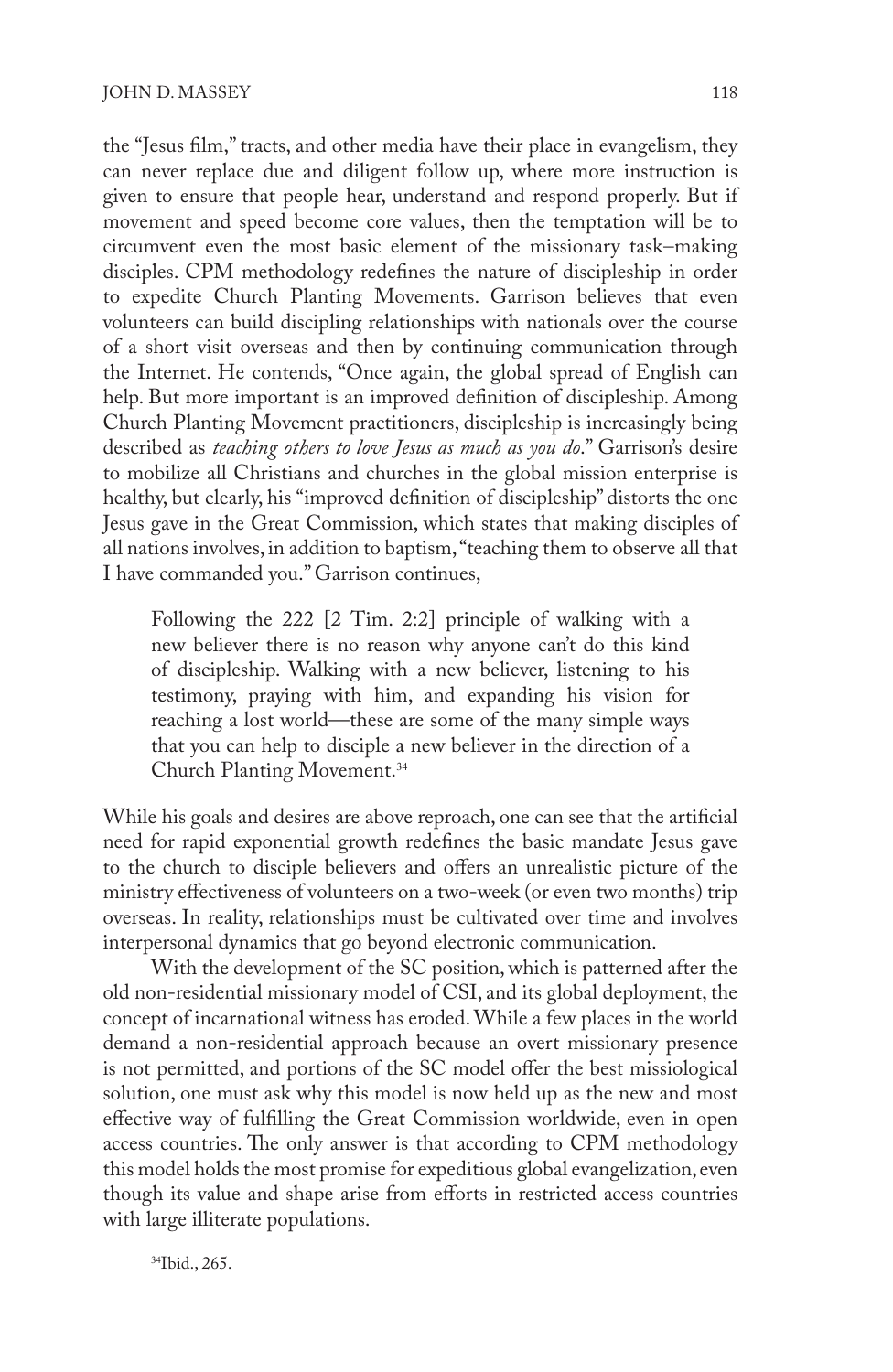Another aspect of the speed-based approach to evangelism is the emphasis on divine signs and wonders, which help CPMs move more quickly. Garrison boldly asserts,

As with today's Church Planting Movements, the New Testament gospel proclamation went hand-in-hand with divine demonstrations of God's power through healings, exorcisms, and miraculous signs. Jesus commanded the 72 to preach this message: 'The kingdom of heaven is near.' Heal the sick, raise the dead, cleanse those who have leprosy, drive out demons.' . . . As was His custom, Jesus first practiced all of these things before he commanded his disciples to do them. The Gospels use the word 'healed' 30 times, and each occurrence is associated with the work of Jesus. The post-resurrection church carried on the same practice. They healed the sick, cast out demons, and even raised the dead as they proclaimed the Good News of God's salvation. . . . These practices which have become alien to so many of our contemporary Christian churches, were a central part of the ministry of Jesus and the expansion of the New Testament Church. And they are well represented in today's Church Planting Movements.<sup>35</sup>

Garrison later cites divine signs and wonders as one of the distinguishing marks of "most" CPMs. He said, "Church Planting Movements are born and nurtured in an atmosphere of God's mighty acts." He cites the experience of one missionary in China, who said, "All of the Church Planting Movements I've seen in China are full of healings, miracles, and even resurrections." He cites another example of a missionary in India who witnessed a resurrection from the dead among his people group. He goes on to speak of a missionary who looks for the man of peace in the village and when he finds him he proclaims to him the Good News of the Kingdom and then prays for healing for anyone in the family. God does not always heal but "he does reveal himself to them." Luke 10 is cited as the paradigm for missionary work today in both seeking the man of peace and praying for healing.<sup>36</sup>

For Garrison, divine signs and wonders are not just essential corollaries to evangelism but are the marks of a healthy church ministry. Garrison explains, "One Strategy Coordinator explained, 'Their type of ministry is closer to what you find in the New Testament. They heal the sick, cast out demons, and share from their poverty with others in need.'" He comments, "Sounds pretty healthy." These observations come in the context of his argument that churches outside the West that have arisen as a result of a church planting movement are more healthy than their western

35Ibid., 210-11. 36Ibid., 233.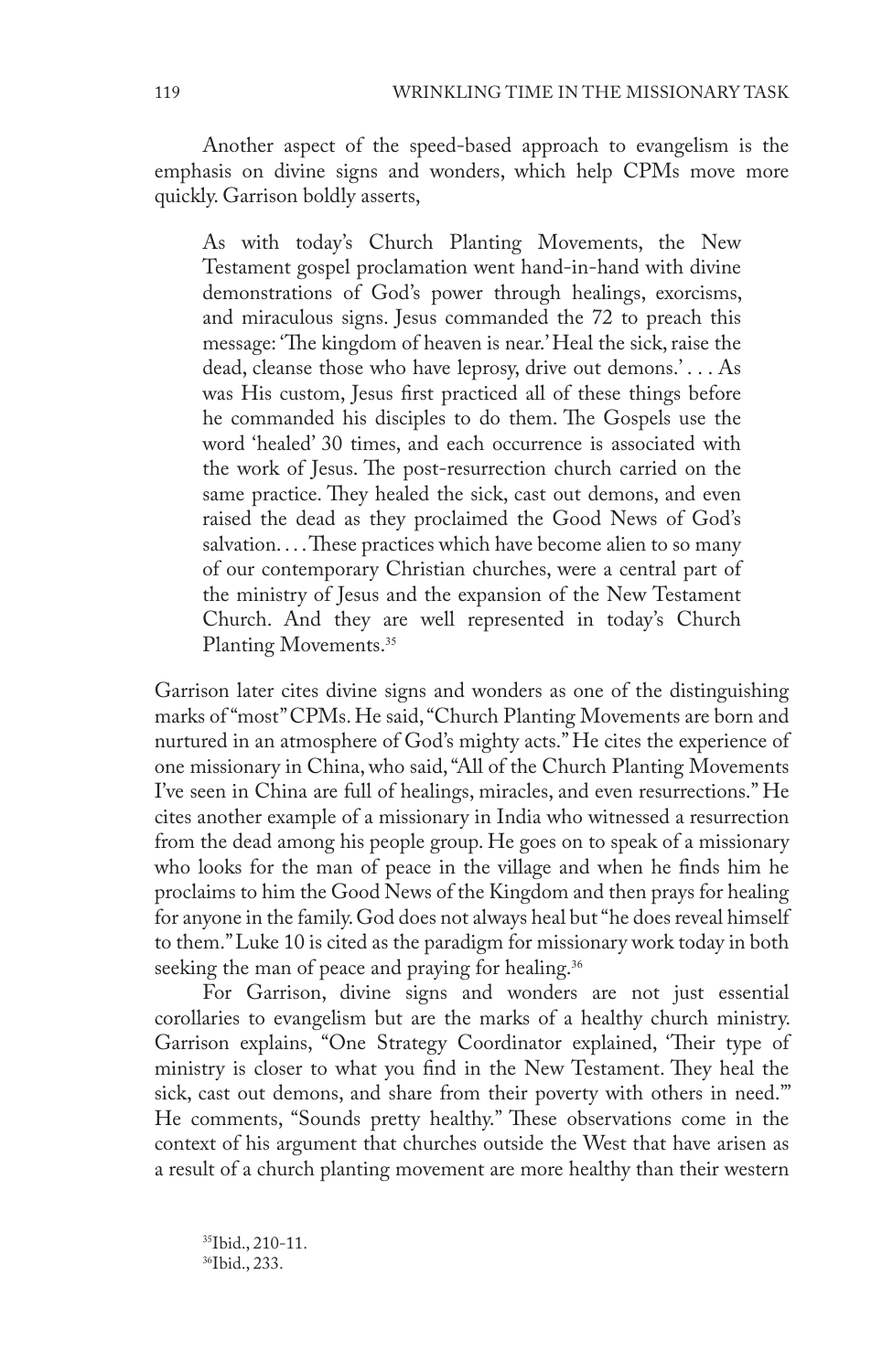counterparts.<sup>37</sup> Garrison correctly rejects the notion that today God cannot display wonder working power to bring people to Himself. He makes, however, the classic Pentecostal, charismatic, and neo-charismatic argument against many evangelical churches today in making divine signs and wonders distinguishing marks of a healthy and vibrant church. By implication, missionaries should help start churches possessing such signs of health, that is, healing the sick and casting out demons.<sup>38</sup> God chooses occasionally to work the miraculous according to His own timing, but it is going beyond the New Testament to make such miraculous displays the signs of a healthy church or a prescription for missionary practice in evangelism. Garrison regularly moves from the descriptive, the miraculous ways God often chooses to work, to the prescriptive, the way God *always* works in evangelism. One is left with the implied conclusion that power encounters are the norm in the missionary task and are necessary to stimulate Church Planting Movements. Missionaries, therefore, are to be involved in facilitating such divine signs and wonders through their ministries in order to provide the needed elements to speed the work of God along among a given people group. Such neocharismatic conclusions need more review, which goes beyond the scope of this paper, but a few observations are in order.

While God certainly chooses to act in miraculous ways at times in the conversion of sinners, He has chosen to use the Gospel as the exclusive means by which He converts sinners unto Himself, which is the greatest display of God's mighty power. Paul said in Rom 1:16 that the gospel is the power of God unto salvation for everyone who believes and needs no supplement. Paul clearly describes the nature of the missionary task in Rom 10:13-15, where he highlights the preaching of the gospel as the means God has chosen to draw sinners to Himself. Paul never makes divine signs and wonders the prescriptive norm or prerequisite for making disciples or the sign of health among existing churches. If anything, he castigates the Corinthian church for being obsessed with the phenomenal and "supernatural." He is always more concerned about the purity of the message, preserved through teaching and proclaimed through preaching. He certainly never establishes any artificial prerequisites for successful evangelism. The only necessary prerequisites are the proclamation of the gospel and the call for sinners to repent and believe in Christ alone for salvation. Roland Allen perceptively observes that "St. Paul did not convert or attempt to convert people by working miracles upon them. He did not attract people to Christianity by offering them healing."<sup>39</sup> Peter's ministry followed the same pattern. In the account of the conversion

37Ibid., 198.

38Cf. Simson, *Houses that Change the World*, 90. Regarding the practice of the healthy church, Simson argues, "Whenever Christians come together, therefore, they will pray for each other, pray for the authorities, pray for peace, come before God in petition and thanksgiving, pray for their enemies, bless those who curse them, practice exorcisms and pray for healing."

39Roland Allen, *Missionary Methods: St. Paul's or Ours?* (Grand Rapids: Eerdmans, 1962), 43.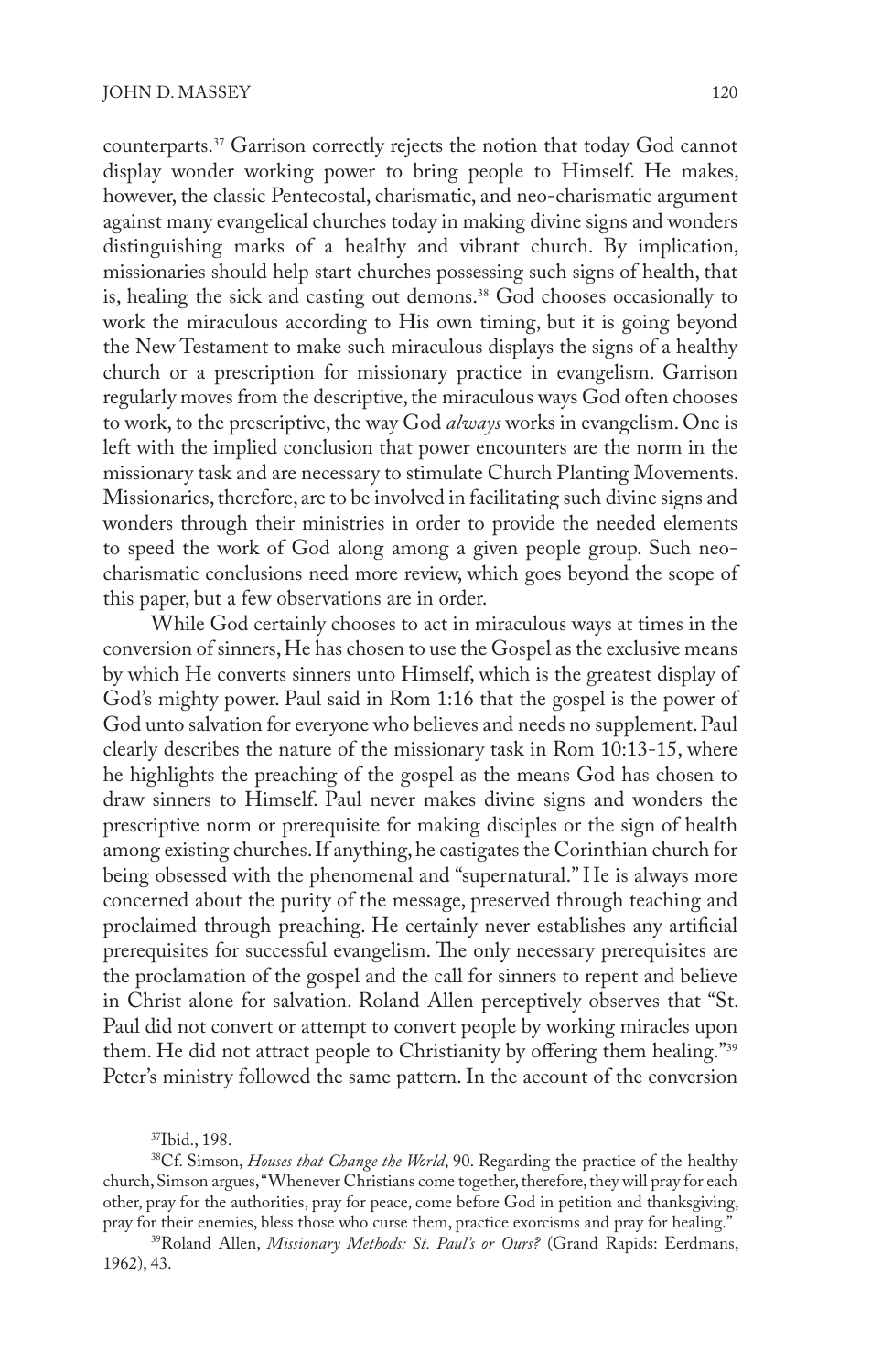of Cornelius, a vision was given to Peter and Cornelius that resulted in Peter's visit, his subsequent proclamation of the gospel to Cornelius and those gathered in his house, and the conversion of all present. For those working among Muslim people groups, reports are common of individuals having dreams, prompting them to seek after Christ, and, subsequently, hearing the gospel and being converted. In cultures where dreams are significant, God is certainly at work in powerful ways to bring people to Himself.

A word of caution, however, should be sounded. Garrison mentions the need for preaching the gospel, but the implication that divine signs and wonders become a measuring rod for effective CPM strategy implementation is beyond New Testament prescription, and confuses the role of the missionary. Garrison's purpose in mentioning the characteristic marks of a CPM leads once again to the conclusion that divine signs and wonders serve as a metric for correctly implementing CPM strategy. In other words, if the strategy is being employed correctly, CPM will result with accompanying miraculous displays. Garrison's thought resembles John Wimber and the Third Wave Movement. Wimber admitted that divine signs and wonders will not occur every time in successful evangelism. Overall, however, he essentially argued that if divine signs and wonders do not take place, then the gospel is not being proclaimed in all of its fullness.<sup>40</sup> When the Kingdom of God clashes with the Kingdom of Darkness, a power encounter will result.

But do we find in the New Testament that signs and wonders were given as the necessary corollary to evangelism or the marks of a healthy ministry? As has been noted, in the ministry of Jesus, one can find that many followed Him precisely because they were fascinated with phenomenal supernatural displays but were not true believers ( John 2:23-25). In fact, he rebuked those who sought for signs and called them a wicked generation (Matt 12:28-39). Jesus makes a shocking statement in Matt 7:21-23 regarding those who claim to be his workers but are not when he says, "Many will say to me on that day, 'Lord, Lord, did we not prophesy in your name, and in your name drive out demons and perform many miracles?' Then I will tell them plainly, 'I never knew you. Away from me, you evildoers!'" For Jesus miraculous displays were not the metric for or first priority of healthy ministry (or even Christian ministry!). The bold proclamation of the gospel in any setting is a challenge to the forces of darkness in the world today, and when it is preached with clarity and faithfulness, God can choose to do great and mighty things far beyond the capacity of the human mind to imagine. But this is God's work. The command to the church is to go into all the inhabited earth and preach the gospel to every person. Missiologists, therefore, should not set up artificial extra-biblical requirements whereby the validity of a missionary's ministry and the health of new churches are evaluated (e.g., by healing, exorcisms, and raising the dead).

<sup>40</sup>Cf. D. A. Carson, "The Purpose of Signs and Wonders in the New Testament," in *Power Religion: The Selling out of the Evangelical Church?*, ed. Michael Scott Horton (Chicago: Moody Press, 1992), 90.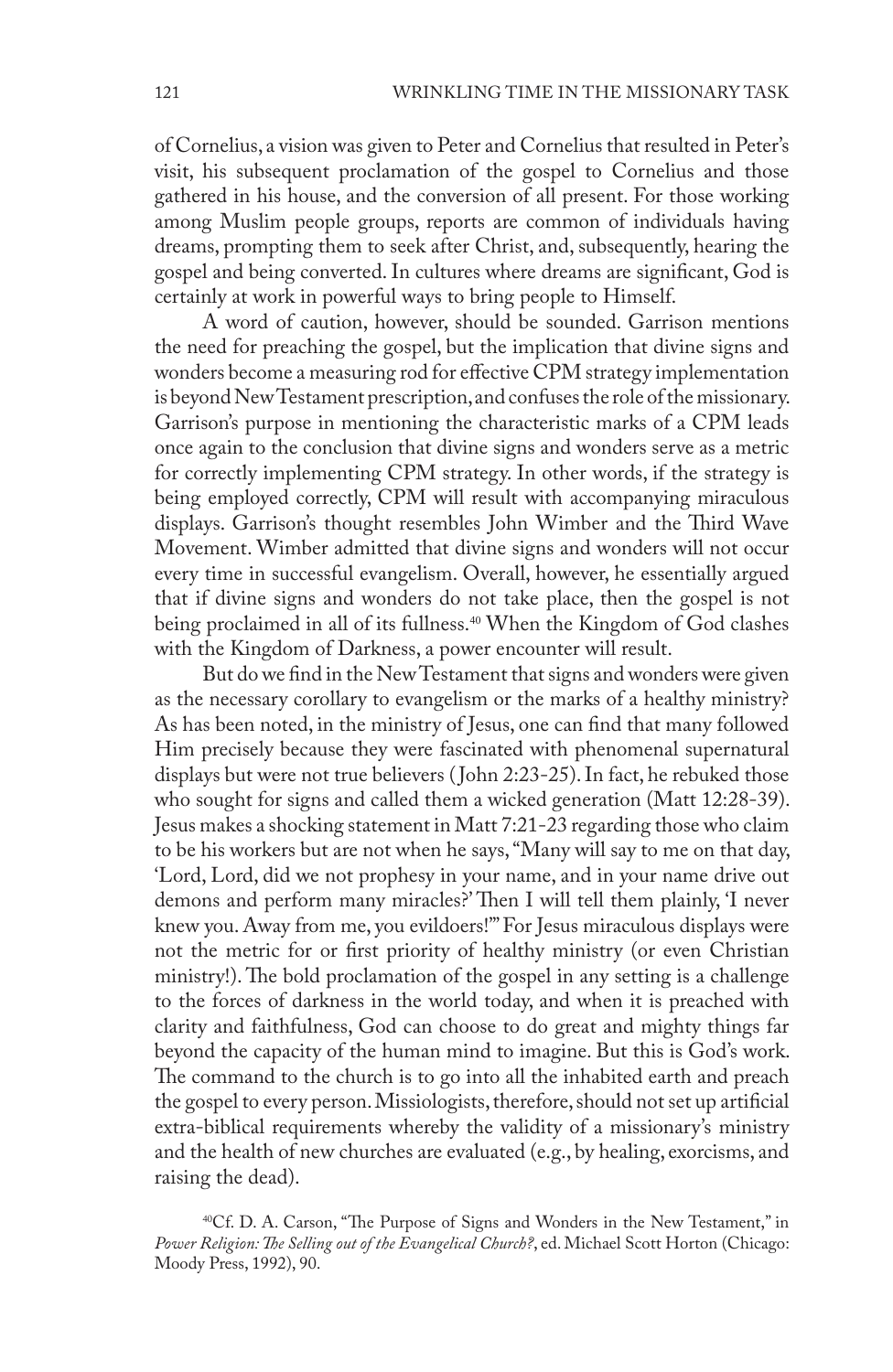#### **Wrinkling Ecclesiology**

Wrinkled missiology leads to wrinkled ecclesiology. CPM goals are laudable-starting reproducible churches that engage all Christians in the planting process. Garrison values starting "rabbit churches," which can be started in as little as three months, as opposed to "elephant churches," which take as many as 22 months.<sup>41</sup> Again, speed is king. But what effect does a speed-based missiology have on the shape of churches it seeks to create? In every area of life the quality of a product is determined by the time, care, and skill that have gone into production. Wrinkling time carries the inherent danger of diminishing quality. Efforts may yield a mile-wide movement that is only an inch deep.

The structure of CPM churches bears more similarities to Brethren Church ecclesiology than Baptist polity. CPM churches have no identifiable leadership gifts in accordance with Ephesians 4, no emphasis on the central role of teaching or proclamation of the Word, and a de-emphasis on the role of the shepherd. CPM methodology believes that smaller churches are always better (twenty to thirty members).

Ultimately, as a missions strategy, it can lead to small CPM churches becoming totally disconnected from the broader evangelical Baptist community.<sup>42</sup> For a Baptist mission organization, it means that small home groups that missionaries help to form potentially become isolated from existing networks of Baptist churches, thus creating a barrier to integration. While this might be the optimal solution in areas where Baptist work has drifted from its evangelical moorings, in areas where it has not, how then will these new groups achieve assimilation into established denominational work? In reality, CPM philosophy contains the implied premise that existing "traditional" churches (many started by previous generations of IMB missionaries) and existing conventions are to be avoided at all costs because they contain corrupt DNA that has led them to embrace more traditional expressions of church (e.g., having a building for corporate worship and paid/seminary trained pastors). For this reason the general missiological drift

41Garrison, *Church Planting Movements*, 194. Cf. Simson, *Houses that Change the World*, 106. While Garrison does not reference Simson, he uses the same analogy of elephant and rabbit churches as does Simson citing the same "gestation" period for both, favoring the latter.

42Garrison, *Church Planting Movements*, 260-61. The danger as a mission strategy, in addition to what I have already listed regarding a flawed ecclesiology, is exactly what was posted on the IMB website job description for a position in Burkina Faso: "In several countries where people group teams are located there are existing local Baptist Conventions or Unions with their own system of leadership training or theological education. There is currently no link between what our people group teams are doing, and the local Baptist Conventions/ Unions. This makes it difficult for new churches that are started by people group teams to merge with Baptist entities in the region and for their leaders to be recognized by them." "No link" is one weakness and by the way a striking admission in this case that non-involvement with existing conventions is counter productive. Actually, you might get groups formed but the challenge is to incorporate them into the broader Baptist work. The end result might be the subverting of existing Baptist work.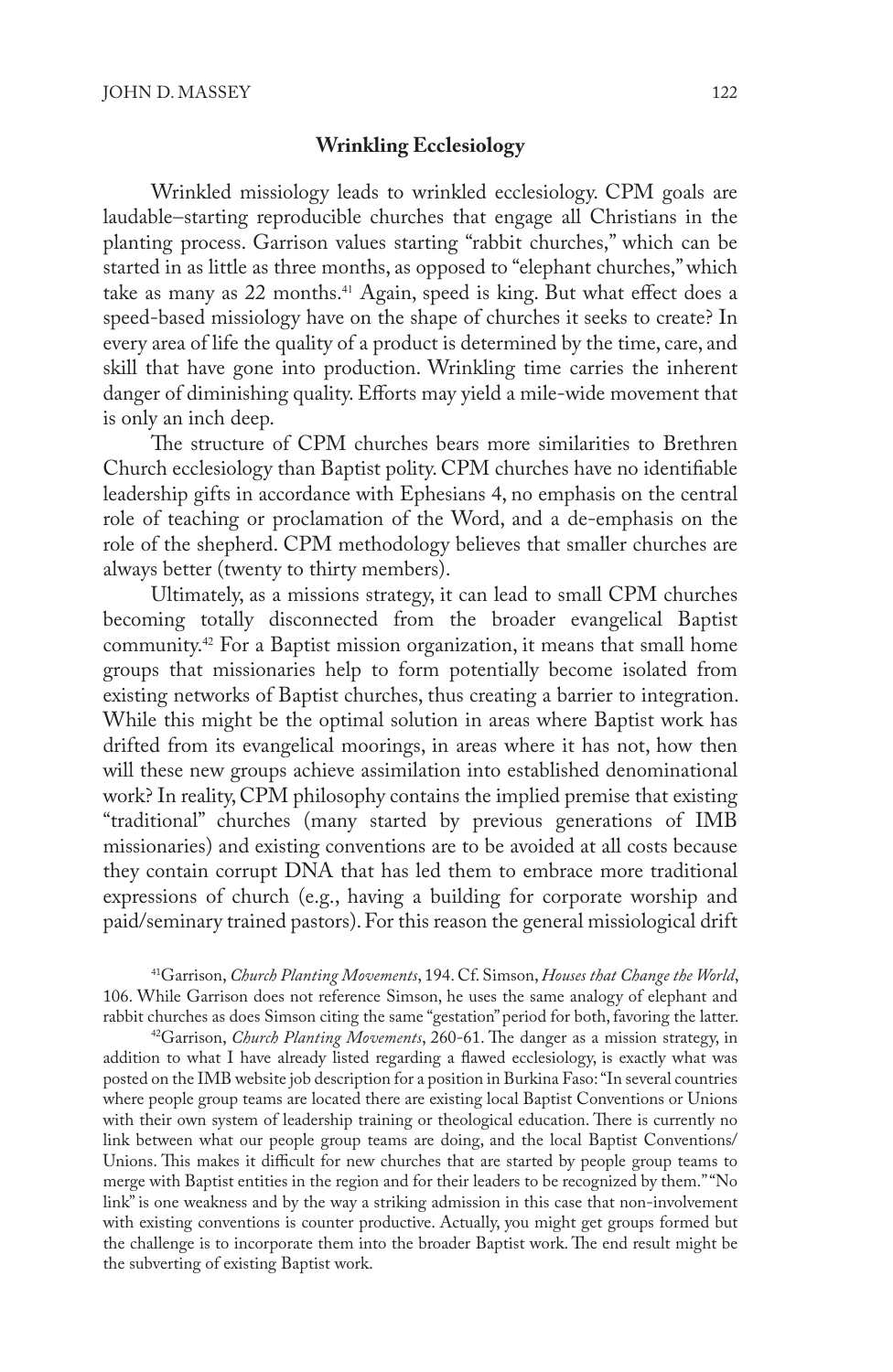is away from cooperating with existing Baptist conventions and established churches for fear that new work will be infected with such corrupt DNA.

In many places, this drift has led to the employment of a "go it alone" approach to missions, especially when existing Baptist work proves unwilling to embrace CPM methodology. Rather than taking the needed time to mentor and help develop fledgling Baptist conventions and churches into positions of strength, therefore, the organization takes a more utilitarian approach to recruiting only those willing to partner within the prevailing missiological paradigm. Approaches to missions then become not the result of collaboration with various national partners in differing regions of the world to find the optimal approach for each unique context but rather a superimposition of a "one size fits all" approach developed in a western context and packaged to nationals as the only way that God has chosen to work universally. Such missiological disposition runs the risk of repeating the old "sin" of paternalism, repackaged in a new form, and alienating Baptist partners worldwide.

A positive of Garrison's approach is his desire to mobilize the "laity" for ministry. He correctly attempts to foster an "every member a minister" attitude among Christians, which all would do well to emulate. Far too often church ministry and church planting have been restricted to a select few. His concept of "lay-led" churches, however, is questionable from a biblicalecclesiological standpoint, along with the artificial dichotomy he creates between clergy and laity for the purpose of argument. Garrison says, "In Church Planting Movements the laity are clearly in the driver's seat. Unpaid, non-professional common men and women are leading the churches." Garrison lists two key reasons for lay leadership.

First is the practical reason. He observes, "A movement that produces thousands of new churches needs thousands of new leaders and the largest source for finding these leaders is the local church membership itself. To produce these leaders, one must fish from the largest pool of candidates." The need for speed qualifies the nature of church leadership. The second reason is theological. He notes, "Lay leadership is firmly grounded in the doctrine of the priesthood of the believer—the most egalitarian doctrine ever set forth. After centuries of reliance on a small tribe of Levitical priests, God turned to the church and said, 'You are a chosen people, a royal priesthood.'" He further argues that the priesthood of the believer gives each the *right* to lead.<sup>43</sup> Garrison says little regarding the gifted leaders given to the church as listed in Ephesians 4.

Doctrine and Scripture are once again conformed and eisegetically pressed into service to validate the CPM pragmatic need for rapidity. First, Garrison gives latitude for women to serve as leaders of the entire church contrary to the Pauline prohibition in 1 Tim 2:12. Second, he argues from the priesthood of *the* believer, ironically a highly individualized western

<sup>43</sup>Garrison, *Church Planting Movements*, 189.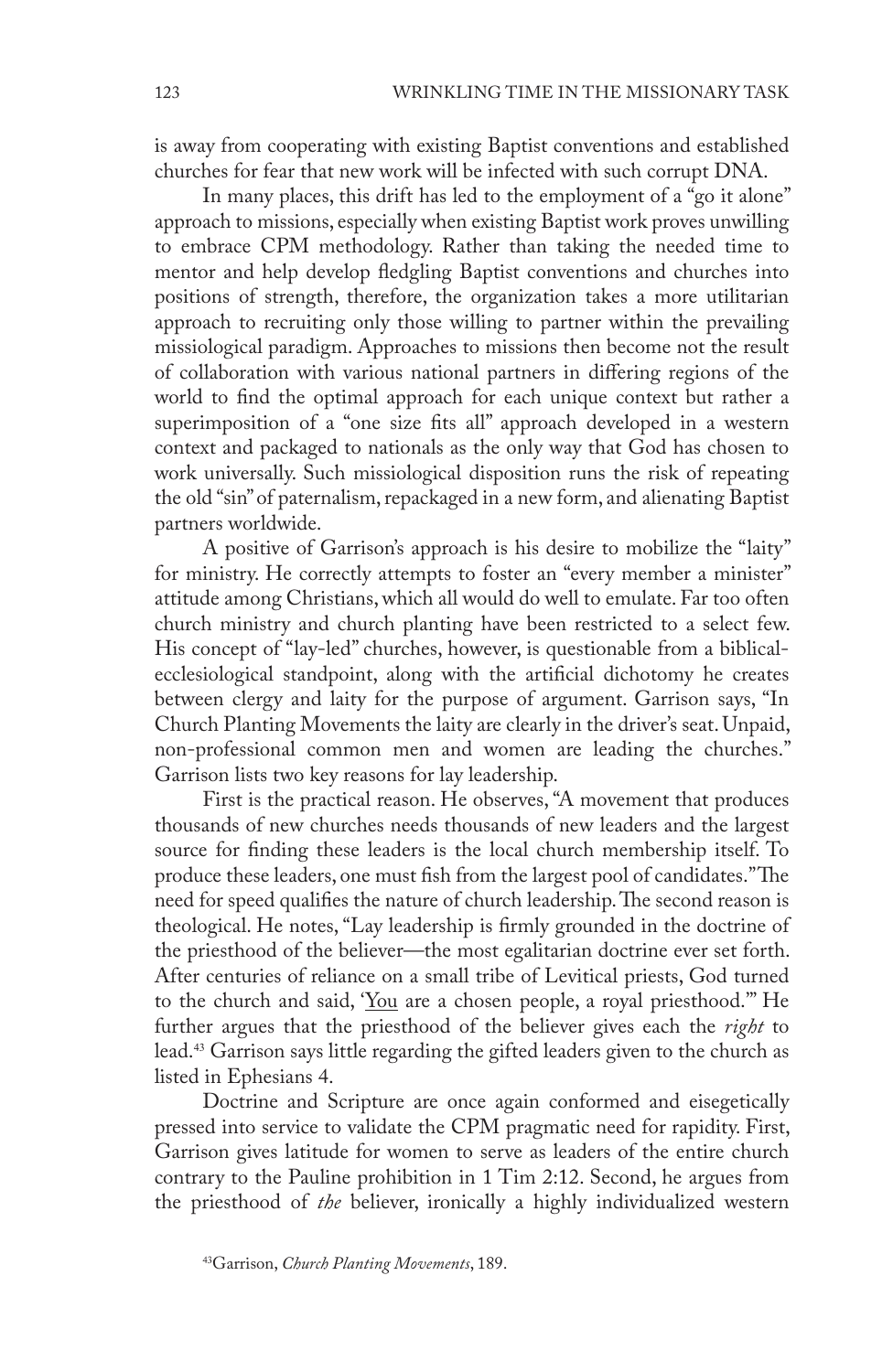interpretation of this doctrine, which he claims to reject in ecclesiological matters, to justify elevating *any* believer to a position of leadership in the church. When accurately rendered, however, the biblical (1 Pet 2:9) and historical doctrine of the priesthood of *all* believers means that *all* Christians have equal access to God through Christ, and none have need of a human intermediary to have access God. The doctrine speaks more to responsibility and privilege in prayer than *rights* to positions of leadership.

Third, he fails to account for the normative role of the pastor/elder/ bishop and deacons in Acts and the Pastoral Epistles as proper leadership and servant functions in the church. Certainly, that which qualifies a person for leadership is not professional training, level of education, or whether they are paid by the church, but the possession of the necessary spiritual gifts, an internal and external effectual call, proven character, ministry competencies, and spiritual maturity, which are transcultural principles laid down in the New Testament to guide the church in selecting its leaders. To short-circuit these biblical criteria means to deny the needed gifts God has given to the church in order for it to be truly healthy. While a genuine church might exist for a time with no pastoral leadership or deacons, the missionary should always guide the church back to the Bible to help them identify suitable candidates, rather than elevate unqualified candidates for the sake of speed. Paul was careful to give clear directions to both Timothy and Titus to help them identify suitable gifted pastors and deacons to fill these critical equipping and servant roles in the church (1 Tim 3:1-15; Titus 1:5-9).

With time being the critical factor and speed as the core value, there is no time to wait for proven spiritually mature leaders to arise in the house church. Garrison then crafts an ecclesiology to suit the need for rapid exponential growth. As a result, even new converts play a prominent role in the leadership of the church and in the formation of new ones, all at the insistence and instruction of the "CPM practitioner."<sup>44</sup> The new convert can play a critical role in immediately and enthusiastically bringing others to faith in Christ ( John 4:28-29), as Garrison rightly asserts, but Paul forbids the elevation of a new convert to a position of leadership in the church (1 Tim 3:6). In fact, he sternly warns in 1 Tim 5:22 to "lay hands on no one suddenly." In light of these texts and the admonition in James 3:1 that teachers will incur a stricter judgment, missionaries should be careful not to press a novice into positions of influence in the church. If God has gifted them for leadership, they will prove themselves as such with time through demonstrated spiritual maturity and efficacious pastoral competencies.

To support his assertion that "lay leaders" lead CPM churches Garrison cites the calling of the disciples, who were common men, as examples of "lay leadership."<sup>45</sup> He mentions Peter and John, when in Acts 4:13 the religious

<sup>44</sup>Ibid., 230-31.

<sup>45</sup>Cf. Simson, *Houses that Change the World*, 35. Garrison follows Simson at this point. Simson notes, "House churches are led by elders, and they are just that: older than most, without necessarily being 'elderly'. Elders do not have to be skilled Masters of Ceremonies and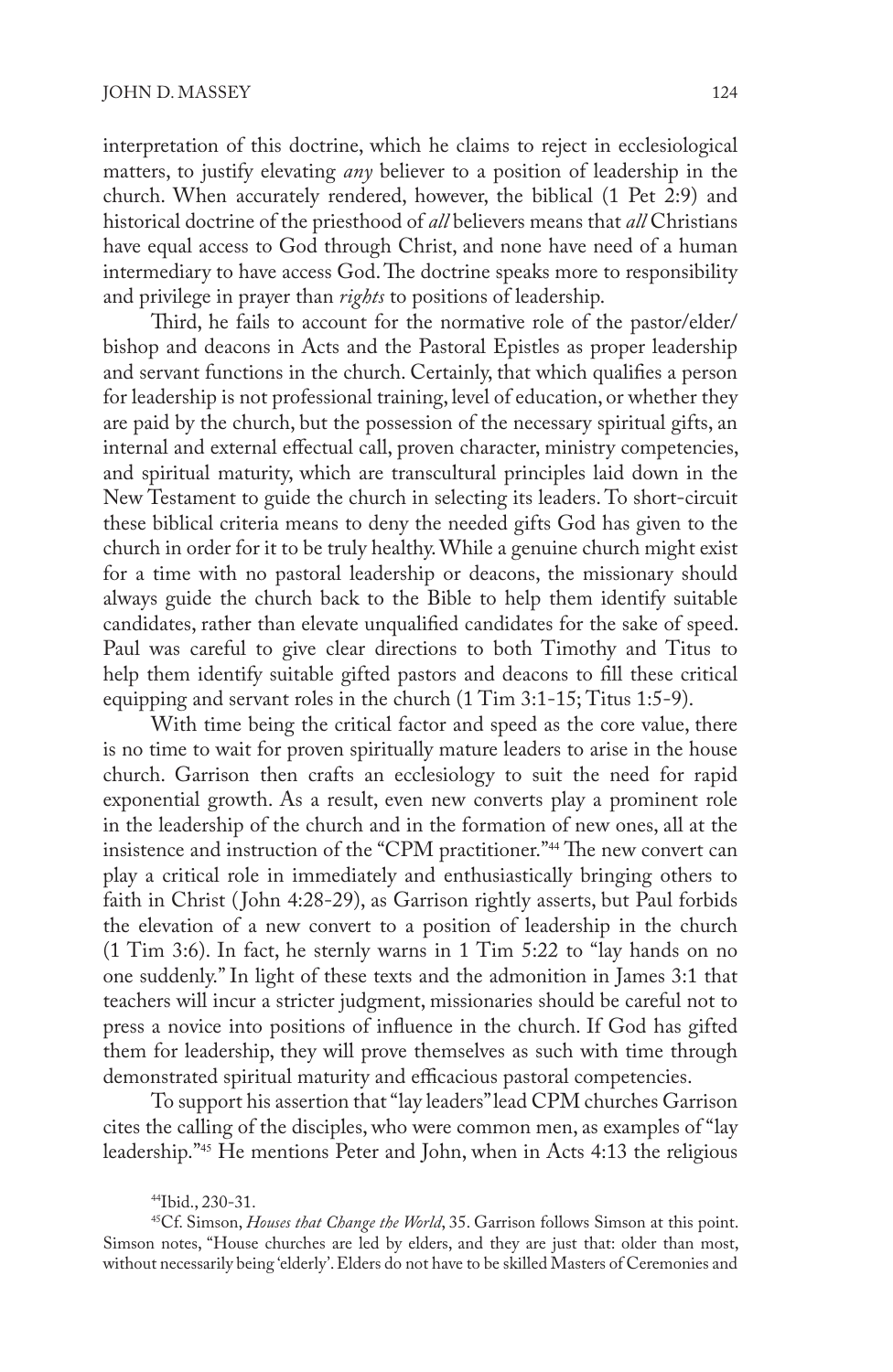elite were astonished that these "unschooled, ordinary men" were speaking so powerfully for Christ. But can we call Peter and John "lay leaders?" They were gifted apostles, who served as the foundation of the church (Eph 2:20).<sup>46</sup> In order for his principle of "lay leadership" to remain effective, Garrison argues that churches must be kept small and manageable for the untrained lay leader to handle. He says, "First, churches must remain small enough to be manageable by either one or several lay leaders. It is when churches exceed 20-30 members and begin using a separate church building that the task becomes too big for a layperson to lead without leaving their secular employment."47

The need for lay leadership partially arises out of Garrison's belief that relying on adequately trained and fully or even partially supported pastors will always slow down Church Planting Movements. Has Garrison, however, missed a key contextualization principle at this point? Indigenous church planting demands that local leaders and believers decide the shape of the church? What if a church decides to have a building as a central gathering point? What if small groups want to merge together into a larger group for enhanced worship, concrete expression of their unity in Christ, instruction, and cooperation for ministry? What if formal theological education for leaders is valued, available, and strongly encouraged of gifted leaders, like in many western and Asian cultures? What if the church chooses to provide full or partial financial support for their pastor (1 Cor 9:3-14)? If churches choose yes to all of the above, then does this mean these components inherently are obstacles to reproducibility? Most non-western societies do not embrace the egalitarian ethos and structure of church leadership put forth by the CPM paradigm. Garrison imports a model of church and church leadership that does not arise from the New Testament or the flow and shape of local cultures, highlighting one weakness of a "one size fits all" approach in mission strategy.<sup>48</sup>

An often overlooked observation about Garrison's CPM methodology is that a small lay-led house church of no more than twenty to thirty members is not just valued at the beginning of a church start, but it embodies the ideal form of church, which he believes, biblically, to be a restoration of the New Testament ideal and, pragmatically, to be the quickest manner to reproduce new churches. He catalogues the demise of the house church in church history by noting,

learned teachers: modest and authentic fathers and mothers with obedient children will do nicely to start with. They are by then already many years into living a maturing life and passing the test of time, not graduates from a seminary able to perform some religious functions. This leadership is easy to find and develop anywhere without the time-consuming schools for religious specialists. It depends on initial apostolic and prophetic input and support, ministries which in themselves can be multiplied and therefore match and grow exponentially with a

<sup>46</sup>Garrison, *Church Planting Movements*, 216. 47Ibid., 191. 48Ibid.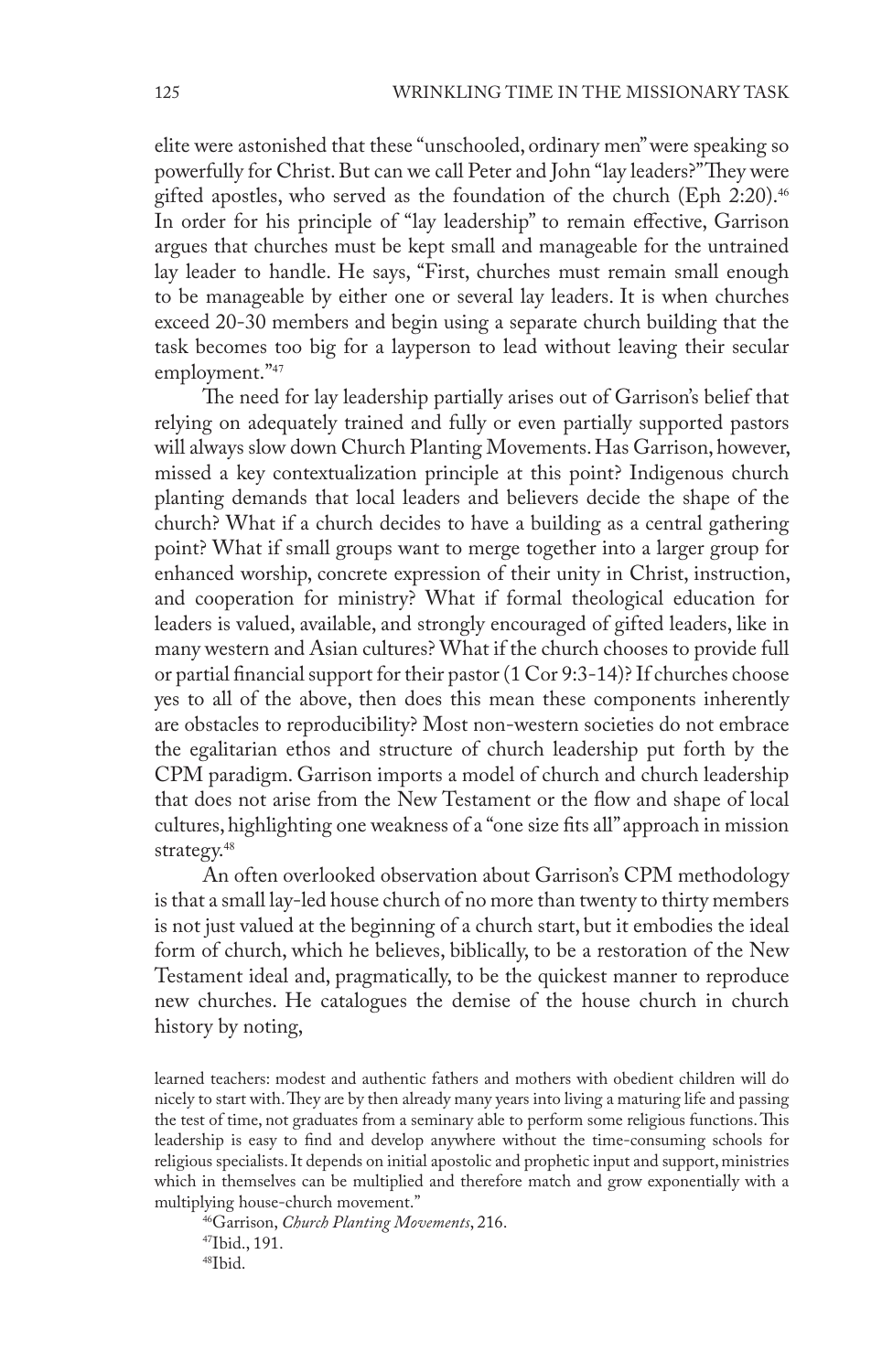By the time the church grew strong enough to build its own cathedrals and basilicas, perhaps as late as the third or fourth century, it was also employing professional clergy. When the church left the home it left something vital behind: intimate contact with every facet of daily life. Today's Church Planting Movements are reintroducing this lost dimension by bringing the church back home.<sup>49</sup>

His Restorationism, however, even falls short of what is found in the New Testament regarding the nature of the church and its leadership. His argument most closely follows Simson, who argues that churches should be structured around the family unit.<sup>50</sup> His use of the term "lay leadership" is often unclear and his distinction between laity and clergy is not helpful. The terminology of the New Testament views the church as the body of Christ composed of different gifts (Eph 4:11-16; 1 Cor 12:1-31; Rom 12:3- 8). If he framed his discussion around gifts, then his arguments would have more clarity. One gets the impression that his use of laity versus clergy helps further his argument against pastor-led house churches, making pastors synonymous with professional clergy.

Peter, John (whom Garrison calls laymen), and all of the disciples had given their lives to follow Christ, were personally discipled by Him, and ultimately became His spiritually gifted apostles, the very foundation of the church (Eph 2:20). In this sense, they hardly fit the categories into which Garrison attempts to place them. They were novices in the beginning, but Jesus expended a great deal of time and energy to train them. In the book of Acts they are presented as powerful gifted leaders in the early church. Jesus did not release them until they were ready. The issue, of course, is not the level of formal education, as many pastors do not have access to formal theological education, or whether the church financially supports the pastor. But clearly, the apostles received training and became the foundation of the church with Jesus Christ as the chief cornerstone. New Testament churches are led and fed by pastors, spiritually mature and gifted leaders, who cannot be novices or new converts  $(1 \text{ Tim } 3.6).$ <sup>51</sup> Garrison would do well to clarify exactly what role pastors and deacons have in the lay-led local church. These two normative roles are rooted in New Testament ecclesiology and form an essential part of the section on the church in the *Baptist Faith and Message*  2000.

Garrison desires missionaries to wrinkle the time needed to allow for pastors to arise in the church to assume leadership, which, if followed in one's methodology, would result in the placement of spiritually immature leadership. Of course, there will be times when a church does not have a

<sup>49</sup>Ibid., 214.

<sup>50</sup>Ibid., 227-28. Cf. Simson, *Houses that Change the World*, 79-101.

<sup>51</sup>Garrison, *Church Planting Movements*, 187-88.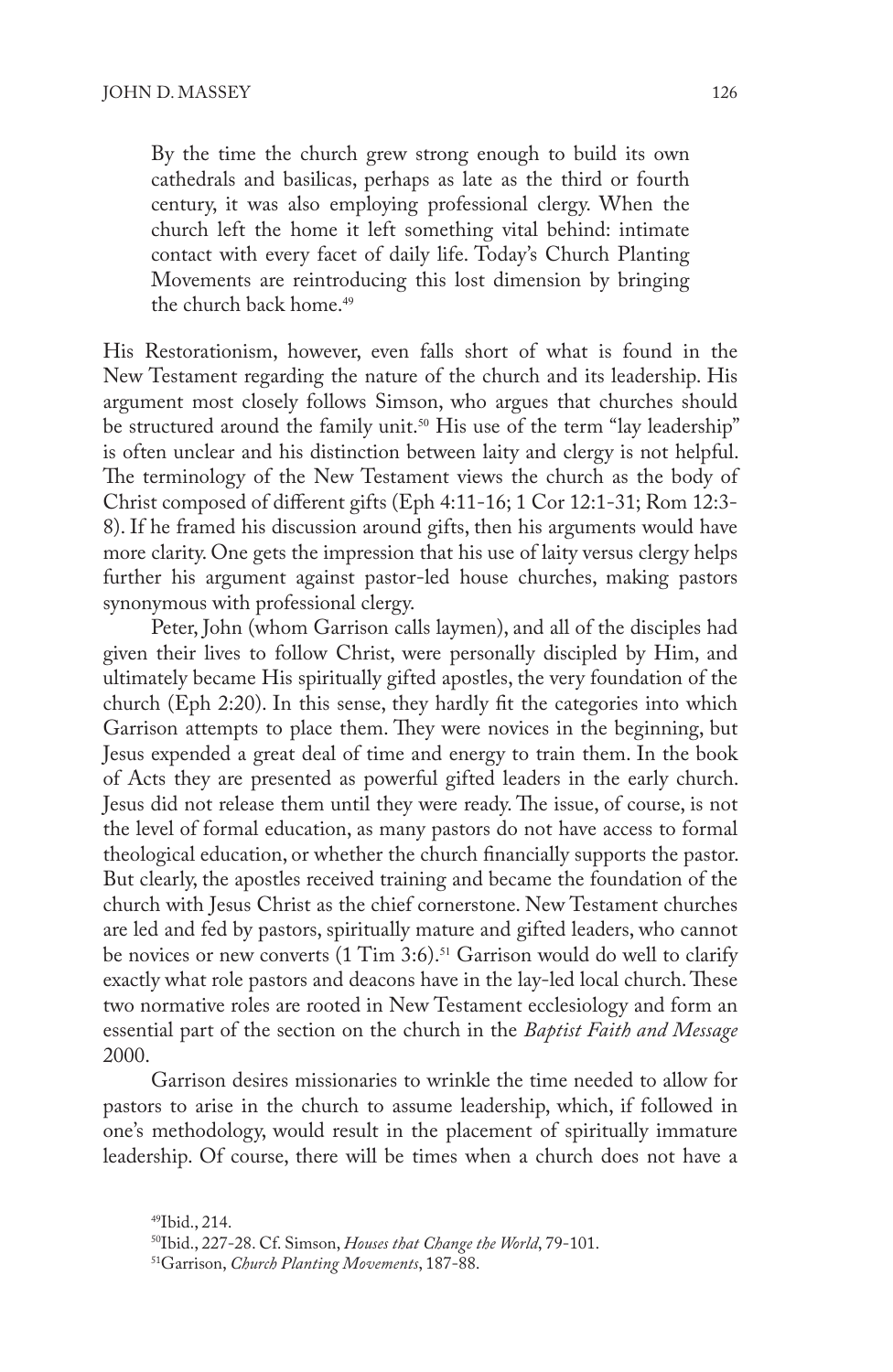gifted pastor, but this situation does not necessitate restructuring the church in such a way that the function of pastor is dispensed with altogether for the sake of starting new work more quickly. The prescription Paul gives to Timothy in 1 Tim 3:6 not to elevate a new believer to pastoral leadership becomes a "fly in the ointment" for CPM methodology and ecclesiology. Paul's qualifications for leaders in this passage greatly reduce the potential pool of resources from which to draw new leaders by excluding new converts and those who do not possess the spiritual gift of elder/pastor/bishop with the accompanying character and spiritual maturity qualifications. Garrison realizes this might argue against his position on the nature of true church leadership. In response, he says,

Those who are reluctant to transfer this kind of authority quickly point out 1 Timothy 3:6 where Paul advises young Timothy that a bishop 'must not be a recent convert. . . . However, Timothy's church was already well established enough to reference several generations of believers (see 2 Tim. 2:2). In such an environment it was natural for Paul to delegate church oversight to those who had been closest to the original message delivered by the apostles, but *nowhere* does Paul place church authority in the hands of outsiders.<sup>52</sup>

The problem Garrison encounters when attempting to explain away Paul's instructions to Timothy is that Paul was giving a universal principle not bound to any one context regarding the qualifications of church leadership (i.e., the pastor/bishop/elder, one he certainly would have followed even in Acts 14:23). Second, how Garrison argues that by the time 2 Tim 2:2 was written there had already been "several generations of believers" baffles the reader, unless Garrison follows the higher critical dating of the Pastorals to the second century. Carson, Moo, and Morris argue that 2 Timothy was written from the mid to late A.D. 60s, which I believe is correct and hardly leaves room for Garrison's conclusion regarding "several generations of believers."<sup>53</sup> Third, he confidently asserts that "*nowhere* does Paul place church authority in the hands of outsiders." But what about Timothy and Titus (or even Paul), both outsiders to the churches among whom they ministered? Paul sent them to set in order these various churches (Titus 1:5; 1 Tim 2:14-15), teach sound doctrine (1 Tim 4:11; Titus 2:1), preach the word (2 Tim 4:2), refute heresy (1 Tim 1:3-4; Titus 1:10-11), train leaders (2 Tim 2:2), and appoint pastors (Titus 1:5; 1 Tim 3:1-7)? They were under direct apostolic appointment, carrying that authority with them to the churches. Garrison's point is well taken that missionaries should not create dependency through their presence, but the concept of the missionary pastor

52Ibid., 187.

53See D.A. Carson, Douglas J. Moo, and Leon Morris, *An Introduction to the New Testament* (Grand Rapids: Zondervan, 1992), 378.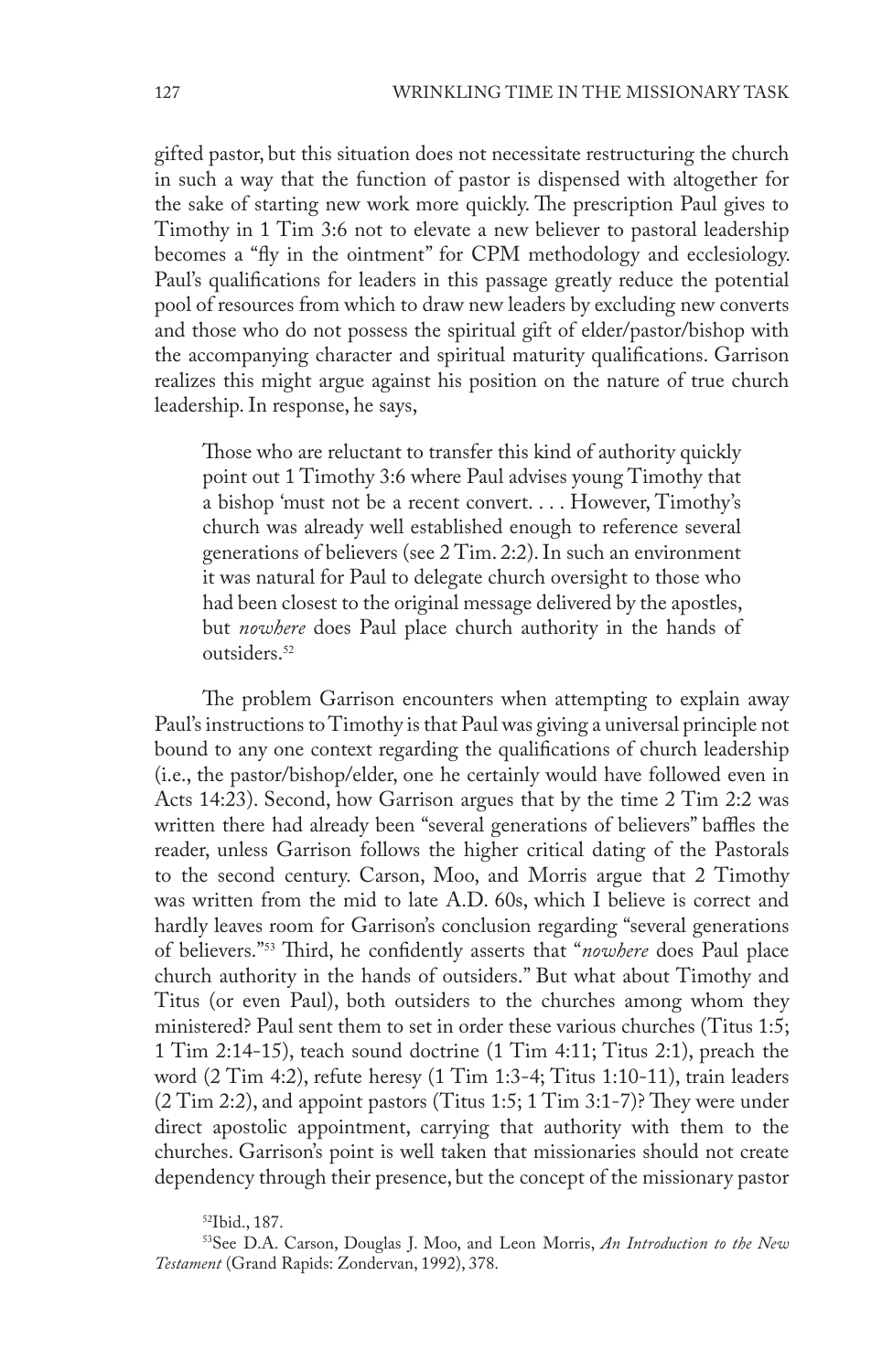is not foreign to the New Testament, as the above two examples illustrate, which CPM strategy flatly rejects as an ineffective use of time and resources. Once again, the methodology drives Scripture interpretation.<sup>54</sup>

Garrison also argues from Acts 14:23, stating "When a new church is started, Paul does not hesitate to appoint local leaders right away." He then cites Acts 14:23, which says Paul and Barnabas appointed elders for the churches of Lystra, Iconium, and Antioch, as proof for the immediate elevation of leaders.<sup>55</sup> First, what we do know is that churches had already been established in these cities because Paul and Barnabas had already spent time preaching the gospel in each of them. Second, we know that Paul and Barnabas returned to those locations to help establish leaders and encourage the believers to continue in the faith as they faced persecution. Third, the word *elder* is used synonymously with the role of pastor and bishop in the New Testament. In other words, Paul appointed pastors whom he felt were suitable leaders. Fourth, one need not jump to the conclusion that Paul was not also following the same criteria he gave to Timothy in the selection of those leaders. He would have scrutinized the individuals for the accompanying gifts and character qualifications required for church leadership before appointing them to that position. Finally, a portion of these appointees could have arisen from the Jewish congregations (either Jews or Gentile God-fearers) to whom Paul characteristically preached first; their OT background and training would prepare them ideally for leadership and militate against choosing new believers as "lay-leaders."

Garrison's point is well taken regarding the placement of unbiblical requirements upon an individual before allowing them to lead or even start a new church. One need not argue that a qualified leader involves that he be seminary-trained or even fully-supported by a church. But Garrison's argument for immediate elevation of "lay leaders" and his understanding of Acts 14:23 and more importantly 1 Tim 3:6 are extremely inadequate and require further review if missionaries hope to ground their strategy for starting new and lasting churches upon basic New Testament principles regarding the nature of New Testament churches and their leaders. Garrison appears to diminish the role of biblically qualified leadership in the church for the sake of keeping the church smaller and rendering it "reproducible." God has given gifted individuals to serve as equippers to the body of Christ (Ephesians 4), so that every believer individually and the church collectively have what they need to do the work of the ministry. Each believer possesses at least one spiritual gift for ministry in the body of Christ. The real issue is one of gifts and spiritual maturity, not level of formal education. The nature of their training will vary in differing contexts around the world. Clearly, God has given certain gifted individuals to lead, feed, and equip the body of Christ. Paul gives to Timothy and Titus qualifications for the only two

<sup>&</sup>lt;sup>54</sup>Cf. Garrison, *Church Planting Movements*, 187.<br><sup>55</sup>Ibid., 187-88.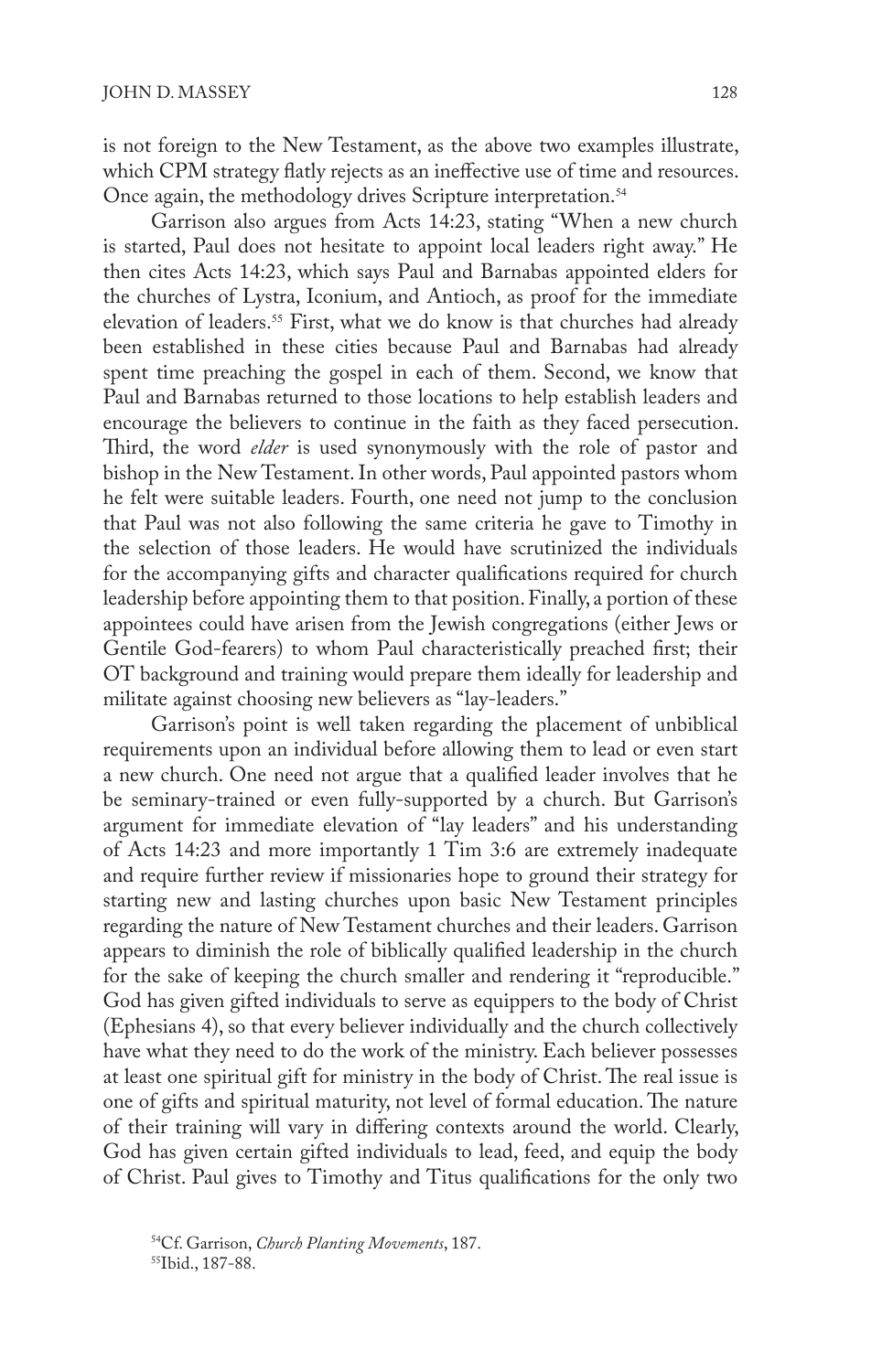offices (or functions) in the church, pastors and deacons, to guide them as they appoint elders/pastors for the churches. Should we not at least be concerned with shaping the church after the order of ministry that Paul gave to Timothy and Titus?

Strong pastoral leadership is not mutually exclusive with "unleashed" and empowered "laity." Quite the contrary, true biblical pastoral leadership is measured by its effectiveness in just this area.<sup>56</sup> Paul clearly states in Eph 4:12 that gifted leaders are given to the church "for the equipping of the saints for the work of service, to the building up of the body of Christ." When this critical component is missing, and each member is not encouraged to minister his respective gift to the body of Christ, then the church becomes susceptible to spiritual immaturity and is blown about by every wind of doctrine. So what is Garrison advocating for church leadership? On the one hand, he forcefully advocates "lay leadership," which fits within the speedbased paradigm. On the other hand, he asserts, "The New Testament has a place for church office roles such as deacons, bishops, elders, and pastors, but also includes dynamic functions for apostles, evangelists, and prophets."<sup>57</sup>

The similarities with Wolfgang Simson cannot be overlooked. Simson advocates a recovery of all the New Testament gifts for today, advocating a five-fold ministry of church leadership rather than a two-fold ministry of pastors and deacons. Simson says,

The local church is not led by a pastor, but fathered by an elder, a man of wisdom and engaged with reality. The local churches are then networked into a movement by the combination of elders and members of the so-called fivefold ministries (apostles, prophets, pastors, evangelists and teachers) circulating 'from house to house', like the circulation of blood.<sup>58</sup>

56Simson, *Houses that Change the World*, 36. Similarly, Simson argues against pastoral leadership of churches. He approvingly quotes Barney Coombes, "Nowhere in the New Testament do we find references to a pastor leading a congregation." Simson comments, "The house church does not need a pastor in the traditional sense at all, because elders, functioning together with the corporate giftedness of the house church, maintain and multiply the life of the church." Garrison and Simson's thought appear to intersect at this point regarding the nature of church leadership.<br><sup>57</sup>Garrison, *Church Planting Movements*, 217.

<sup>58</sup>Simson, *Houses that Change the World*, xviii; 75-76. Simson states, "According to Ephesians 2:20 the apostolic and prophetic ministry is not only essential for laying the foundations of the church: apostles and prophets are the very building material of the foundations of a church. Although the Bible reminds us to 'test the apostles' and 'weigh the prophets', it seems clear that the apostolic role is more foundational, and that it is healthy for prophets to submit to apostolic authority as well as to the authority of a local church. I assume that also includes the planting of churches, in the past, present, and future." Simson confidently continues, "Many Christians understand that we are seeing today a major resurrection of the apostolic and prophetic ministries on a global scale. This will change the church inside out. We can be sure it will lead to the resurrection of apostolic-prophetic patterns and structures of church. I am convinced the house church is exactly such a pattern."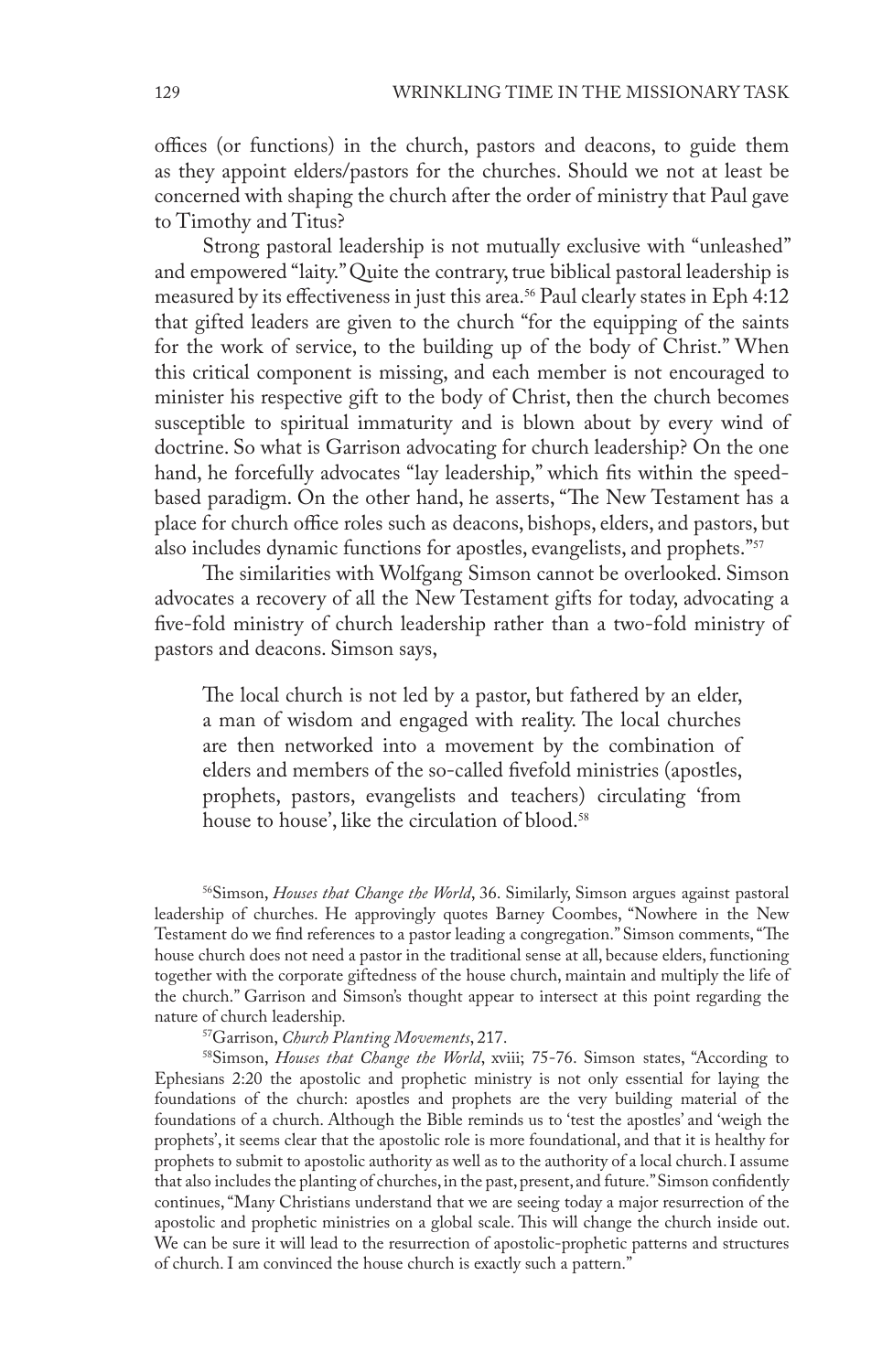Garrison appears on the surface to be an advocate for the Restorationism of Simson and the neo-charismatic movement, a tendency based partly on the pragmatic need for rapidity of movement, to enlist available Christians, even if new believers, to assist in the leadership process, and partly on theological convictions regarding the nature of a genuine church. Garrison clearly identifies himself pragmatically and theologically with the growing House Church Movement in the USA, which has similarities in outlook with the eclectic Emerging Church Movement. He applauds the "quietly rising tide of ecclesiastical subversives," because they have rejected the "traditional church structure" of modern Protestant denominations. He mentions as a positive that these house churches are "no utopia of consensus and conformity. Their members grapple with issues of organization, scheduling, authority, and freedom. The refreshing reality is that any member can enter the discussion and the only consistent persuasive authority appears to be the New Testament." Clearly, Garrison advocates a version of ecclesiological reform along Simsonian lines, which has now been incorporated into his CPM methodology, and has become the blueprint for new church starts in the IMB's global strategy.<sup>59</sup>

If speed is the core value in establishing churches, then the temptation will always be to cut corners on God's plan for His church. Paul recognized establishing healthy churches took time. To be sure, the church must start somewhere, but it should also move toward the pattern that God has set for it, with spiritually mature and gifted leaders shepherding it, fostering an every-member-a-minister mentality among its members, and equipping the body of Christ for ministry. To diminish the vital role of the shepherd as the leader, feeder, and equipper of God's people is to diminish the capacity of a church to function effectively and healthily. All of the members are needed to *be* the body of Christ in the world and bring the message of salvation to the ends of the earth, but this does not justify elevating ungifted leaders or even new converts to positions of prominence for the sake of speed. Starting healthy churches from which leaders arise is a process that missionaries must not wrinkle for pragmatic reasons and quick statistical gains, lest the result be dysfunctional and deficient churches, at best, or churches that quickly disappear or depart from the faith once for all delivered to the saints, at worst.

The final consideration in this section relates to the divergent ecclesiological vision of Garrison and the Southern Baptist Convention. Obviously, according to Garrison's description of the traditional church, the vast majority of Southern Baptist churches fit this "inadequate" paradigm. If Garrison's ideal church, the small lay-led house church of no more than twenty to thirty members, is followed worldwide, and he cites positive examples of house church movements in the USA, and more specifically, is applied to the Southern Baptist Convention, then "traditional churches" must disband and reorganize in order for them to meet the New Testament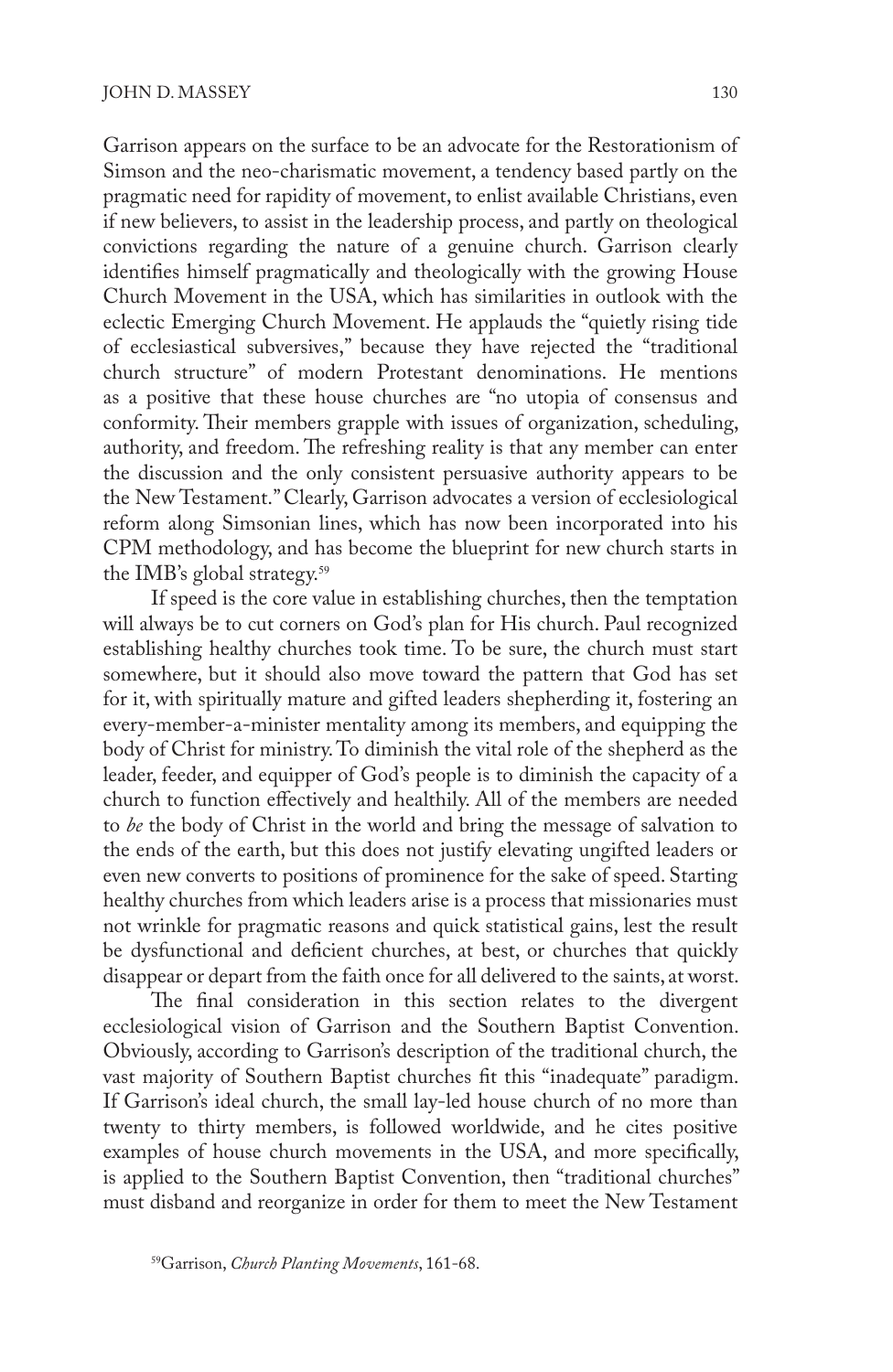standard.<sup>60</sup> For Garrison, the ideal church is the small lay-led house church no matter what the cultural context, geographical location, or disposition of various governments toward organized Christianity. Garrison thereby demonstrates in his thinking a great ecclesiological divergence from the Baptist denomination that underwrites the implementation of his CPM methodology through its International Mission Board. The result is an unresolved tension between Garrison's CPM church and what Southern Baptists have historically believed comprises a New Testament church in any context and the nature of true church leadership as expressed in the *Baptist Faith and Message* 2000.

### **Wrinkling Leadership Development**

With speed as the core value, CPM redefines the nature of leadership development. The nature of training leaders changes from theological and biblical training to training in basic multiplication principles for the rapid reproduction of churches. The Training for Trainers model, also known as T4T, which has been widely utilized in the IMB, has become a key tool for the new CPM version of Theological Education by Extension (TEE). T4T, however, is primarily a multiplication principle that flows from the value of rapidity. The goal is not to help ground leaders and their ministries on a solid biblical and theological foundation, but to teach them how to multiply house churches quickly. Other similarly designed training modules, which have become widely utilized by IMB, are Acts 29 and Simple Church.<sup>61</sup>

Certainly, churches are multiplying in areas that have no access to formal theological education for their leaders. Various models of TEE have been developed and deployed in certain places to match the need and education level of the leaders whom God is calling out. Churches should applaud and redouble these efforts. The need for speed, however, has eroded away at even this concept of training and on occasion has been replaced by teaching multiplication principles, leaving a vacuum on the front lines in the area of theological education, which other groups with varying theological commitments are all too willing to fill. CPM's need for speed in the long run creates a climate conducive for theologically errant proselytizers to recruit and train leaders according to their theological commitments. When the emphasis in leadership development is just on "practical skills" training (e.g., how to start a small lay-led house church), then the long-term result will be fairly predictable. True God-called leaders deeply desire basic biblical and theological training, which is evidence of their calling to lead and feed

60See ibid., 155-68.Cf. also Simson, *Houses that Change the World*, 179-92. Simson provides various transition models church leaders can follow to dismantle their existing "traditional churches" to form a network of house churches, an approach taught as part of the DAWN International Network seminars he holds periodically throughout the world.

61See Manda Roten Gibson, "Discipleship and Leadership Training: Central to IMB global strategies," *The Commission*, 2, no. 1 (2005), 3.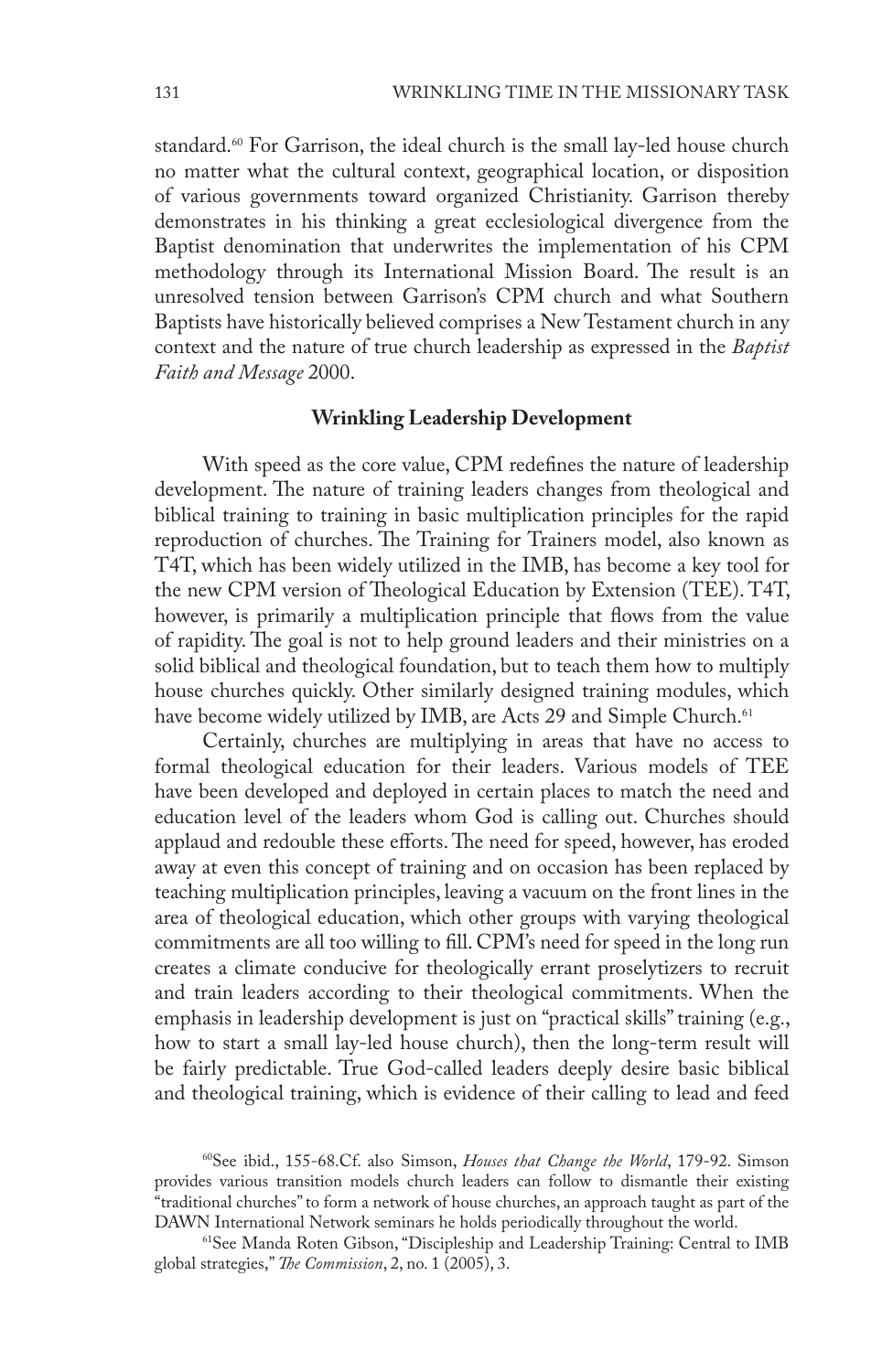God's church. Today's missions force should be focused on providing such substantive training, which will enable the already explosive growth of churches to move in a positive, theologically healthy and spiritually vibrant direction.

Seminary training inevitably becomes devalued in a speed-oriented approach to missions.<sup>62</sup> No time exists for national church leaders to take time out for a more focused time of training and preparation. Garrison virtually has announced the demise of institutional seminaries when he observes without any supporting documentation or research that "around the world, institutional seminaries have long been eclipsed by decentralized theological education through extension centers and correspondence courses."63 Seminaries are viewed as ineffective means of training leaders because the concept of seminary itself reflects a classical western model of education.64 But is this a fair representation of the concept of seminary and its adaptability to differing cultural contexts? I think not. In Middle English, the word "seminary" means seedbed or nursery. The Merriam-Webster Dictionary defines a seminary in the non-technical sense as "an environment in which something originates and from which it is propagated." Done correctly on a solid conservative evangelical biblical foundation, seminary training, which has been embraced globally, can be a strategic way for missionaries to be involved in training and mentoring the next generation of pastors, church planters, missionaries, and theological educators, who in turn will be instrumental in shaping new churches and leaders that come into

62Simson, *Houses that Change the World*, 35. This approach's similarities with Simson are striking. Simson says, "Traditional Sunday Schools, Bible Schools and seminaries are mostly static, addition-based leadership development systems which grow, at best, in a linear and not an exponential way. They are an informational system, not a transformational system, as Beckham rightly points out. Therefore they cannot match a multiplying movement of house churches with an exponentially growing need for elders." Once again the need for keeping pace with lateral growth of house churches demands a revision of the nature of church leadership. I can understand why Simson would draw these conclusions about seminaries in a German setting, which have long been academic institutions with little to no concern for practical ministry or spiritual formation. But he goes too far in portraying all seminaries as purely informational. Cf. Brent Thompson, "24 motions at SBC stretch from missionary training to tax policy," *Baptist Press* ( June 22, 2005). Concerns over a perceived drift away from IMB involvement in seminaries overseas was voiced by Russ Bush, professor at Southeastern Baptist Theological Seminary. "Russ Bush, a messenger from Bay Leaf Baptist Church in Raleigh, N.C., moved that the SBC's International Mission Board bring to the convention in 2006 a plan that supports 'theologically conservative' educational institutions and that 'clearly explains and reaffirms the [IMB's] intent to continue to require theological training in a Baptist seminary for all full-time missions personnel.'"

63Garrison, *Church Planting Movements*, 270.

64Baptist Press Staff, "IMB President speaks plainly with state editors about private prayer language," *Baptist Press* (17 February 2006); available at http://www.bpnews.net/ bpnews.asp?ID=22683. In an interview with editors of state Baptist papers, Cameron Crabtree of the *Northwest Baptist Witness* asked Rankin to elaborate on a previous IMB meeting in which he defended the IMB's involvement in theological education despite growing belief to the contrary. He said, "You know, the effectiveness is not the western model, classic, institutionalized theological education. But by no means have we abandoned it."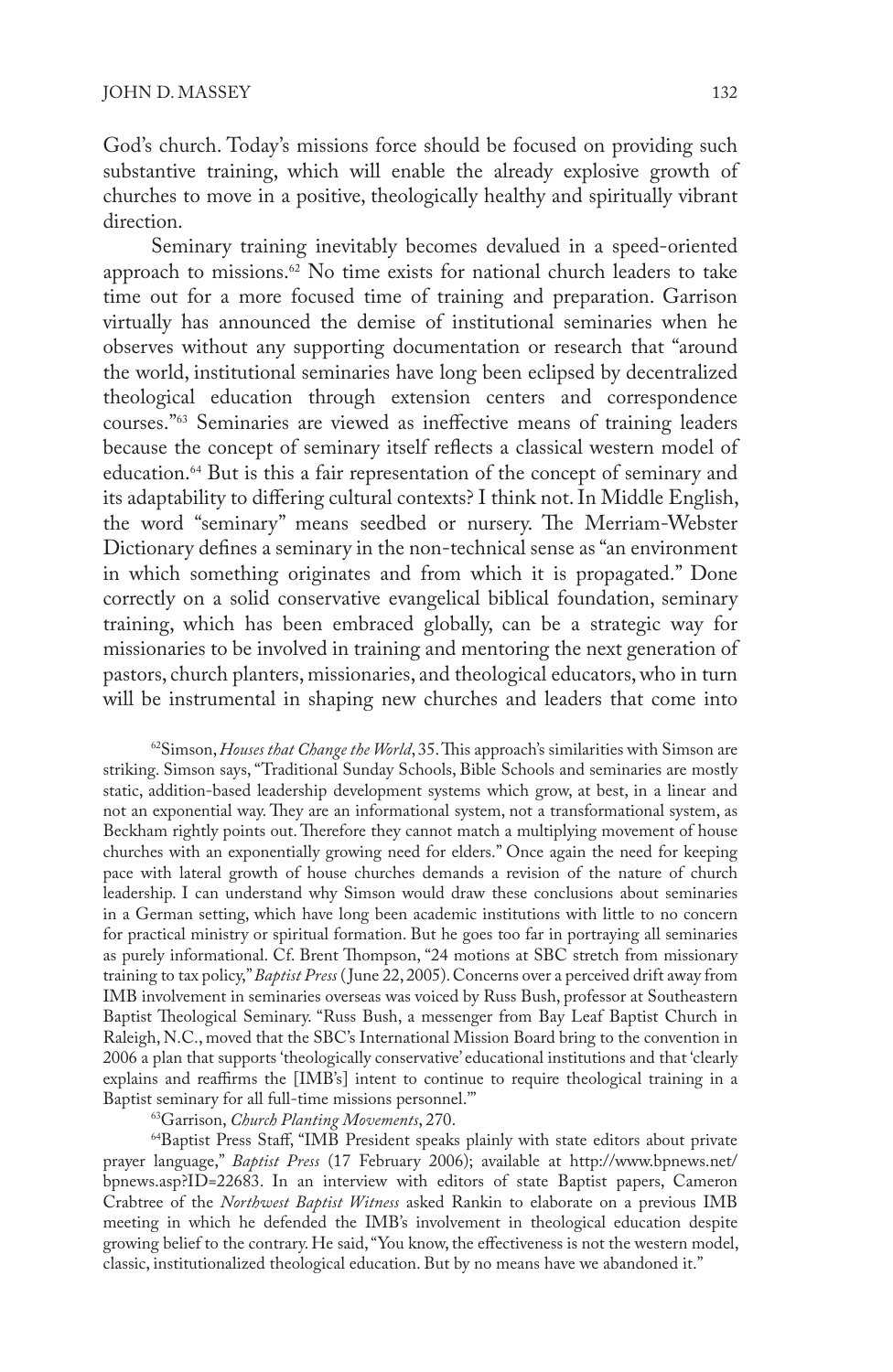existence. Involvement at this level of training, however, takes time.

The point is well taken that often in the past missionaries placed so much emphasis on the need for formal training that pastors were uprooted from rural areas and moved to study at the city seminary, where they experienced a higher standard of living and never returned home. Hopefully, we have learned that this is not the optimal solution. But it does not diminish the need to deliver biblical and theological training on site, not creating dependency, but having a place at the table of theological training. What about the cities? The world is becoming more urban. Does this not necessitate the need for continued strategic involvement in theological education in the large urban centers of the world? The classical argument against seminary training is becoming more obsolete as populations increasingly shift from rural to urban centers and as education becomes more valued and accessible in the new emerging global village. The rollback of involvement in seminary training has also created a vacuum that is being increasingly filled by others. CPM methodology functionally cedes to others a position of influence for the training of current and future gatekeepers of Baptist work in regions throughout the world and as such makes more difficult SBC efforts to forge global links with like-minded Baptists, especially in light of the SBC's withdrawal from the Baptist World Alliance (BWA). Reports from many regions bear witness to various seminaries forming ties with other Baptist groups closely related in theological outlook to the theologically eclectic European-dominated leadership of the BWA.

The conservative resurgence in the Southern Baptist Convention began primarily because of the leftward theological drift in its respective seminaries, which led to a denigration of belief in the authority and inerrancy of Scripture. The architects of the resurgence saw clearly that the theological climate of the seminaries, where leaders were being trained, would profoundly impact the theological direction of the denomination. CPM's vision of leadership training clearly demonstrates that it is out of step with the values and experience of the SBC. CPM strategy, therefore, is selfdefeating in its long-term effects, sowing the seeds of minimal involvement in theological education (including decentralized models such as modular and Internet based approaches) that could potentially one day yield a bumper crop of theologically malnourished leaders and churches. Formal theological education is not available to all, but in many places of the world it is becoming increasingly accessible, valued, and influential. It stands to reason that a long-term strategy would include aggressive involvement in training the next generation of national leaders, lest in the near future the SBC find itself globally isolated and irrelevant to the broader evangelical Baptist world. Such involvement need not mean that missionaries control the direction of seminaries but that they have a place of influence through their presence on the faculty, serving alongside nationals.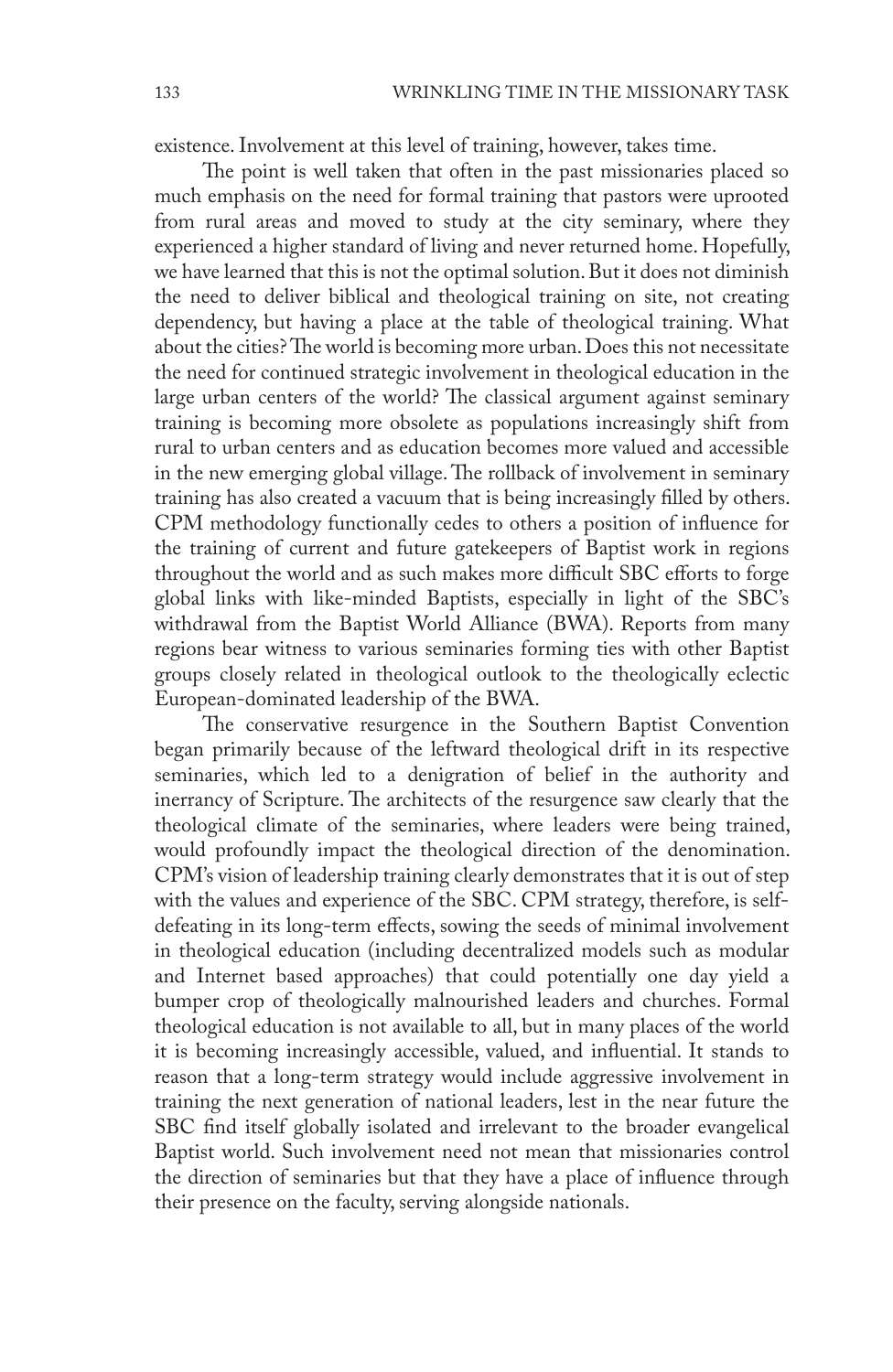#### **Wrinkling Missionary Recruitment**

The need for speed and the eschatological vision that drives it has led to a different approach to missionary recruitment and a quest for new types of personnel. Along with the WIGTake (whatever it takes) mentality of "finishing the task" and "closing the gap" comes the need to rush missionaries to the field in an effort to engage all UPGs as soon as possible. In a recent *Mission Frontiers* article, IMB staffers Scott Holste and Jim Haney state, "Our [IMB] immediate goal is the engagement of all unreached people groups (UPGs) greater than or equal to 100,000 in population by the end of 2008."65 Such lofty goals that are time sensitive are admirable, but are they realistic? To achieve such an ambitious undertaking not only means working with other mission organizations (always healthy when they are of like faith and practice with Southern Baptists, but the pragmatic need for speed leaves the organization open to becoming overly ecumenical in its partnerships) but also speeding up the process of preparing and recruiting new missionaries.

With speed as the core value, the organization must create many categories of short-term assignments, drawing from a larger pool of resources, which is a phenomenon of New Directions, and shorten the theological educational requirements for new personnel.<sup>66</sup> As a result, under CPM strategy the amount of seminary training missionaries must receive before being deployed to the field has eroded significantly. The time sensitive nature of the organization's sense of calling to play a crucial role in global evangelism to "finish the task" has led historically to the diminishing of an adequately trained missionary force. As the SC position has become the "new breed of missionary" to whom nationals worldwide look for leadership, does it not stand to reason that the more theological and biblical foundation they receive for their ministry (e.g., finishing a basic program of theological study such as the MDiv), the more effective they will be at training others and representing Southern Baptists in their worldwide ministries?<sup>67</sup> Currently, the SC needs only to complete thirty hours of seminary training to qualify for appointment. Cases have been reported of SCs being deployed to the field with no seminary training and of seminary students being recruited to SC positions before the completion of their program of study. Such rushing of missionaries to the field, which is what missiologist Ralph Winters calls

65Scott Holste and Jim Haney, "The Global Status of Evangelical Christianity: A Model for Assessing Priority People Groups," *Mission Frontiers* ( January-February 2006): 8-13.

<sup>&</sup>lt;sup>66</sup>The IMB's increasing use of International Service Corps missionaries on two year assignment (which can be renewed indefinitely) is one example of escalating utilization of short-term personnel.

<sup>67</sup>The heart and soul of the IMB missionary force has become the Strategy Coordinator position. The IMB states the seminary requirements for SC as follows: "Strategy Coordinators are required to have a minimum of 30 hours of graduate level biblical, theological and missiological study for career service. Associates need 30 hours of bachelor's level study in the same academic areas."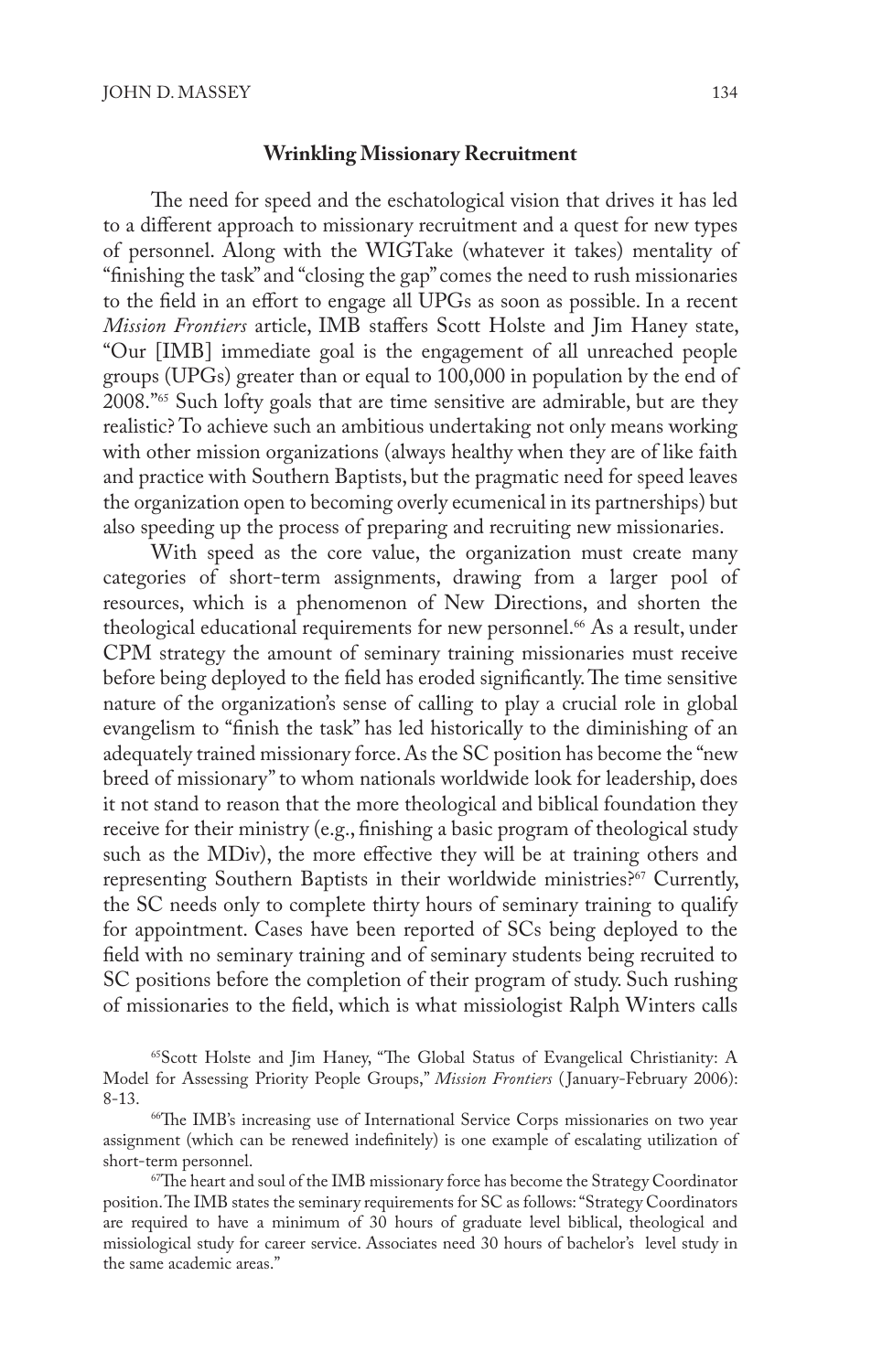the re-amateurization of missions, has been a recurring impulse in Protestant missions since the student missions movement of the nineteenth century, often creating more problems on the field than long-term fruit.

The nature and complexity of the contemporary missionary task demands theologically trained missionaries who are able faithfully to carry out 2 Tim 2:2. Training pastors, Christian workers, and missionaries has always been a family affair for Southern Baptists, where the seminaries work in conjunction with the churches and the mission board to develop and train the next generation of leaders. In a time when knowledge is increasing through globalization and the mission field is becoming crowded with theologically diverse groups vying for positions of influence among nationals, missionaries require a firm theological and biblical foundation for their ministries to help them rightly divide the Word of truth in evangelism, discipleship, church planting, and training leaders. The complexity and nature of the missionary task demands nothing less.

The trend has been to recruit more "lay" people with little or no formal theological education for various positions in the IMB. The International Learning Center processes new recruits for various assignments several times throughout the year, most of whom have not finished a full seminary program, including those filling Strategy Coordinator roles. Of course, various support roles do not realistically require it, but the need for speed demands that certain frontline positions increasingly be filled by personnel who have not completed a seminary program. In fact, a culture has emerged that values more personnel with less theological education. An erosion of confidence has developed toward the adequacy of the seminaries to provide the "needed" missiological-theological foundation for a CPM directed crosscultural ministry. Garrison spends some time developing the importance of mobilizing volunteers to help initiate Church Planting Movements and engage UPGs. Once again, the time factor necessitates the facilitation and mobilization of an army of volunteers. More churches are interested in missions today perhaps than ever before, and this is a sign of health. But if a missiological method suggests that they can become SC churches (after the CPM model) and can effectively reach a UPG through short-term trips and discipleship by the Internet, then the method contains the wrong message and is actually undercutting the recruitment program for career missionaries.68 After all, if you can do it by short-term trips and over the Internet in English, then why uproot your life and family to move overseas? Further, this model is as poor as suggesting that pastors can live in another

68Garrison, *Church Planting Movements*, 265. Garrison encourages volunteers who feel inadequate because they do not know the language by saying to them, "Once again, the global spread of English can help. But more important is an improved definition of discipleship. Among Church Planting Movement practitioners, discipleship is increasingly being described as *teaching others to love Jesus as much as you do*." He continues, "Today, with the advent of Internet communications, you can continue to nurture and disciple these believers even after you've returned home."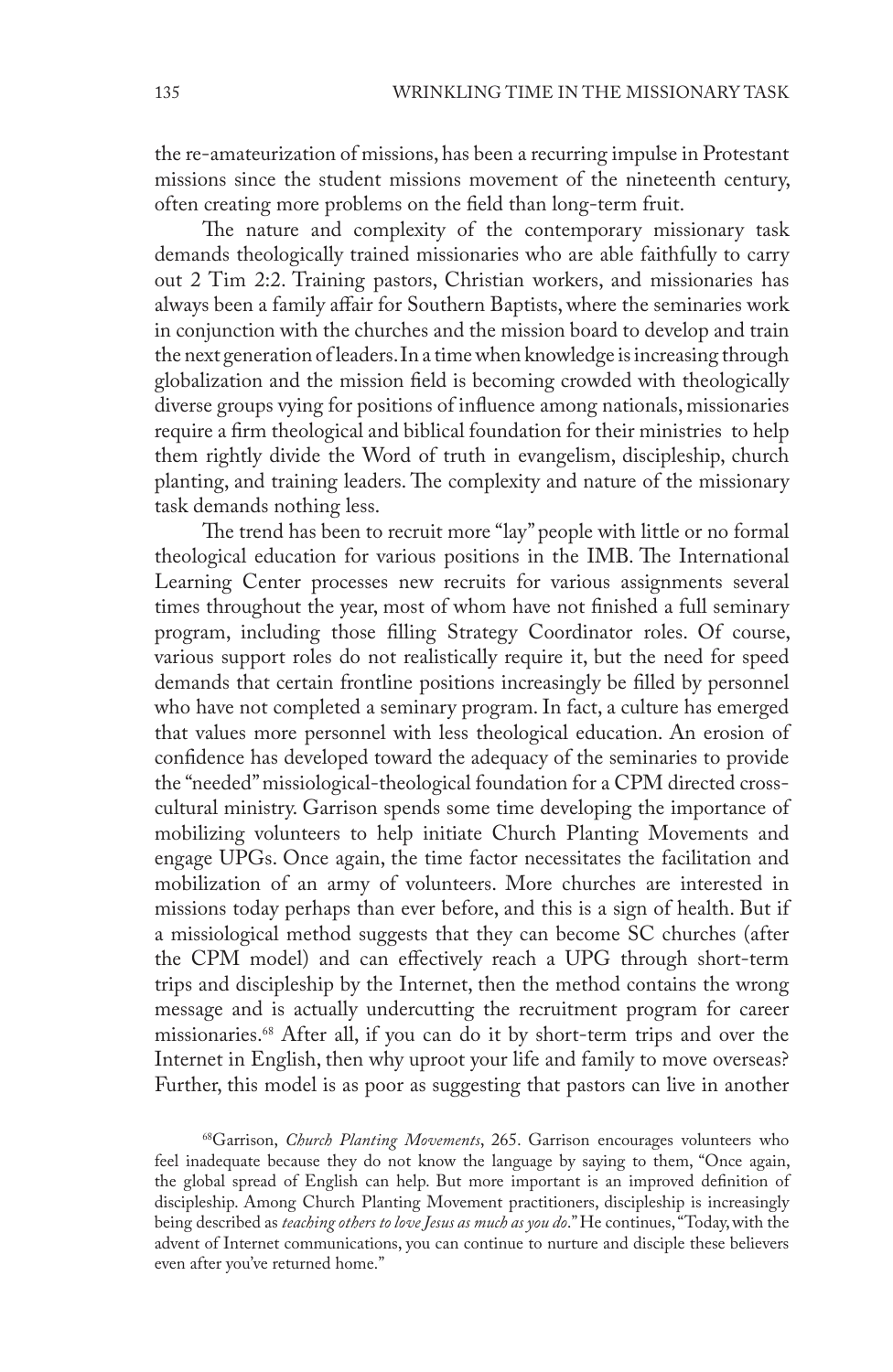country and shepherd a flock on a two-week trip.

Increasingly, CPM strategy devalues long term investment of an incarnational witness that does the slow arduous and often mundane tasks of learning the language and culture, integrating as much as possible to one's surroundings, developing relationships with nationals for evangelism and discipleship, and modeling through one's life and witness what it means to be a Christian, a leader, and a churchman. Again, the emphasis rests upon the SC's ability to outsource ministry to others through mobilizing volunteers.

## **Concluding Reflections**

Respected evangelical missiologist, David Hesselgrave, wrote, "Post-World War II missions have been characterized by a number of methodological 'winds' that have blown across the landscape. Responsible missiology requires that we examine where these winds are moving us." CPM strategy is listed as one of these winds.<sup>69</sup> Hesselgrave poses a few questions that the CPM strategy raises:

Exactly, what is a church planting movement? That definition is clear, and Garrison does a good job of identifying examples of such movements. But what precisely are the differences between C.P.M. strategy and Pauline church development? What is the difference between planting a 'church planting movement' and planting churches that plant other churches? Given the difficulties of planting indigenous churches, exactly how does an outsider go about planting an *indigenous movement*, as missionaries are encouraged to do so? If it is God who 'gives the increase,' how can the 'planter' or 'waterer' determine the time, place, and pace at which a movement will occur? Are any important steps in developing responsible, New Testament churches short-circuited in starting church-planting movements? What are we to say about the marks of the church in Acts 2:42-47?<sup>70</sup>

Hesselgrave concludes his brief section on CPM with a word of caution, "Before we devote money and personnel to such a strategy, it requires extended study and protracted prayer."<sup>71</sup> While CPM strategy has been employed to varying degrees over the last decade, it is never too late to heed Hesselgrave's words to examine missiological winds in light of Scripture to ground missions strategy in sound biblical doctrine and practice.

In January 2005, the IMB perceived the need for further definition regarding the nature of a New Testament church and its leadership to guide its church planting strategies. As a result, they issued a *Church Definition* 

<sup>69</sup>Hesselgrave, *Paradigms in Conflict*, 234-36. 70Ibid., 235-36. 71Ibid., 236.